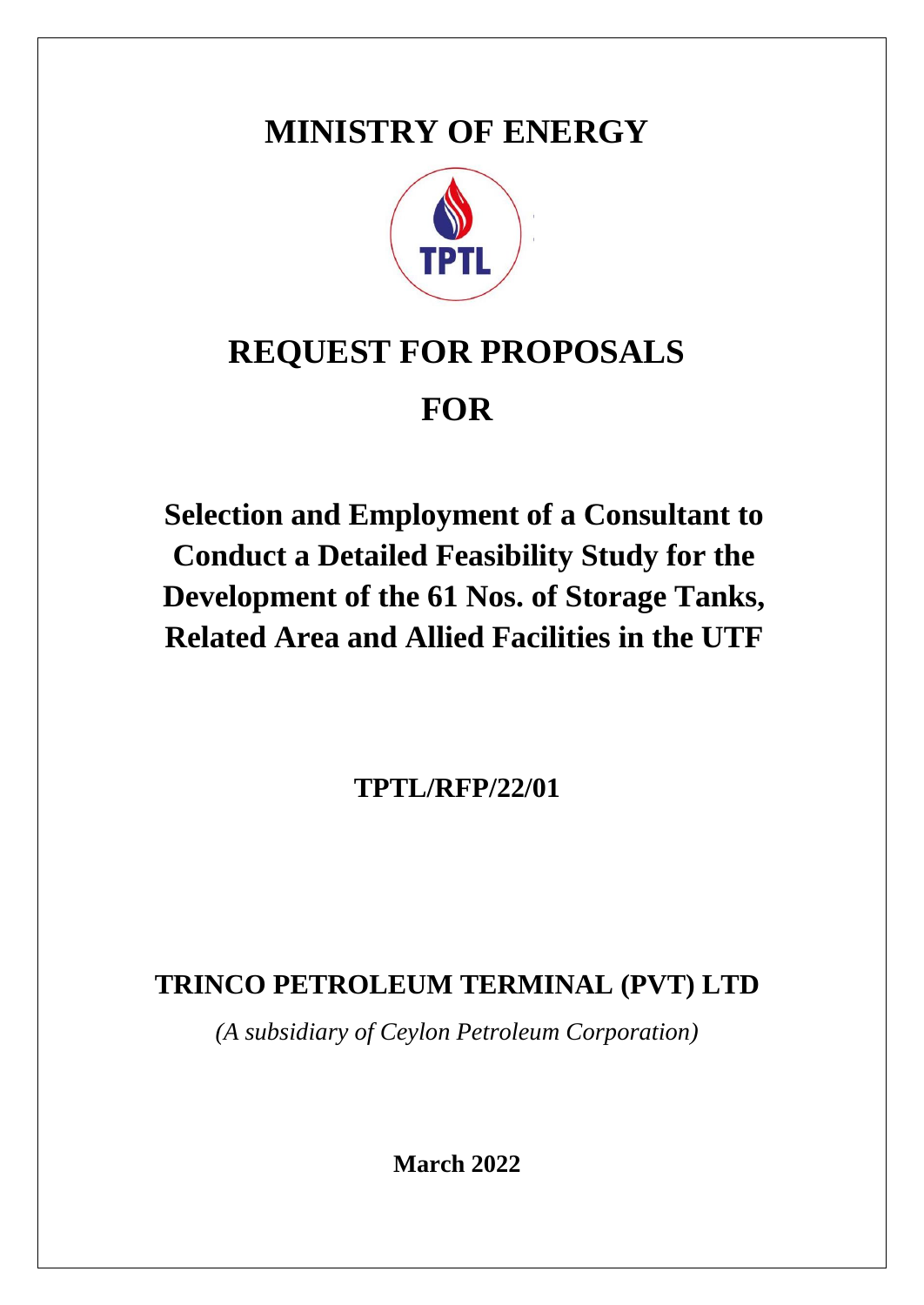## **Table of Contents**

| 1.   |                                                                        |  |
|------|------------------------------------------------------------------------|--|
| 2.   |                                                                        |  |
| 3.   |                                                                        |  |
| 4.   |                                                                        |  |
| 5.   |                                                                        |  |
| 6.   |                                                                        |  |
| 7.   |                                                                        |  |
| 8.   |                                                                        |  |
|      |                                                                        |  |
|      |                                                                        |  |
|      |                                                                        |  |
|      | FORM TECH-3 COMMENTS OR SUGGESTIONS ON THE TERMS OF REFERENCE AND ON   |  |
|      | FORM TECH-4 DESCRIPTION OF THE APPROACH, METHODOLOGY AND WORK PLAN FOR |  |
|      |                                                                        |  |
|      | FORM TECH-6 CURRICULUM VITAE FOR PROPOSED PROFESSIONAL STAFF  28       |  |
|      |                                                                        |  |
|      |                                                                        |  |
|      |                                                                        |  |
|      |                                                                        |  |
|      |                                                                        |  |
|      |                                                                        |  |
|      |                                                                        |  |
| Ι.   |                                                                        |  |
| П.   |                                                                        |  |
| III. |                                                                        |  |
| IV.  |                                                                        |  |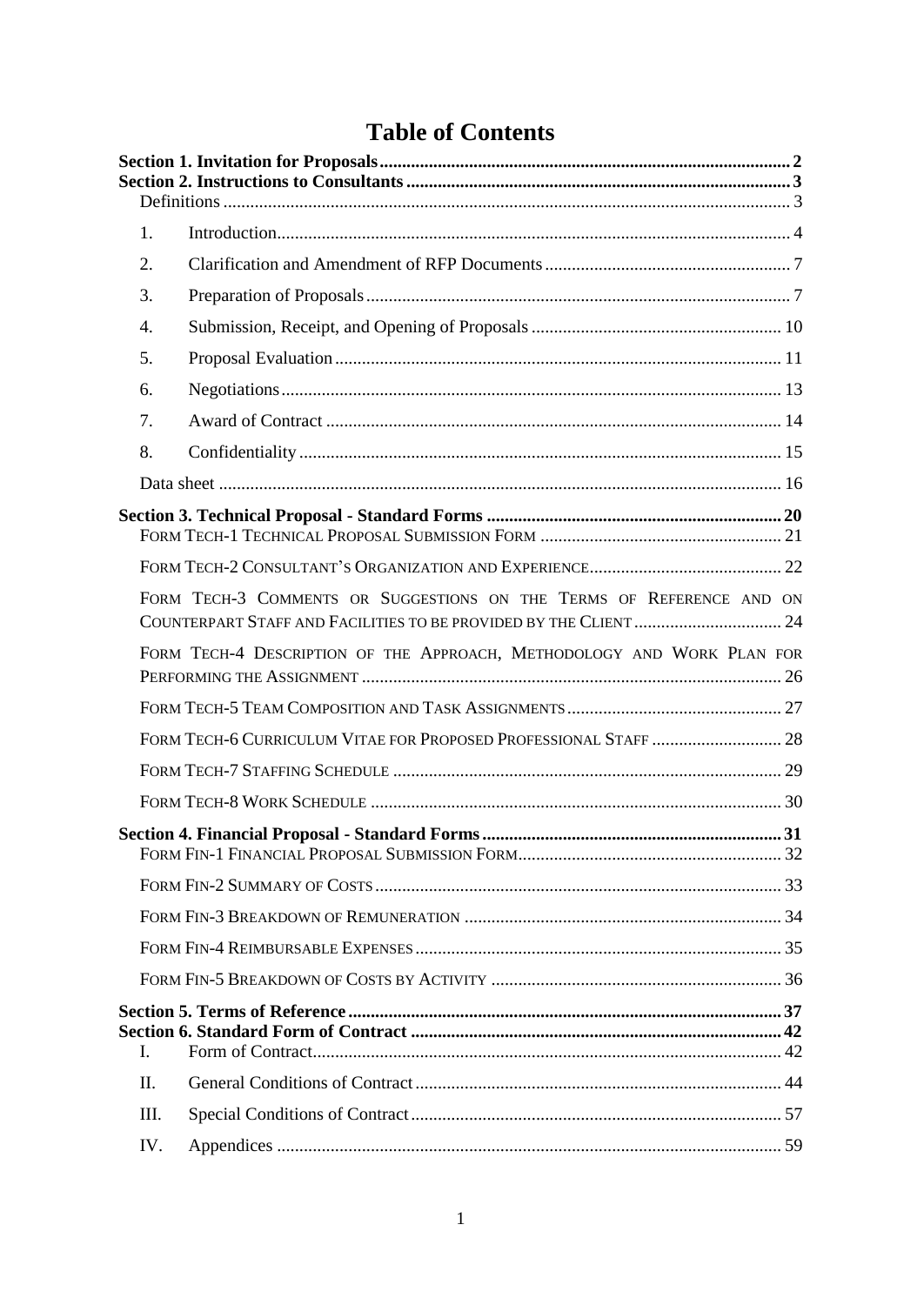## **Section 1. Invitation for Proposals**

## **TRINCO PETROLEUM TERMINAL (PVT) LTD**

## <span id="page-2-0"></span>**Selection and Employment of a Consultant to Conduct a Detailed Feasibility Study for the Development of the 61 Nos. of Storage Tanks, Related Area and Allied Facilities in the UTF**

## **TPTL/RFP/22/01**

Sealed Proposals are hereby invited by the Chairman, Department Consultancy Procurement Committee, on behalf of the Trinco Petroleum Terminal (Pvt) Ltd, a subsidiary of Ceylon Petroleum Corporation, for **Selection and Employment of a Consultant to Conduct a Detailed Feasibility Study for the Development of the 61 Nos. of Storage Tanks, Related Area and Allied Facilities in the UTF**.

Request for Proposals (RFPs) can be obtained between 0900 hrs. to 1500 hrs. upto 06.05.2022 from the Office of Manager(Planning), Trinco Petroleum Terminal (Pvt) Ltd, 4<sup>th</sup> Floor, No.609, Dr. Danister De Silva Mawatha, Colombo 09, on a written request and payment of a non-refundable all inclusive fee of Rs. 2,000.00.

The Proposals will be closed at 1400 hrs. on 09.05.2022.2022 and opened at the Office of Manager (Planning), immediately after closing time of the Proposals. Consultants or their authorized representatives will be permitted to be present at the opening of the Proposals.

Proposals may be sent by post under registered cover or may be deposited in the Tender Box kept in the Office of Manager (Planning), Trinco Petroleum Terminal (Pvt) Ltd, 04<sup>th</sup> Floor, No. 609, Dr. Danister De Silva Mawatha, Colombo 09.

RFPs can be inspected at the Office of Manager (Planning) within the office hours up to 1500 hrs. on 06.05.2022.

Clarifications (if any) shall be sought from the under mentioned Telephone / Fax Numbers.

Chairman, Department Consultancy Procurement Committee, c/o Manager (Planning), Trinco Petroleum Terminal (Pvt) Ltd,  $04<sup>th</sup>$  Floor, No. 609, Dr. Danister De Silva Mawatha, Colombo 09. Tele : 011 5455103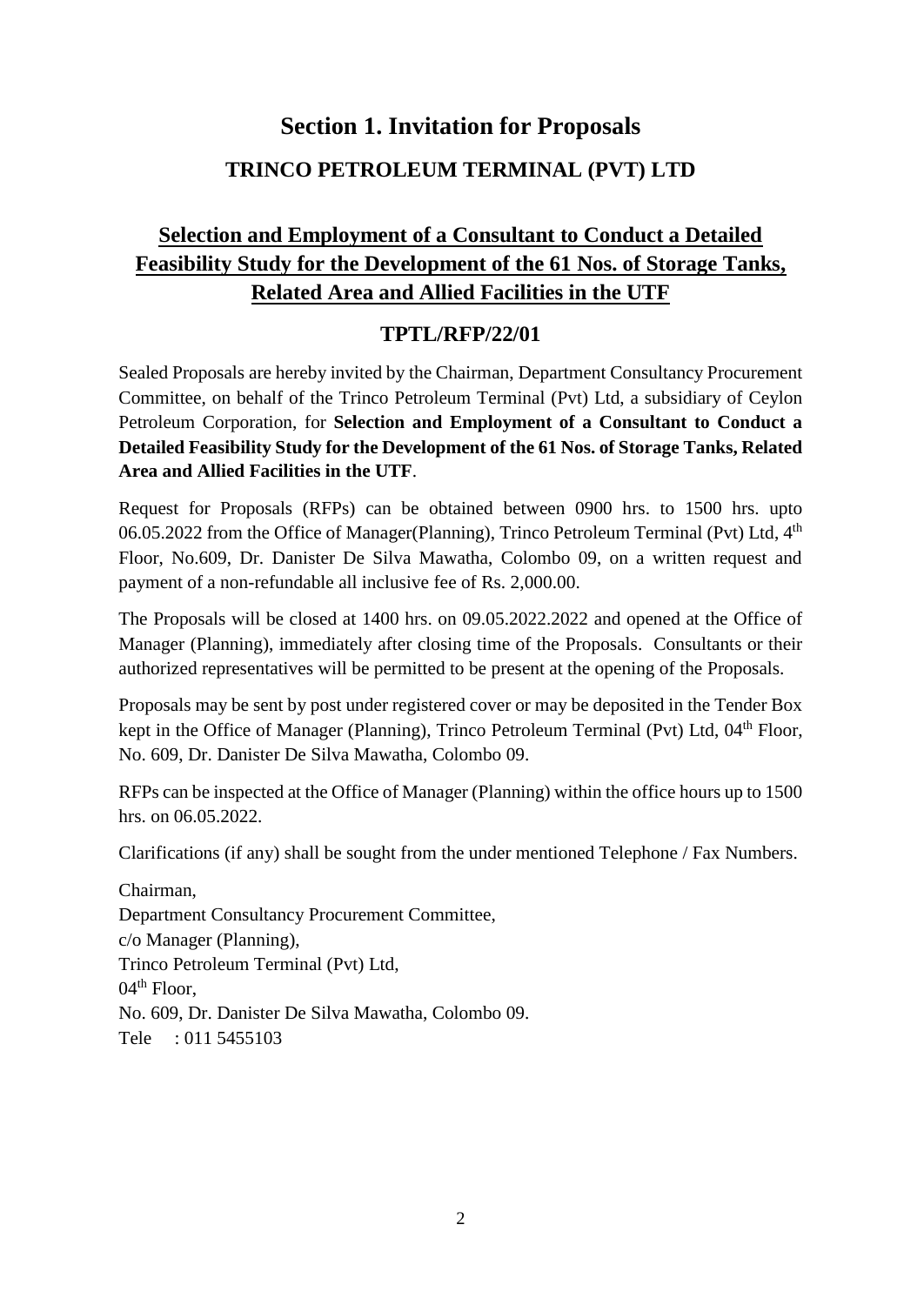## **Section 2. Instructions to Consultants**

<span id="page-3-1"></span><span id="page-3-0"></span>

| <b>Definitions</b> |                  | a) "Client" means the procuring entity with which the selected<br>Consultant signs the Contract for the Services.                                                                      |
|--------------------|------------------|----------------------------------------------------------------------------------------------------------------------------------------------------------------------------------------|
|                    |                  | b) "Consultant" means any organisation that may provide or<br>provides the Services to the Client under the Contract.                                                                  |
|                    |                  | c) "Contract" means the contract signed by the Parties and all the<br>attached documents listed in Clause 1 of, that is the General<br>Conditions (GC), the Special form of agreement. |
|                    |                  | d) "Data Sheet" means such part of the Instructions to<br>Consultants used to reflect specific assignment conditions.                                                                  |
|                    |                  | e) "Day" means calendar day.                                                                                                                                                           |
|                    |                  | f) "Foreign Personnel" means such professionals and support<br>staff who at the time of being so provided had their domicile<br>outside Sri Lanka;                                     |
|                    |                  | g) "Instructions to Consultants" (Section 2 of the RFP) means the<br>document which provides shortlisted Consultants with all<br>information needed to prepare their Proposals.        |
|                    |                  | h) "Local Personnel" means such professionals and support staff<br>who at the time of being so provided had their domicile within<br>Sri Lanka.                                        |
|                    | i)               | "LOI" (Section 1 of the RFP) means the Letter of Invitation<br>being sent by the Client to the shortlisted Consultants.                                                                |
|                    | $j$ )            | "Party" means either or both the Client or the Consultant, as<br>the context requires.                                                                                                 |
|                    |                  | k) "Personnel" means professionals and support staff provided by<br>the Consultant or by any Sub-Consultant and assigned to<br>perform the Services or any part thereof;               |
|                    | $\left( \right)$ | "Proposal" means the Technical Proposal and the Financial<br>Proposal.                                                                                                                 |
|                    |                  | m) "RFP" means the Request for Proposal prepared by the Client<br>for the selection of Consultants.                                                                                    |

- n) "Services" means the work to be performed by the Consultant pursuant to the Contract.
- o) "Sub-Consultant" means any person or entity with whom the Consultant subcontracts any part of the Services.
- p) "Terms of Reference" (TOR) means the document included in the RFP as Section 5 which explains the objectives, scope of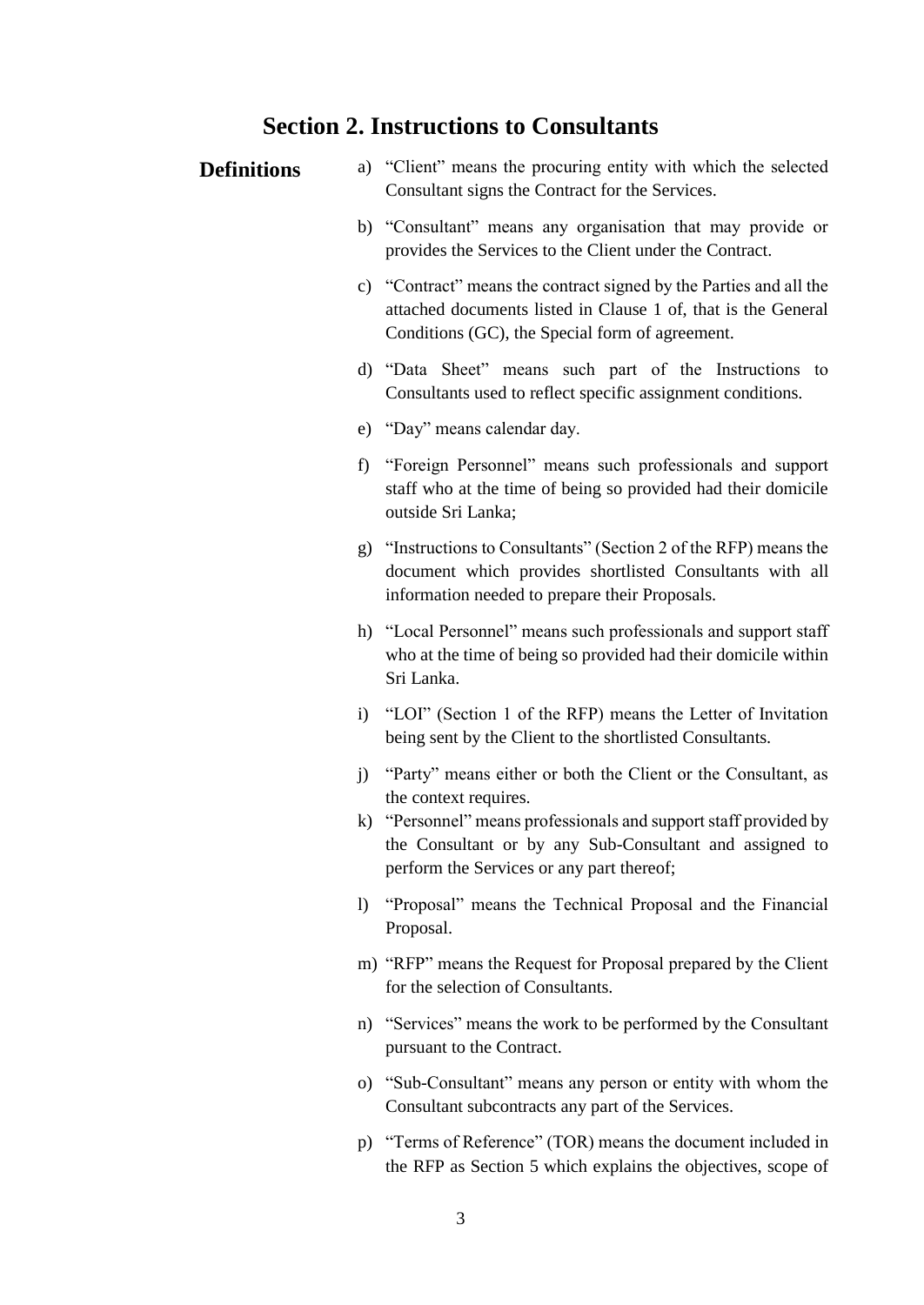work, activities, tasks to be performed, respective responsibilities of the Client and the Consultant, and expected results and deliverables of the assignment.

q) "ICA" means Instrumentation, Control and Automation

#### <span id="page-4-0"></span>**1. Introduction** 1.1. The Client named in the Data Sheet will select a consulting firm/organization (the Consultant) from those listed in the Letter of Invitation, in accordance with the method of selection specified in the Data Sheet.

- 1.2. The shortlisted Consultants are invited to submit a Technical Proposal and a Financial Proposal, for consulting services required for the assignment named in the Data Sheet. The Proposal will be the basis for contract negotiations and ultimately for a signed Contract with the selected Consultant.
- 1.3. Consultants should familiarize themselves with local conditions of the location where the assignment has to be carried out and take them into account in preparing their Proposals. To obtain first-hand information on the assignment and local conditions, Consultants are encouraged to visit the Client before submitting a proposal and to attend a pre-proposal conference if one is specified in the Data Sheet. Attending the pre-proposal conference is optional. Consultants should contact the Client's representative named in the Data Sheet to arrange for their visit or to obtain additional information on the pre-proposal conference. Consultants should ensure that these officials are advised of the visit in adequate time to allow them to make appropriate arrangements.
- 1.4. The Client will timely provide at no cost to the Consultants the inputs and facilities specified in the Data Sheet, assist the firm in obtaining licenses and permits needed to carry out the services, and make available relevant project data and reports.
- 1.5. Consultants shall bear all costs associated with the preparation and submission of their proposals and contract negotiation. The Client is not bound to accept any proposal, and reserves the right to annul the selection process at any time prior to Contract award, without thereby incurring any liability to the Consultants.
- Conflict of Interest 1.6. The Client requires that Consultants provide professional, objective, and impartial advice and at all times hold the Client's interests paramount, strictly avoid conflicts with other assignments or their own corporate interests and act without any consideration for future work.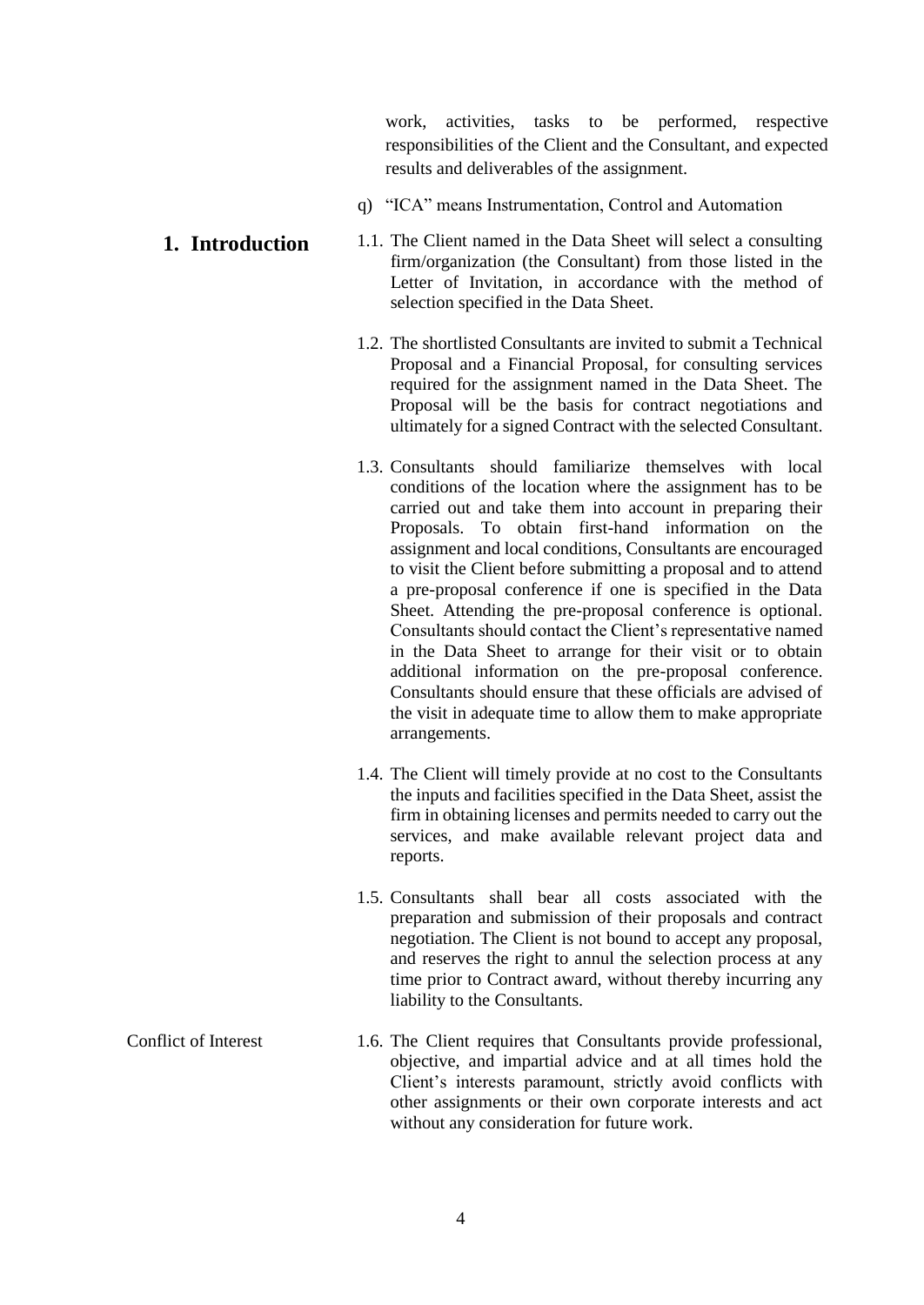- 1.6.1. Without limitation on the generality of the foregoing, Consultants, and any of their affiliates, shall be considered to have a conflict of interest and shall not be recruited, under any of the circumstances set forth below:
- Conflicting Activities (i.) A firm that has been engaged by the Client to provide goods, works or services other than consulting services, and any of its affiliates, shall be disqualified from providing consulting services related to those goods, works or services. Conversely, a firm hired to provide consulting services, and any of its affiliates, shall be disqualified from subsequently providing goods or works or services other than consulting services resulting from or directly related to the firm's consulting services.
- Conflicting assignments (ii.) A Consultant (including its Personnel and Sub-Consultants) or any of its affiliates shall not be hired for any assignment that, by its nature, may be in conflict with another assignment of the Consultant to be executed for the same or for another Client. For example, a Consultant hired to prepare engineering design for an infrastructure project shall not be engaged to prepare an independent environmental assessment for the same project. Similarly, a Consultant hired to prepare Terms of Reference for an assignment should not be hired for the assignment in question.

Conflicting relationships (iii.)A Consultant (including its Personnel and Sub-Consultants) that has a business or family relationship with a member of the Client's staff who is directly or indirectly involved in any part of (i) the preparation of the Terms of Reference of the assignment, (ii) the selection process for such assignment, or (iii) supervision of the Contract, may not be awarded a **Contract** 

- 1.6.2. Consultants have an obligation to disclose any situation of actual or potential conflict that impacts their capacity to serve the best interest of their Client, or that may reasonably be perceived as having this effect. Failure to disclose said situations may lead to the disqualification of the Consultant or the termination of its Contract.
- 1.6.3. No agency or current employees of the Client shall work as Consultants Personnel under their own ministries, departments or agencies. Recruiting former government employees of the Client to work for their former ministries, departments or agencies is acceptable provided no conflict of interest exists. When the Consultant nominates any government employee as Personnel in their technical proposal, such Personnel must have written certification from their government or employer confirming that they are allowed to work full-time outside of their previous official position. Such certification shall be provided to the Client by the Consultant as part of his technical proposal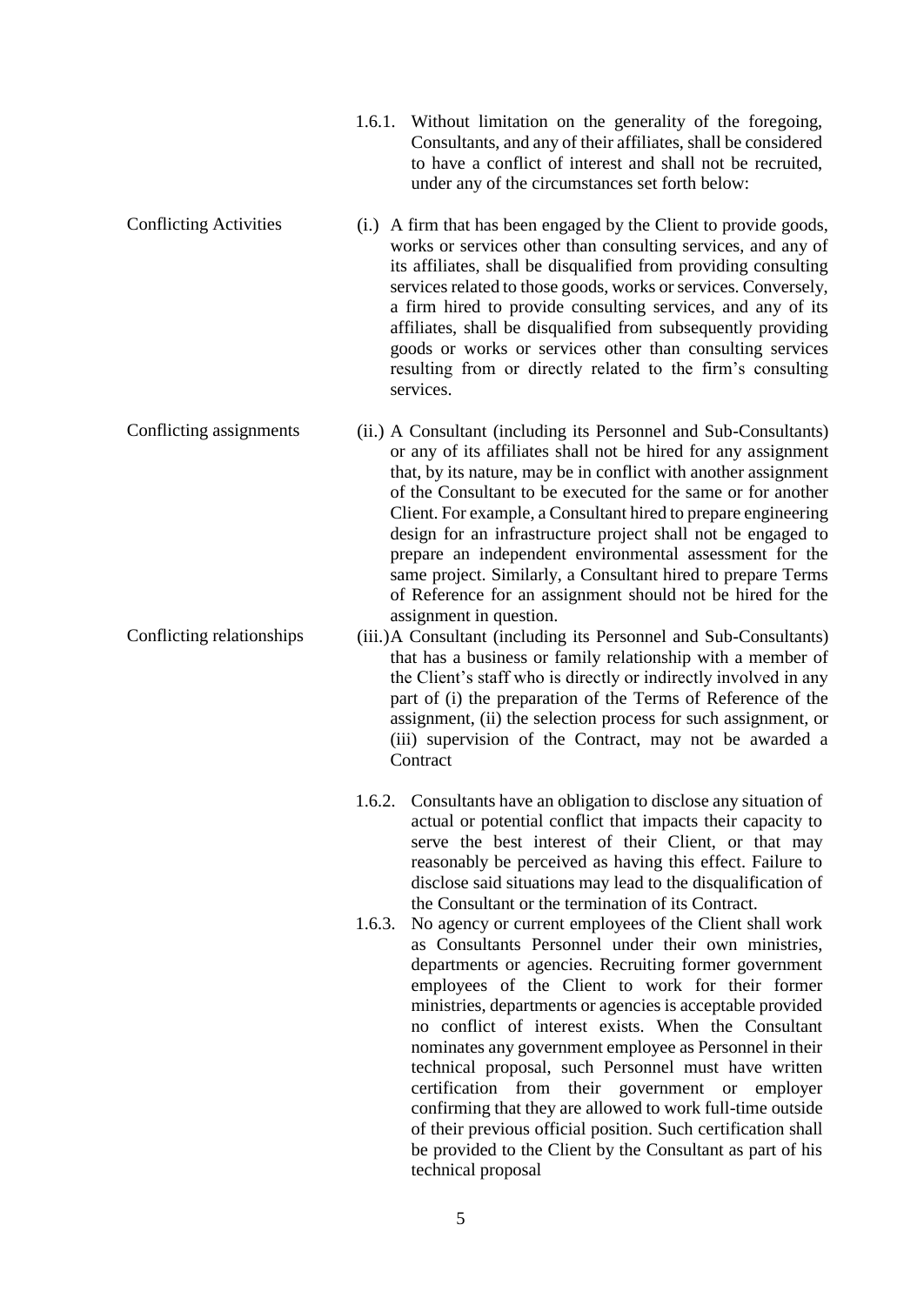| Unfair Advantage                   | 1.6.4. If a shortlisted Consultant could derive a competitive<br>advantage from having provided consulting services<br>related to the assignment in question, the Client shall make<br>available to all shortlisted Consultants together with this<br>RFP all information that would in that respect give such<br>Consultant any competitive advantage over competing<br>Consultants.                                                                                                                                                                                                                                                                                                                                                                                                                                                                                                                                    |
|------------------------------------|--------------------------------------------------------------------------------------------------------------------------------------------------------------------------------------------------------------------------------------------------------------------------------------------------------------------------------------------------------------------------------------------------------------------------------------------------------------------------------------------------------------------------------------------------------------------------------------------------------------------------------------------------------------------------------------------------------------------------------------------------------------------------------------------------------------------------------------------------------------------------------------------------------------------------|
| Only one Proposal                  | 1.7. Shortlisted Consultants may only submit one proposal. If a<br>Consultant submits or participates in more than one proposal,<br>such proposals shall be disqualified. However, this does not<br>limit the participation of the same Sub-Consultant, including<br>individual experts, to more than one proposal                                                                                                                                                                                                                                                                                                                                                                                                                                                                                                                                                                                                       |
| Proposal Validity                  | 1.8. The Data Sheet indicates how long Consultants' Proposals<br>must remain valid after the submission date. During this<br>period, Consultants shall maintain the availability of<br>professional staff nominated in the Proposal. The Client will<br>make its best effort to complete negotiations within this<br>period. Should the need arise, however, the Client may<br>request Consultants to extend the validity period of their<br>proposals. Consultants who agree to such extension shall<br>confirm that they maintain the availability of the professional<br>staff nominated in the Proposal, or in their confirmation of<br>extension of validity of the Proposal, Consultants could<br>submit new staff in replacement, which would be considered<br>in the final evaluation for contract award. Consultants who<br>do not agree have the right to refuse to extend the validity of<br>their Proposals. |
| Eligibility of Sub-<br>Consultants | 1.9. In case a shortlisted Consultant intends to associate with<br>Consultants who have not been shortlisted and/or individual<br>expert(s), such other Consultants and/or individual expert(s)<br>shall be subject to the requirements set forth in this RFP.                                                                                                                                                                                                                                                                                                                                                                                                                                                                                                                                                                                                                                                           |
| Fraud and Corruption               | 1.10. The officials of the procuring entity, as well as<br>Consultants participating in this consultant selection process<br>should adhere to the highest ethical standards, both during the<br>selection process and throughout the execution of a contract.<br>In pursuance of this policy, the following definitions are<br>given:                                                                                                                                                                                                                                                                                                                                                                                                                                                                                                                                                                                    |
|                                    | (i.) "Corrupt practice" means offering, giving, receiving, or<br>soliciting, directly or indirectly, of anything of value to<br>influence the action of a public official in the selection<br>process or in contract execution;                                                                                                                                                                                                                                                                                                                                                                                                                                                                                                                                                                                                                                                                                          |
|                                    | (ii.) "Fraudulent practice" means a misrepresentation or omission<br>of facts in order to influence a selection process or the<br>execution of a contract;                                                                                                                                                                                                                                                                                                                                                                                                                                                                                                                                                                                                                                                                                                                                                               |

6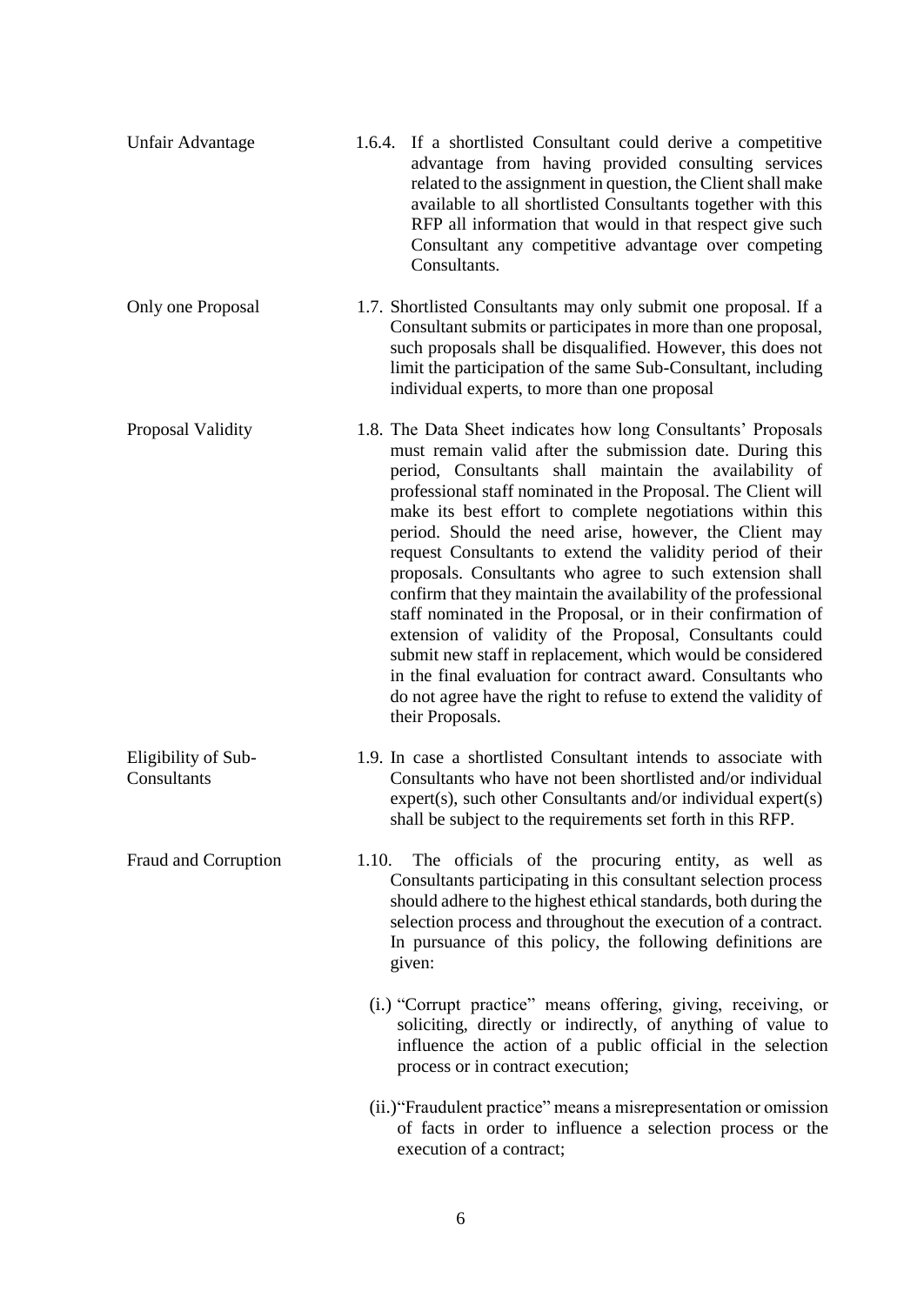- (iii.) "Collusive practices" means a scheme or arrangement between two or more consultants with or without the knowledge of the PE, designed to establish prices at artificial, noncompetitive levels;
- (iv.) "Coercive practices" means harming or threatening to harm, directly or indirectly, persons or their property to influence their participation in a procurement process, or affect the execution of a contract.
- 2.1. Consultants may request a clarification of any of the RFP documents up to the number of days indicated in the Data Sheet before the proposal submission date. Any request for clarification must be sent in writing, to the Client's address indicated in the Data Sheet. The Client will respond in writing, and will send written copies of the response (including an explanation of the query but without identifying the source of inquiry) to all Consultants, who have been invited to submit a proposal. Should the Client deem it necessary to amend the RFP as a result of a clarification, it shall do so following the procedure under para. 2.2.
	- 2.2. At any time before the submission of Proposals, the Client may amend the RFP by issuing an addendum in writing. The addendum shall be sent to all Consultants and will be binding on them. Consultants shall acknowledge receipt of all amendments. To give Consultants reasonable time in which to take an amendment into account in their Proposals the Client may, if the amendment is substantial, extend the deadline for the submission of Proposals.
	- 3.1 The Proposal (see para. 1.2), as well as all related correspondence exchanged by the Consultants and the Client, shall be written in English Language.
	- 3.2 In preparing their Proposal, Consultants are expected to examine in detail the documents comprising the RFP. Material deficiencies in providing the information requested may result in rejection of a Proposal.
	- 3.3 While preparing the Technical Proposal, Consultants must give particular attention to the following:
	- a) If a shortlisted Consultant considers that it may enhance its expertise for the assignment by associating with other Consultants in a joint venture or sub-consultancy, it may associate with either (a) non-shortlisted Consultant(s), or (b) shortlisted Consultants if so indicated in the Data Sheet. A

## <span id="page-7-0"></span>**2. Clarification and Amendment of RFP Documents**

## <span id="page-7-1"></span>**3. Preparation of Proposals**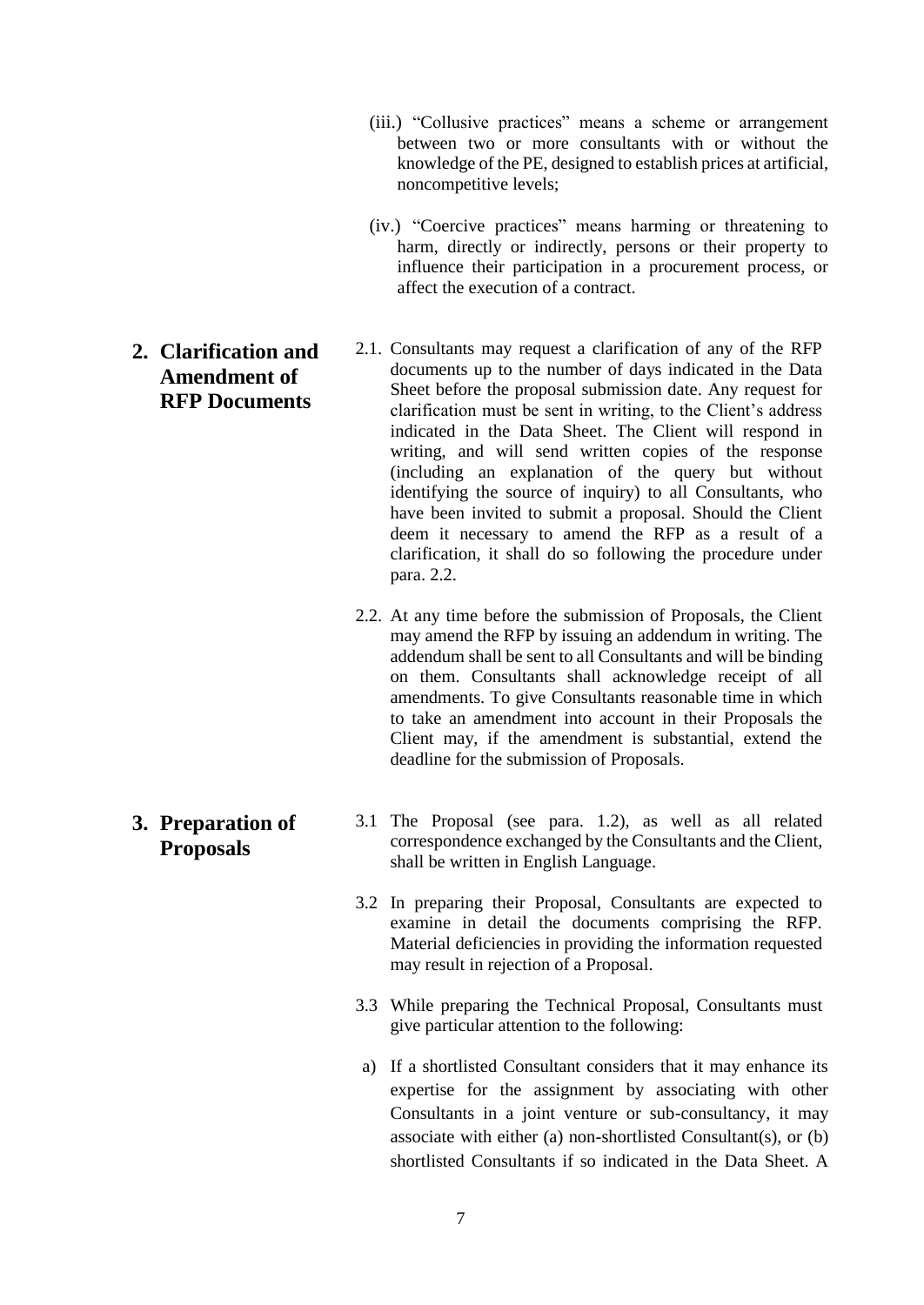shortlisted Consultant must first obtain the approval of the Client if it wishes to enter into a joint venture with nonshortlisted or shortlisted Consultant(s). In case of association with non-shortlisted Consultant(s), the shortlisted Consultant shall act as association leader. In case of a joint venture, all partners shall be jointly and severally liable and shall indicate who will act as the leader of the joint venture.

- b) The estimated number of Professional staff-months or the budget for executing the assignment shall be shown in the Data Sheet, but not both. However, the Proposal shall be based on the number of Professional staff-months or budget estimated by the Consultants. For fixed-budget-based assignments, the available budget is given in the Data Sheet, and the Financial Proposal shall not exceed this budget, while the estimated number of Professional staff-months shall not be disclosed.
- c) Alternative professional staff shall not be proposed, and only one curriculum vitae (CV) may be submitted for each position.
- **Language** d) Documents to be issued by the Consultants as part of this assignment must be in English language.
	- 3.4 The Technical Proposal shall provide the information indicated in the following paras from (a) to (g) using the attached Standard Forms (Section 3).
	- a) A brief description of the Consultants' organization and an outline of recent experience of the Consultants and, in the case of joint venture, for each partner, on assignments of a similar nature is required in Form TECH-2 of Section 3. For each assignment, the outline should indicate the names of Sub-Consultants/ professional staff who participated, duration of the assignment, contract amount, and Consultant's involvement. Information should be provided only for those assignments for which the Consultant was legally contracted by the client as a corporation or as one of the major firms within a joint venture. Assignments completed by individual professional staff working privately or through other consulting firms cannot be claimed as the experience of the Consultant, or that of the Consultant's associates, but can be claimed by the professional staff themselves in their CVs. Consultants should be prepared to substantiate the claimed experience if so requested by the Client.

Technical Proposal Format and Content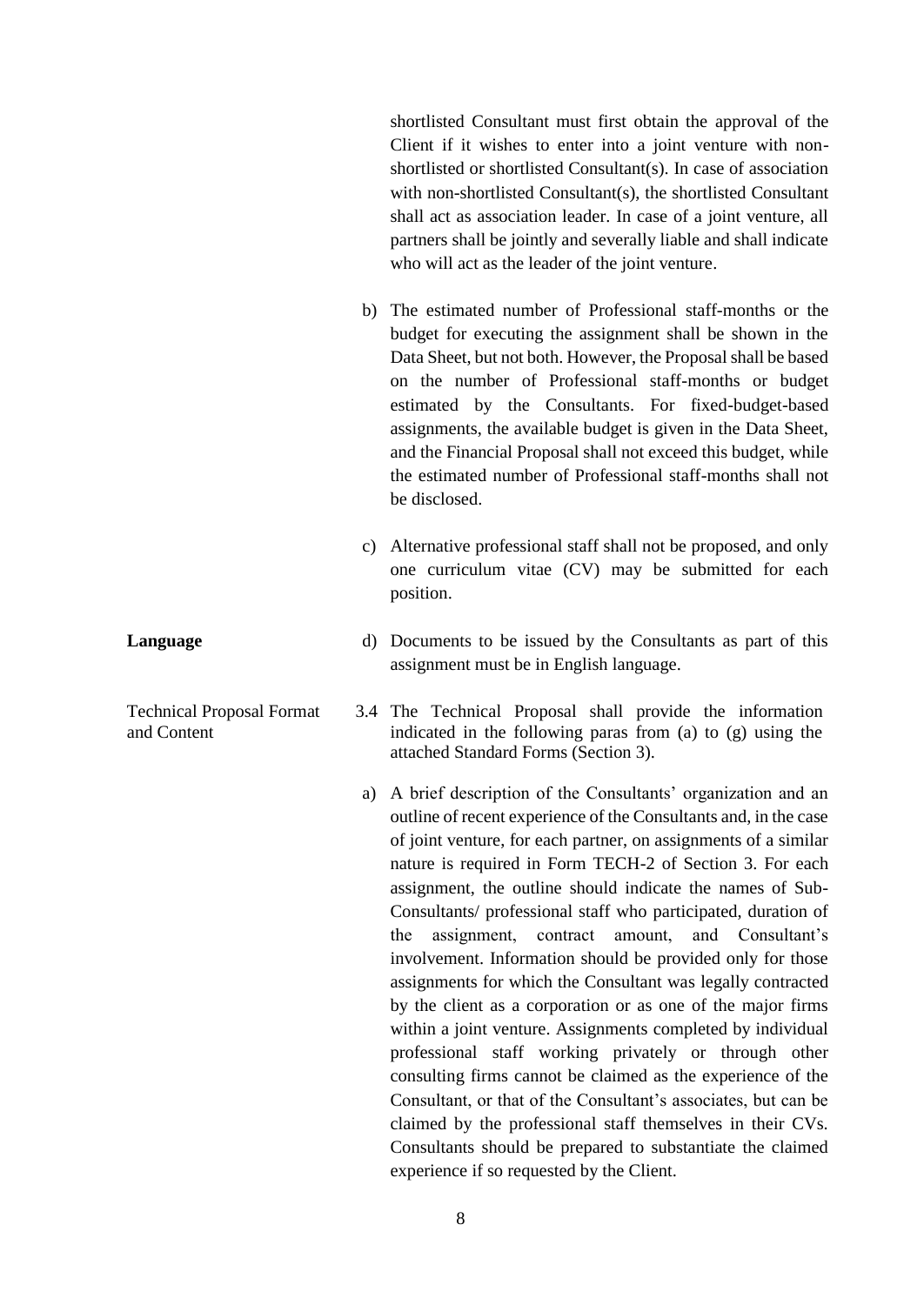- b) Comments and suggestions on the Terms of Reference including workable suggestions that could improve the quality/ effectiveness of the assignment; and on requirements for counterpart staff and facilities including: administrative support, office space, local transportation, equipment, data, etc. to be provided by the Client (Form TECH-3 of Section 3)
- c) A description of the approach, methodology and work plan for performing the assignment covering the following subjects: technical approach and methodology, work plan, and organization and staffing schedule. Guidance on the content of this section of the Technical Proposals is provided under Form TECH-4 of Section 3. The work plan should be consistent with the Work Schedule (Form TECH-8 of Section 3) which will show in the form of a bar chart the timing proposed for each activity.
- d) The list of the proposed professional staff team by area of expertise, the position that would be assigned to each staff team member, and their tasks (Form TECH-5 of Section 3).
- e) Estimates of the staff input (staff-months of foreign and local professionals) needed to carry out the assignment (Form TECH-7 of Section 3). The staff-months input should be indicated separately for foreign (if required) and local professional staff.
- f) CVs of the professional staff signed by the staff themselves or by the authorized representative of the professional staff (Form TECH-6 of Section 3).
- g) a detailed description of the proposed methodology and staffing for training, if the Data Sheet specifies training as a specific component of the assignment.
- 3.5 The Technical Proposal shall not include any financial information. A Technical Proposal containing financial information may be declared nonresponsive.
- Financial Proposals 3.6 The Financial Proposal shall be prepared using the attached Standard Forms (Section 4). It shall list all costs associated with the assignment, including (a) remuneration for staff (local and foreign (if required); and (b) other expenses indicated in the Data Sheet. If stated in the Data Sheet, these costs should be broken down by activity using FORM FIN – 5 and, if appropriate, into foreign and local expenditures. All activities and items described in the Technical Proposal must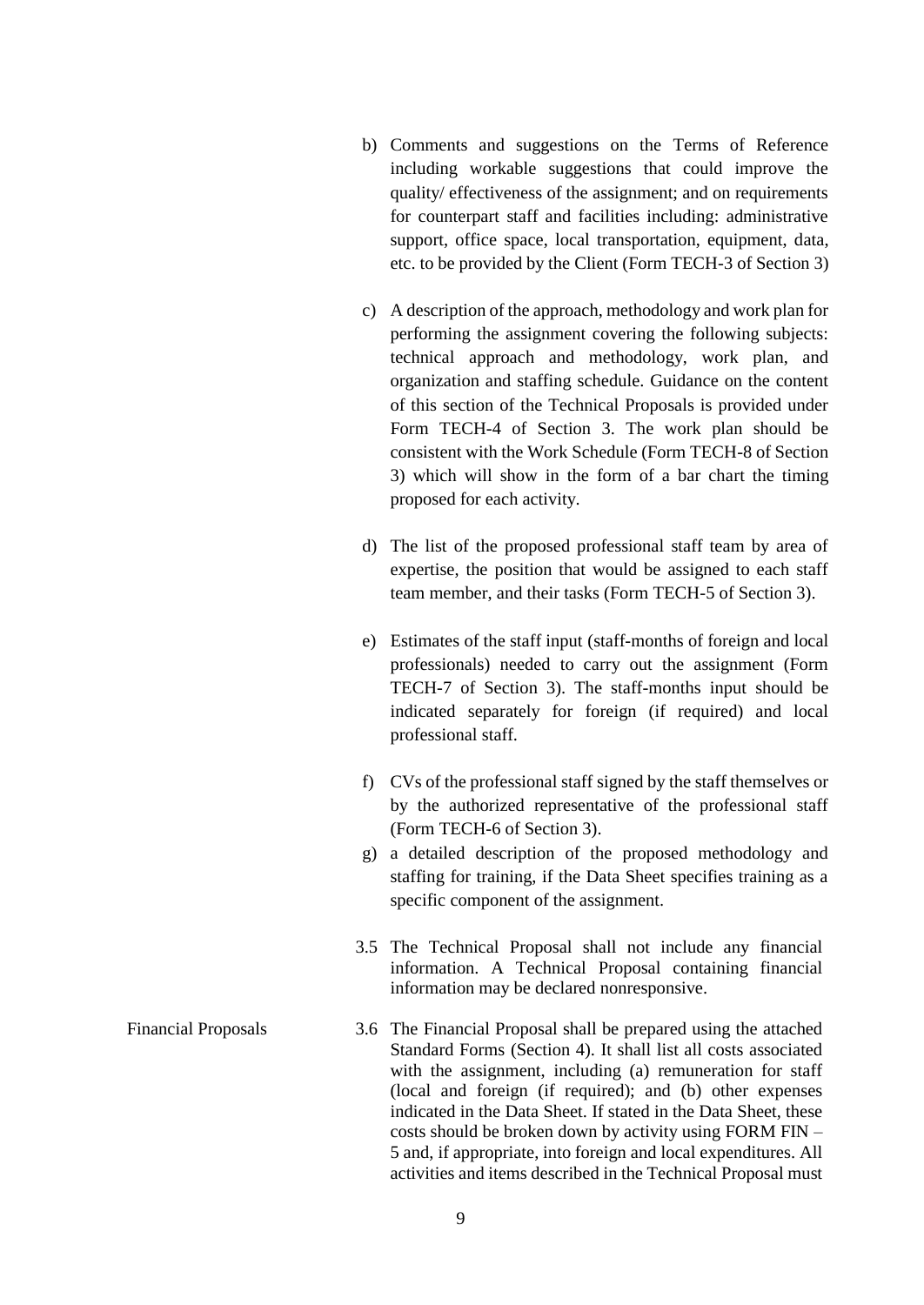be priced separately; activities and items described in the Technical Proposal but not priced, shall be assumed to be included in the prices of other activities or items.

- Taxes 3.7 A foreign Consultant may be subject to local taxes on amounts payable by the Client under the Contract. Any such amounts shall not be included in the Financial Proposal as they will not be evaluated, but they will be discussed at contract negotiations, and applicable amounts will be included in the Contract. The tax liability of a local Consultant shall be borne by the Consultant.
	- 3.8 The Consultants must price the local cost in Sri Lanka Rupees only. However, the expenditure involves in foreign currency such as foreign consultant's fees and air ticket may be price in foreign currency
	- 4.1 The original Proposal (Technical Proposal and, Financial Proposal) shall contain no interlineations or overwriting, except as necessary to correct errors made by the Consultants themselves. The person who signed the Proposal must initial such corrections. Submission letters for both Technical and Financial Proposals should respectively be in the format of TECH-1 of Section 3, and FIN-1 of Section 4.
		- 4.2 An authorized representative of the Consultants shall initial all pages of the original Technical and Financial Proposals. The authorization shall be in the form of a written power of attorney accompanying the Proposal or in any other form demonstrating that the representative has been dully authorized to sign. The signed Technical and Financial Proposals shall be marked "ORIGINAL".
		- 4.3 The Technical Proposal shall be marked "ORIGINAL" or "COPY" as appropriate. The Technical Proposals shall be sent to the addresses referred to in para. 4.5 and in the number of copies indicated in the Data Sheet. All required copies of the Technical Proposal are to be made from the original. If there are discrepancies between the original and the copies of the Technical Proposal, the original governs.
		- 4.4 The original and all copies of the Technical Proposal shall be placed in a sealed envelope clearly marked "TECHNICAL PROPOSAL" Similarly, the original Financial Proposal shall be placed in a sealed envelope clearly marked "FINANCIAL PROPOSAL" followed by the name of the assignment, and with a warning "**DO NOT OPEN WITH THE TECHNICAL PROPOSAL**." The envelopes containing the Technical and Financial Proposals shall be placed into an outer envelope and sealed. This outer envelope shall bear the submission address, reference number and title, and be

<span id="page-10-0"></span>**4. Submission, Receipt, and Opening of Proposals**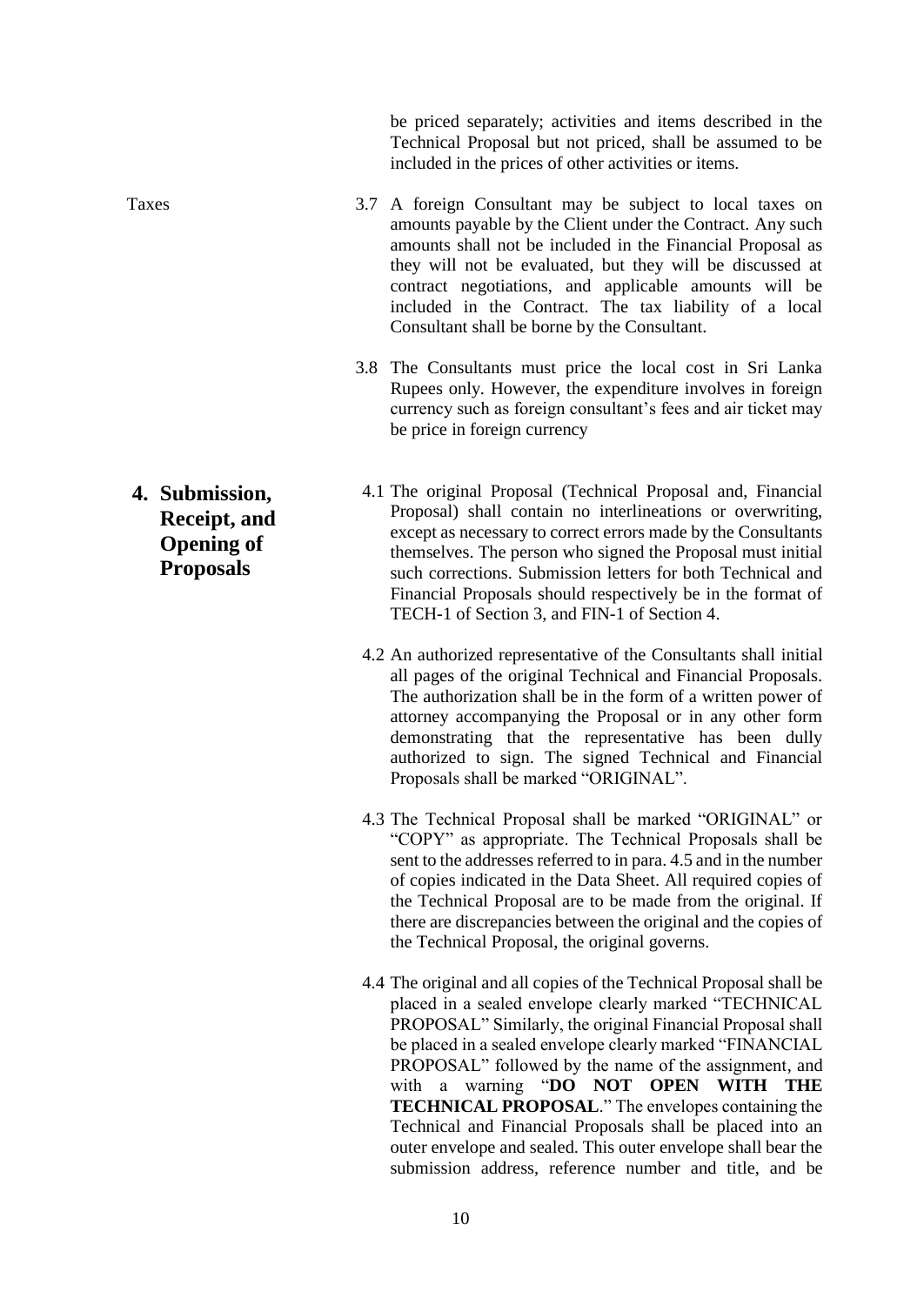clearly marked "**DO NOT OPEN, EXCEPT IN PRESENCE OF THE OFFICIAL APPOINTED, BEFORE** [*insert the time and date of the submission deadline indicated in the Data Sheet*]". The Client shall not be responsible for misplacement, losing or premature opening if the outer envelope is not sealed and/or marked as stipulated. This circumstance may be case for Proposal rejection. If the Financial Proposal is not submitted in a separate sealed envelope duly marked as indicated above, this will constitute grounds for declaring the Proposal nonresponsive.

- 4.5 The Proposals must be sent to the address indicated in the Data Sheet and received by the Client no later than the time and the date indicated in the Data Sheet, or any extension to this date in accordance with para. 2.2. Any proposal received by the Client after the deadline for submission shall be returned unopened.
- 4.6 The Client shall open the Technical Proposal immediately after the deadline for their submission. The envelopes with the Financial Proposal shall remain sealed and securely stored.
- 5.1 From the time the Proposals are opened to the time the Contract is awarded, the Consultants should not contact the Client on any matter related to its Technical and/or Financial Proposal. Any effort by Consultants to influence the Client in the examination, evaluation, ranking of Proposals, and recommendation for award of Contract may result in the rejection of the Consultants' Proposal.

Evaluators of Technical Proposals shall have no access to the Financial Proposals until the technical evaluation is concluded.

- **Evaluation of Technical Proposals** 5.2 The Client shall evaluate the Technical Proposals on the basis of their responsiveness to the Terms of Reference, applying the evaluation criteria, subcriteria, and point system specified in the Data Sheet. Each responsive Proposal will be given a technical score (St). A Proposal shall be rejected at this stage if it does not respond to important aspects of the RFP, and particularly the Terms of Reference or if it fails to achieve the minimum technical score indicated in the Data Sheet.
- **Public Opening of Financial Proposals (only for QCBS, FBS and LCS** 5.3 After the technical evaluation is completed in accordance with paragraph 5.2 above, the Client shall notify those Consultants whose Proposals did not meet the minimum qualifying mark or were considered nonresponsive to the RFP and TOR, that their Financial Proposals will be returned unopened after completing the selection process. The Client shall simultaneously notify in writing Consultants that have

## <span id="page-11-0"></span>**5. Proposal Evaluation**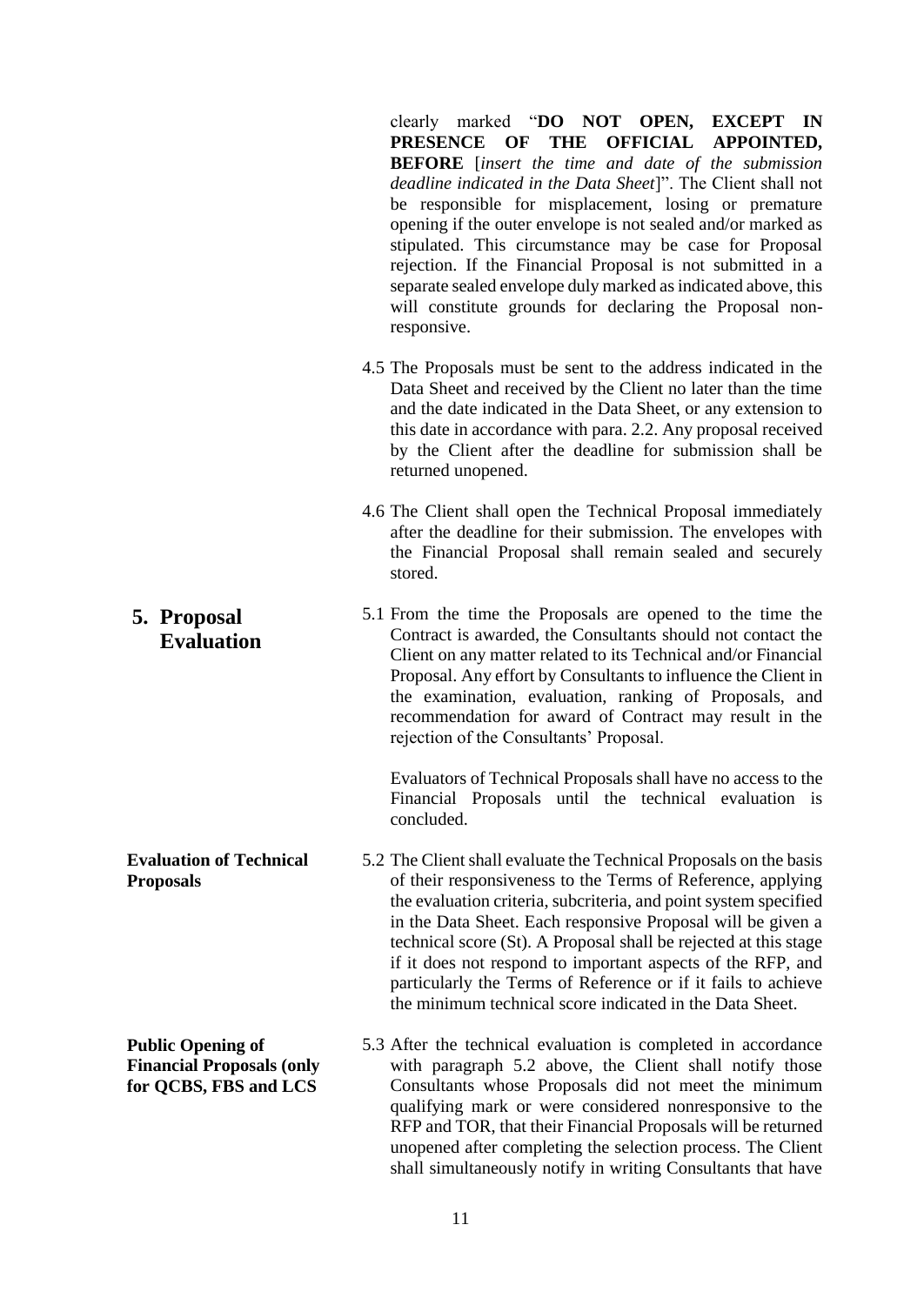secured the minimum qualifying mark, the date, time and location for opening the Financial Proposals. The opening date should allow Consultants sufficient time to make arrangements for attending the opening. Consultants' attendance at the opening of Financial Proposals is optional.

5.4 Financial Proposals shall be opened publicly in the presence of the Consultants' representatives who choose to attend. The name of the Consultants and the technical scores obtained by each qualified Consultant shall be read aloud. The Financial Proposal of the Consultants who met the minimum qualifying mark will then be inspected to confirm that they have remained sealed and unopened. These Financial Proposals shall be then opened, and the total prices read aloud and recorded.

**Proposals for QBS** 5.5 Following the ranking of technical Proposals as described under 5.2 above, The Client will examined the Financial Proposal of the first ranked Consultant. First, the Client will examine whether Financial Proposal is complete. Then the Proposal is checked for arithmetical errors. The reasonability of the following in comparison with the supporting documents submitted by the Consultant is examined:

- a) The remuneration rates, social costs, overheads, profits; and
- b) Other costs such as out of pocket expenses, cost of surveys, equipment, office rent, supplies, travel, transport, computer rental, mobilisation, and printing.

Following the ranking of technical Proposals, when selection is based on quality only (QBS), the first ranked Consultant is invited to negotiate its proposal and the Contract in accordance with the instructions given under para. 6 of these Instructions.

**Evaluation of Financial Proposals (only for QCBS, FBS, and LCS)** 5.6 The Evaluation Committee will correct any computational errors. When correcting computational errors, in case of discrepancy between a partial amount and the total amount, or between word and figures the formers will prevail. In addition to the above corrections, as indicated under para. 3.6, activities and items described in the Technical Proposal but not priced, shall be assumed to be included in the prices of other activities or items. In case an activity or line item is quantified in the Financial Proposal differently from the Technical Proposal, (i) if Option B is applicable under Clause 6 of GC, the Evaluation Committee shall correct the quantification indicated in the Financial Proposal so as to make it consistent with that indicated in the Technical Proposal, apply the relevant unit price included in the Financial Proposal to the corrected quantity and correct the total Proposal cost, (ii) if Option A is applicable under Clause

# **Evaluation of Financial**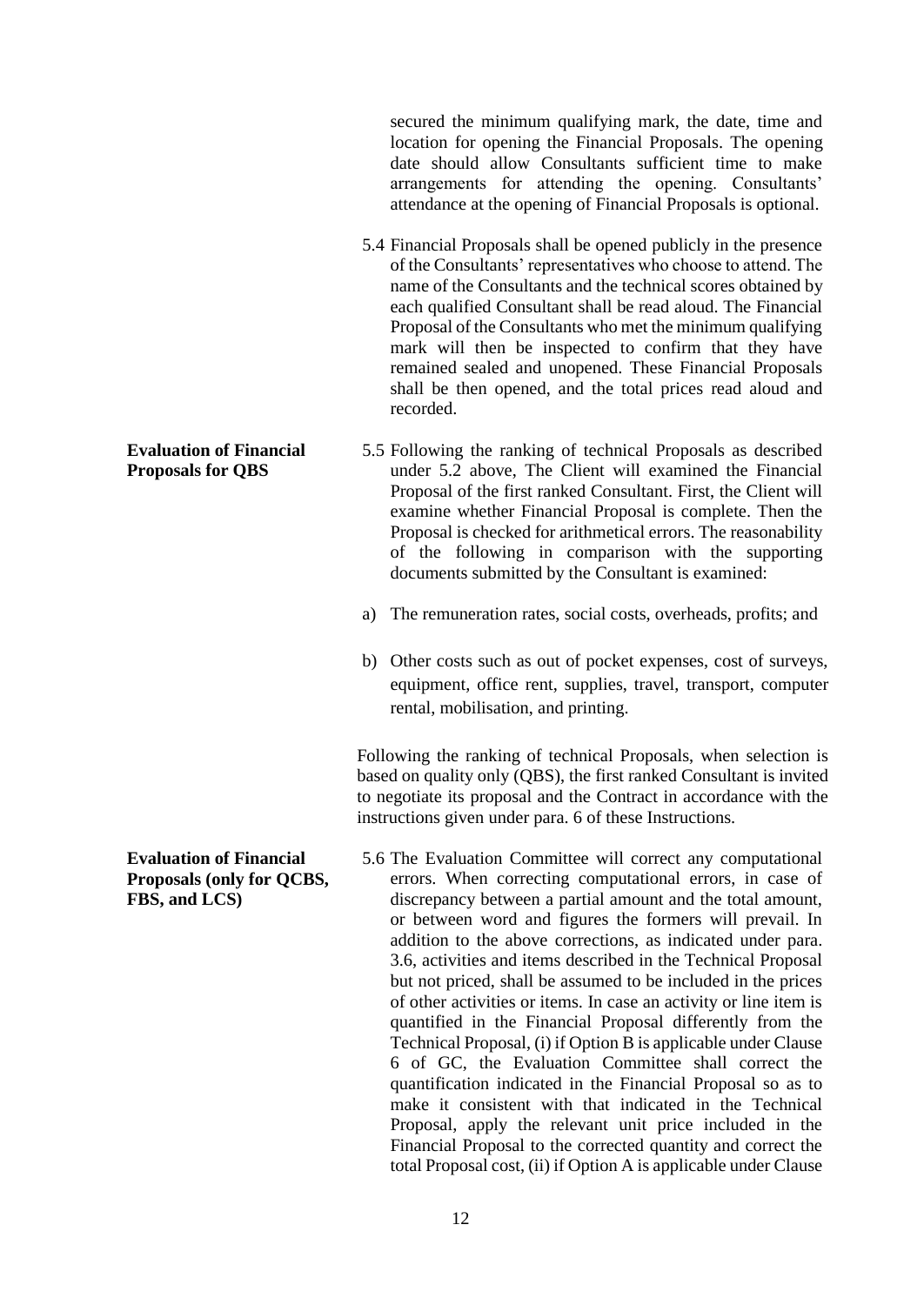6 of GC, no corrections are applied to the Financial Proposal in this respect. Prices shall be converted to Sri Lankan Rupees, if the consultants were allowed to indicate certain expenditure of the Financial Proposal in foreign currency, using the selling rates of exchange, source and date indicated in the Data Sheet

**Combined Evaluation Technical and Financial Proposals (only for QCBS)** 5.7 In case of QCBS, the lowest evaluated Financial Proposal (Fm) will be given the maximum financial score (Sf) of 100 points. The financial scores (Sf) of the other Financial Proposals will be computed as indicated in the Data Sheet. Proposals will be ranked according to their combined technical (St) and financial (Sf) scores using the weights (T  $=$  the weight given to the Technical Proposal; P  $=$  the weight given to the Financial Proposal;  $T + P = 1$ ) indicated in the Data Sheet:  $S = St x T\% + Sf x P\%$ . The firm achieving the highest combined technical and financial score will be invited for negotiations.

**Evaluation of Financial Proposals (only for FBS)** 5.8 In the case of Fixed-Budget Selection, the Client will select the firm that submitted the highest ranked Technical Proposal within the budget. Proposals that exceed the indicated budget will be rejected. The evaluated proposal price according to para. 5.6 shall be considered, and the selected firm is invited for negotiations.

**Evaluation of Financial Proposals (only for LCS)** 5.9 In the case of the Least-Cost Selection, the Client will select the lowest Proposal among those that passed the minimum technical score. The evaluated proposal price according to para. 5.6 shall be considered, and the selected firm is invited for negotiations

<span id="page-13-0"></span>**6. Negotiations** 6.1 Negotiations will be held at the date and address indicated in the Data Sheet. The invited Consultant will, as a pre-requisite for attendance at the negotiations, confirm availability of all professional staff. Failure in satisfying such requirements may result in the Client proceeding to negotiate with the nextranked Consultant. Representatives conducting negotiations on behalf of the Consultant must have written authority to negotiate and conclude a Contract.

**Technical negotiations** 6.2 Negotiations will include a discussion of the Technical Proposal, the proposed technical approach and methodology, work plan, and organization and staffing, and any suggestions made by the Consultant to improve the Terms of Reference. The Client and the Consultants will finalize the Terms of Reference, staffing schedule, work schedule, logistics, and reporting. These documents will then be incorporated in the Contract as "Description of Services". Special attention will be paid to clearly defining the inputs and facilities required from the Client to ensure satisfactory implementation of the assignment. The Client shall prepare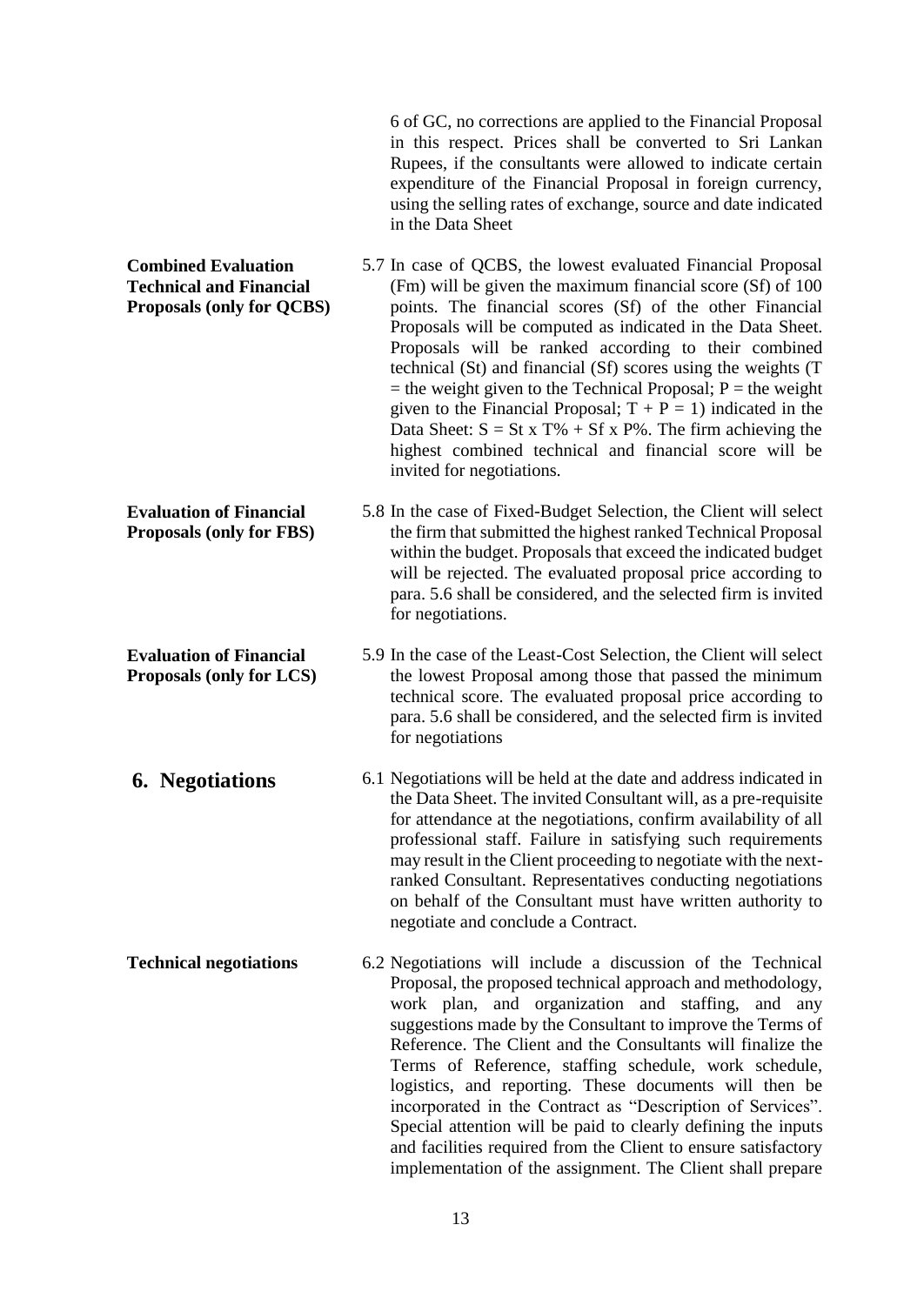minutes of negotiations which will be signed by the Client and the Consultant.

- **Availability of Professional staff/experts** 6.3 Having selected the Consultant on the basis of, among other things, an evaluation of proposed Professional staff, the Client expects to negotiate a Contract on the basis of the professional staff named in the Proposal. Before contract negotiations, the Client will require assurances that the professional staff will be actually available. The Client will not consider substitutions during contract negotiations unless both parties agree that undue delay in the selection process makes such substitution unavoidable or for reasons such as death or medical incapacity. If this is not the case and if it is established that professional staff were offered in the proposal without confirming their availability, the Consultant may be disqualified. Any proposed substitute shall have equivalent or better qualifications and experience than the original candidate and be submitted by the Consultant within the period of time specified in the letter of invitation to negotiate. **Financial negotiations (only for QCBS, FBS and LCS)** 6.4 In the cases of QCBS, FBS, and the LCS methods, unless there are exceptional reasons, the remuneration rates for staff and other proposed unit rates of the financial negotiations shall not be negotiate. **Financial negotiations (only for QBS)** 6.5 For QBS method, if requested by the Client, the Consultants shall provide the information on remuneration rates described in the Appendix attached to Section 4 - Financial Proposal -
	- 6.6 Negotiations will conclude with a review of the draft Contract. To complete negotiations the Client and the Consultant will initial the agreed Contract. If negotiations fail, the Client will invite the Consultant whose Proposal received the second highest score to negotiate a Contract.
	- **7. Award of Contract** 7.1 After completing negotiations the Client shall award the Contract to the selected Consultant, and promptly notify all Consultants who have submitted proposals. After Contract signature, the Client shall return the unopened Financial Proposals to the unsuccessful Consultants.

Standard Forms of this RFP.

- <span id="page-14-0"></span>7.2 The Client will notify the selected Consultant the date, time and venue for the signing of the agreement following the template given in Section 6. The option selected for the method of payment, under GC Clause 6 is stated in the Data Sheet.
- 7.3 The Consultant is expected to commence the assignment on the date and at the location specified in the Data Sheet.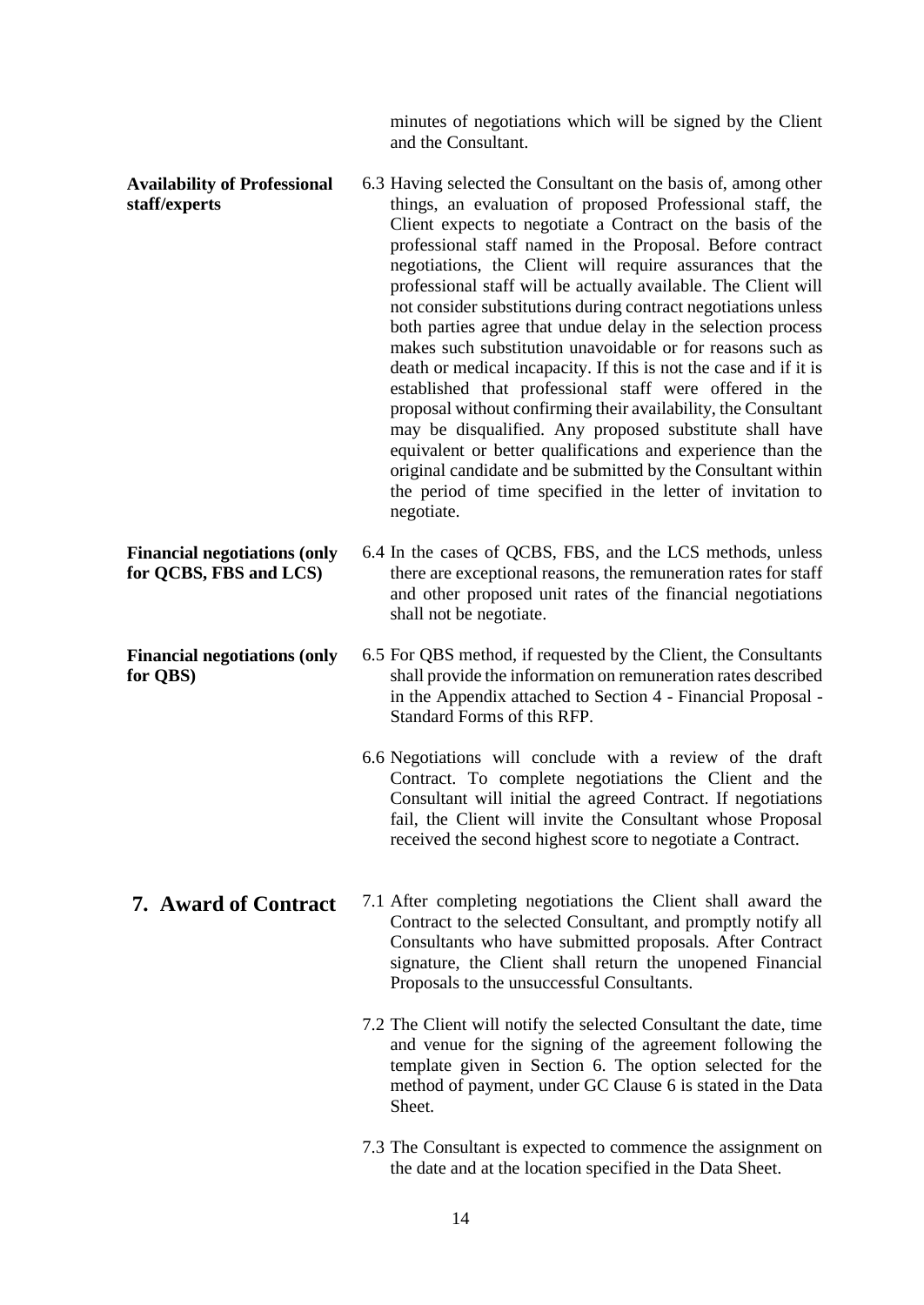<span id="page-15-0"></span>**8. Confidentiality** 8.1 Information relating to evaluation of Proposals and recommendations concerning awards shall not be disclosed to the Consultants who submitted the Proposals or to other persons not officially concerned with the process, until the publication of the award of Contract. The undue use by any Consultant of confidential information related to the process may result in the rejection of its Proposal and may be subject to the provisions of the Bank's antifraud and corruption policy.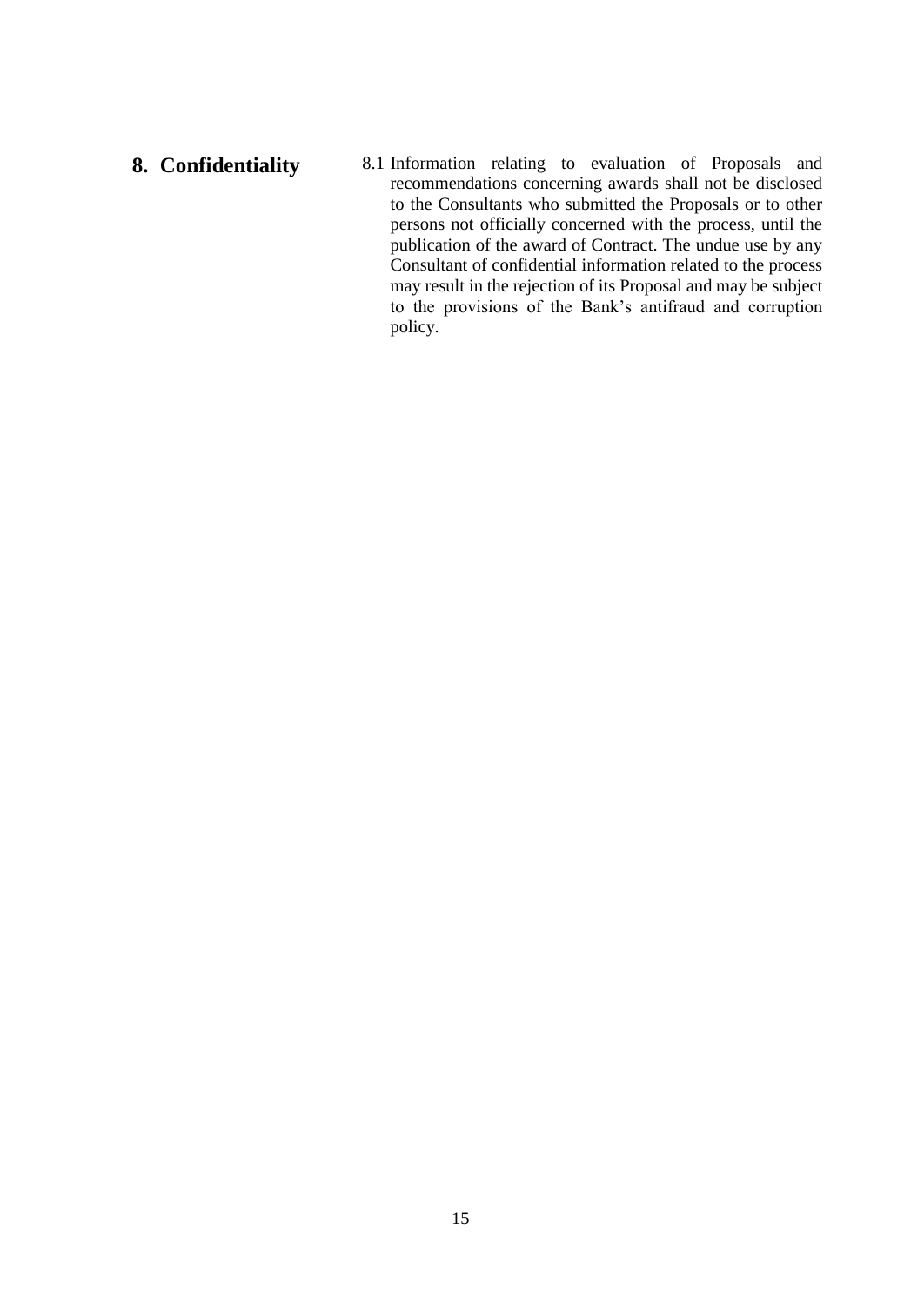## **Instructions to Consultants**

## **Data sheet**

<span id="page-16-0"></span>

| Paragraph<br><b>Reference</b>      | <b>Description</b>                                                                                                                                                                                                                                                                                                                                                                                        |
|------------------------------------|-----------------------------------------------------------------------------------------------------------------------------------------------------------------------------------------------------------------------------------------------------------------------------------------------------------------------------------------------------------------------------------------------------------|
| <b>Definitions</b><br>$\mathbf{i}$ | "LOI" (Section 1 of the RFP) means the Letter of Invitation being sent by the Client<br>to the shortlisted Consultants.                                                                                                                                                                                                                                                                                   |
|                                    | The existing clause to be replaced as follows;<br>"IFC" (section 1 of the RFP) means Invitation For Consultants been published by the<br>Client and LOI used anywhere in the RFP shall be read as IFC                                                                                                                                                                                                     |
| 1.1                                | Name of the Client: Trinco Petroleum Terminal (Pvt) Ltd (TPTL)                                                                                                                                                                                                                                                                                                                                            |
|                                    | Method of selection: Quality and Cost Based Selection (QCBS)                                                                                                                                                                                                                                                                                                                                              |
| 1.2                                | The assignment is to provide consultancy services for the following requirements.                                                                                                                                                                                                                                                                                                                         |
|                                    | i. The consultant team should consist of a set of professionals in the following<br>disciplines,<br><b>Lead Consultant</b><br><b>Business Analyst</b><br>Financial/Trade Flow Analyst<br>Technical Expert-Oil & Gas<br><b>Technical Expert-Petrochemical</b><br><b>Expert- Tank Farm and Terminal Operations</b><br>ii. The selected Consultant shall provide the Consultancy Services defined in Section |
|                                    | 5-Terms of Reference to carry out a Detailed Feasibility Study for the Development<br>of the 61 Nos. Storage Tanks, Related Area and Allied Facilities in the Upper Tank<br>Farm Area (UTF), Chinabay, Trincomalee.                                                                                                                                                                                       |
| 1.3                                | Pre-Proposal Conference will be held at 1000 hrs on 25.04.2022                                                                                                                                                                                                                                                                                                                                            |
|                                    | The Client's representative: Manager (Planning)                                                                                                                                                                                                                                                                                                                                                           |
|                                    | Address:<br>Trinco Petroleum Terminal (Pvt) Ltd,<br>$4th$ Floor,<br>609, Dr. Danister De Silva Mawatha,<br>Colombo <sub>09</sub><br>Telephone: +94 (0)11 5455103, Facsimile: +94 (0)11 5455xxx                                                                                                                                                                                                            |
|                                    | E-mail: dgmbdtptl@gmail.com                                                                                                                                                                                                                                                                                                                                                                               |
| 1.4                                | The Client will provide the following inputs and facilities:                                                                                                                                                                                                                                                                                                                                              |
|                                    | No facilities will be provided by the Client                                                                                                                                                                                                                                                                                                                                                              |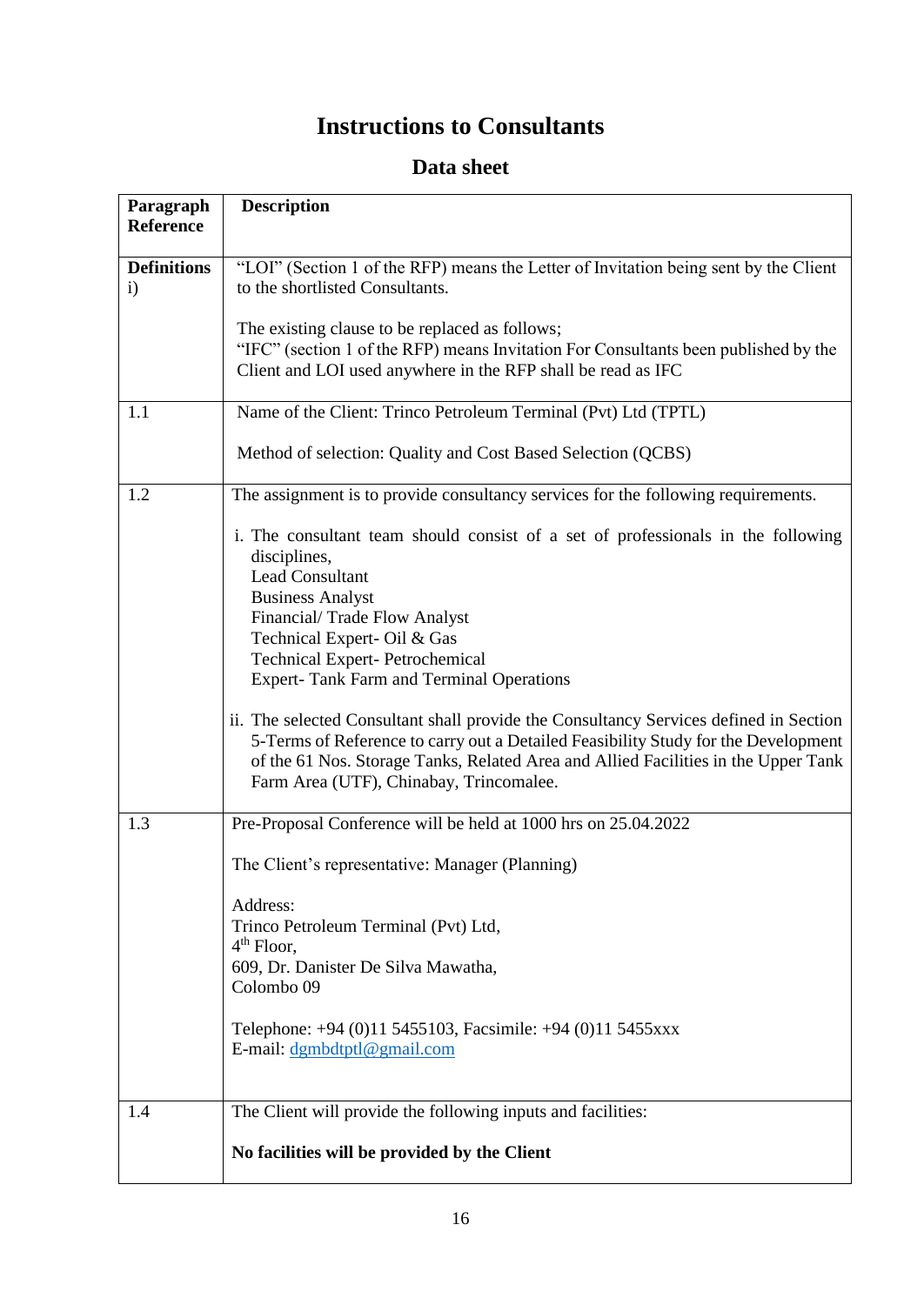| 1.8    | Proposals must remain valid for 120 days from the date of opening of Bids.                                                                                                                                                                   |
|--------|----------------------------------------------------------------------------------------------------------------------------------------------------------------------------------------------------------------------------------------------|
| 2.1    | Clarifications may be requested not later than 14 Days before the submission date.                                                                                                                                                           |
|        | The address for requesting clarifications is:                                                                                                                                                                                                |
|        | Manager (Planning)<br>Trinco Petroleum Terminal (Pvt) Ltd,                                                                                                                                                                                   |
|        | $4th$ Floor,                                                                                                                                                                                                                                 |
|        | 609, Dr. Danister De Silva Mawatha,<br>Colombo <sub>09</sub>                                                                                                                                                                                 |
|        | Telephone: +94 (0)11 5455103  Facsimile: +94 (0)11 5455103<br>E-mail: dgmbdtptl@gmail.com                                                                                                                                                    |
| 3.3(a) | Shortlisted Consultants may associate with other shortlisted Consultants: No                                                                                                                                                                 |
| 3.3(b) | The estimated number of professional staff-months required for the assignment                                                                                                                                                                |
|        | Estimated Period of this contract is 02 Months from the date of receipt of the official<br>Purchase Order to the selected consultant                                                                                                         |
| 3.4(g) | Training is a specific component of this assignment: No                                                                                                                                                                                      |
| 3.6    | Other Expenses:<br>All the expenses to be borne by the consultant shall be included in the Financial<br>Proposal                                                                                                                             |
|        | Breakdown cost of Activities required? Yes                                                                                                                                                                                                   |
| 4.3    | Consultant must submit the following documents in two separate envelopes.<br>Original and one (01) copy of Technical Proposal with one (01) softcopy<br>a)<br>b) Original and one $(01)$ copy of Financial Proposal with one $(01)$ softcopy |
| 4.5    | The Proposal submission address is:                                                                                                                                                                                                          |
|        | Manager (Planning),                                                                                                                                                                                                                          |
|        | Trinco Petroleum Terminal (Pvt) Ltd,                                                                                                                                                                                                         |
|        | 04 <sup>th</sup> Floor, No.609, Dr. Danister De Silva Mawatha,<br>Colombo 09                                                                                                                                                                 |
|        | Proposals must be submitted no later than the following date and time:                                                                                                                                                                       |
|        | 09.05.2021 at 1400 hrs. (Sri Lankan time).                                                                                                                                                                                                   |
|        |                                                                                                                                                                                                                                              |
|        |                                                                                                                                                                                                                                              |
|        |                                                                                                                                                                                                                                              |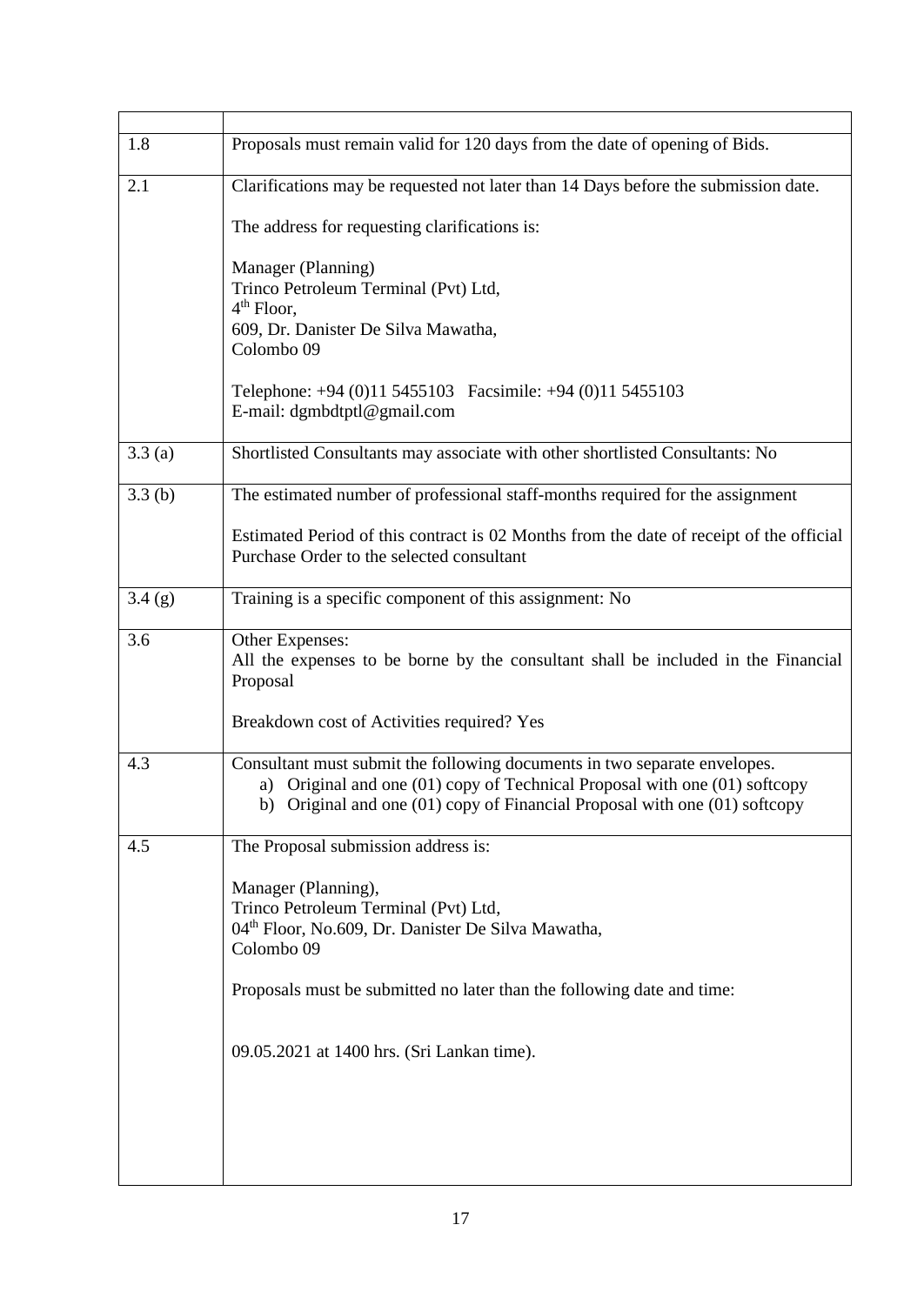| 5.2 | Criteria, sub-criteria, and point system for the evaluation of Technical Proposals are:                                                    |                                                                                                                                                                          |               |                      |  |  |
|-----|--------------------------------------------------------------------------------------------------------------------------------------------|--------------------------------------------------------------------------------------------------------------------------------------------------------------------------|---------------|----------------------|--|--|
|     | Criteria                                                                                                                                   | Sub-criteria                                                                                                                                                             | Max.<br>point | Min.<br>point        |  |  |
|     | 1. Specific project<br>experience of the<br>Consultants<br>for<br>the last ten $(10)$                                                      | 1.1<br>No. of<br>successfully<br>carried<br>out<br>consultancy<br>for<br>services<br>grass<br>root<br>development of Terminal and Storage facility.<br>[points: 10 each] | 20            | 10                   |  |  |
|     | years *                                                                                                                                    | 1.2 No. of successfully carried out consultancy<br>work consisting of refurbishment of terminal/<br>tank farm and allied facilities<br>[points: 10 each]                 | 20            | 10                   |  |  |
|     |                                                                                                                                            | 1.3 No. of successfully carried out consultancy<br>work inclusive<br>revamping<br>activities<br>of<br>terminal/tank farm and allied facilities<br>[points: 5 each]       | 10            | 5                    |  |  |
|     | 2. Key professional                                                                                                                        | 2.1 Lead Consultant                                                                                                                                                      |               | 10                   |  |  |
|     | staff<br>qualifications<br>and competence                                                                                                  | [points: $10$ ]<br>2.2 Business Analyst<br>[points: 05]                                                                                                                  |               | 5                    |  |  |
|     | for<br>the<br>assignment                                                                                                                   | 2.3 Financial/Trade Flow Analyst<br>[points: 05]                                                                                                                         |               | 5                    |  |  |
|     |                                                                                                                                            | 2.4 Technical Expert- Oil & Gas<br>[points: 05]                                                                                                                          | 35            | 5                    |  |  |
|     |                                                                                                                                            | 2.5 Lead Technical Expert- Petrochemical<br>[points: $05$ ]                                                                                                              |               | 5                    |  |  |
|     |                                                                                                                                            | Tank Farm<br>2.6<br>Expert-<br>Terminal<br>and<br>Operations<br>[points: $05$ ]                                                                                          |               | 5                    |  |  |
|     | 3. Assignment<br>Specific<br>Considerations                                                                                                | 3.1 Comprehensive Methodology to achieve<br>objectives provided in the section 5. Terms Of<br>Reference<br>[points: $10$ ]                                               | 10            | 10                   |  |  |
|     | 4. Permanent presence in Sri Lanka                                                                                                         |                                                                                                                                                                          |               | $\boldsymbol{0}$     |  |  |
|     | <b>Total points</b>                                                                                                                        |                                                                                                                                                                          |               | $70***$              |  |  |
|     | Notes:<br>Key professional staff qualifications and competence for the assignment<br>1 Lead Consultant                                     |                                                                                                                                                                          |               | Points<br>allocation |  |  |
|     | Degree+ $10$ Years of experience in a lead position for development of<br>petroleum terminal and storage facilities                        |                                                                                                                                                                          |               | 5                    |  |  |
|     | Post Graduate Degree in the relevant discipline                                                                                            |                                                                                                                                                                          |               | 2                    |  |  |
|     | Additional years of experience in the development of terminals/tank farms or<br>allied facilities<br>(0.5 points for each additional year) |                                                                                                                                                                          |               | 3                    |  |  |
|     | 2 Business Analyst                                                                                                                         | Degree+ 10 Years of experience in business development                                                                                                                   |               | 3                    |  |  |
|     | Post Graduate Degree in the relevant discipline                                                                                            |                                                                                                                                                                          |               | 1                    |  |  |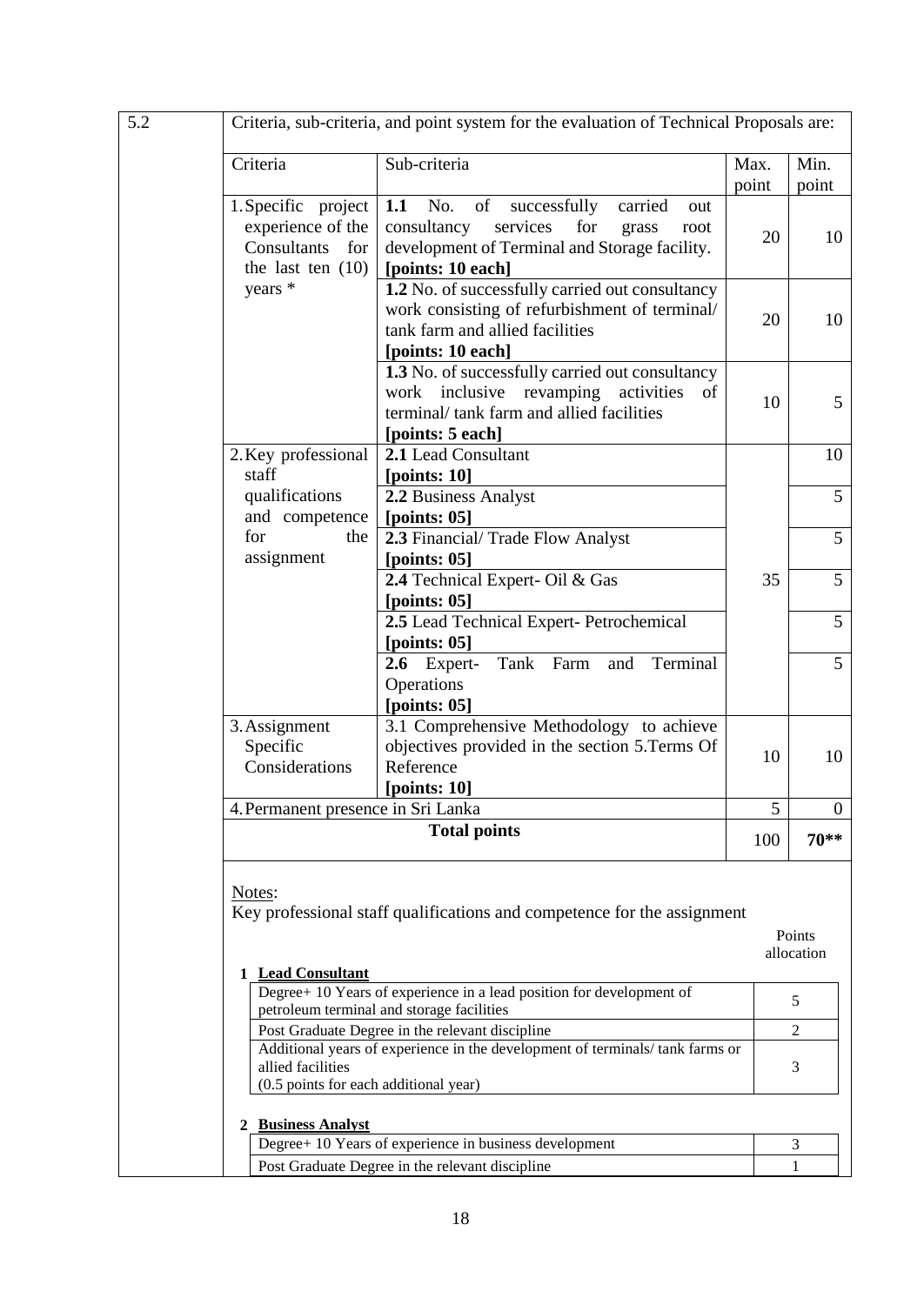|     | Additional years of experience in business development<br>(0.5 points for each additional year)                                               | 1 |
|-----|-----------------------------------------------------------------------------------------------------------------------------------------------|---|
|     | 3 Financial/Trade Flow Analyst                                                                                                                |   |
|     | Degree+ 10 Years of experience in financial analysis/ trade flow analysis                                                                     | 3 |
|     | Post Graduate Degree in the relevant discipline                                                                                               | 1 |
|     | Additional years of experience in financial analysis/ trade flow analysis<br>(0.5 points for each additional year)                            | 1 |
|     | 4 Technical Expert- Oil & Gas                                                                                                                 |   |
|     | Engineering Degree $+10$ Years of designing experience in petroleum terminal<br>and storage felicities                                        | 3 |
|     | Post Graduate Degree/ Chartered Engineer qualification                                                                                        | 1 |
|     | Additional years of experience in terminal and storage felicities<br>(0.5 points for each additional year)                                    | 1 |
|     | 5 Technical Expert- Petrochemical                                                                                                             |   |
|     | Engineering Degree $+10$ Years of designing experience in petrochemical<br>industry                                                           | 3 |
|     | Post Graduate Degree/ Chartered Engineer qualification                                                                                        | 1 |
|     | Additional years of experience in terminal and storage felicities<br>(0.5 points for each additional year)                                    | 1 |
|     | <b>6 Expert- Tank Farm and Terminal Operations</b>                                                                                            |   |
|     | Degree $+10$ Years' experience as a senior position in operation of petroleum<br>terminal and storage felicities                              | 3 |
|     | Post Graduate Degree in the relevant discipline                                                                                               | 1 |
|     | Additional years of experience in operation of petroleum terminal and storage<br>felicities                                                   | 1 |
|     | (0.5 points for each additional year)                                                                                                         |   |
| 5.6 | For the conversions to Sri Lankan Rupees:                                                                                                     |   |
|     | The source of official selling rates is: Central Bank of Sri Lanka                                                                            |   |
|     | The date of exchange rates is: Proposal opening date                                                                                          |   |
| 5.7 | The formula for determining the financial scores is the following:                                                                            |   |
|     | $Sf = 100$ x Fm / F, in which "Sf" is the financial score, "Fm" is the lowest price<br>and "F" the price of the proposal under consideration. |   |
|     | The weights given to the Technical and Financial Proposals are:                                                                               |   |
|     | $T = 0.7$ , and $P = 0.3$                                                                                                                     |   |
|     | $T+P=1$                                                                                                                                       |   |
| 6.1 | Expected date and address for contract negotiations: Will be informed later                                                                   |   |
| 7.2 | The option applicable is: Option A                                                                                                            |   |
| 7.3 | Expected date for commencement of consulting services: 12.06.2022                                                                             |   |
|     |                                                                                                                                               |   |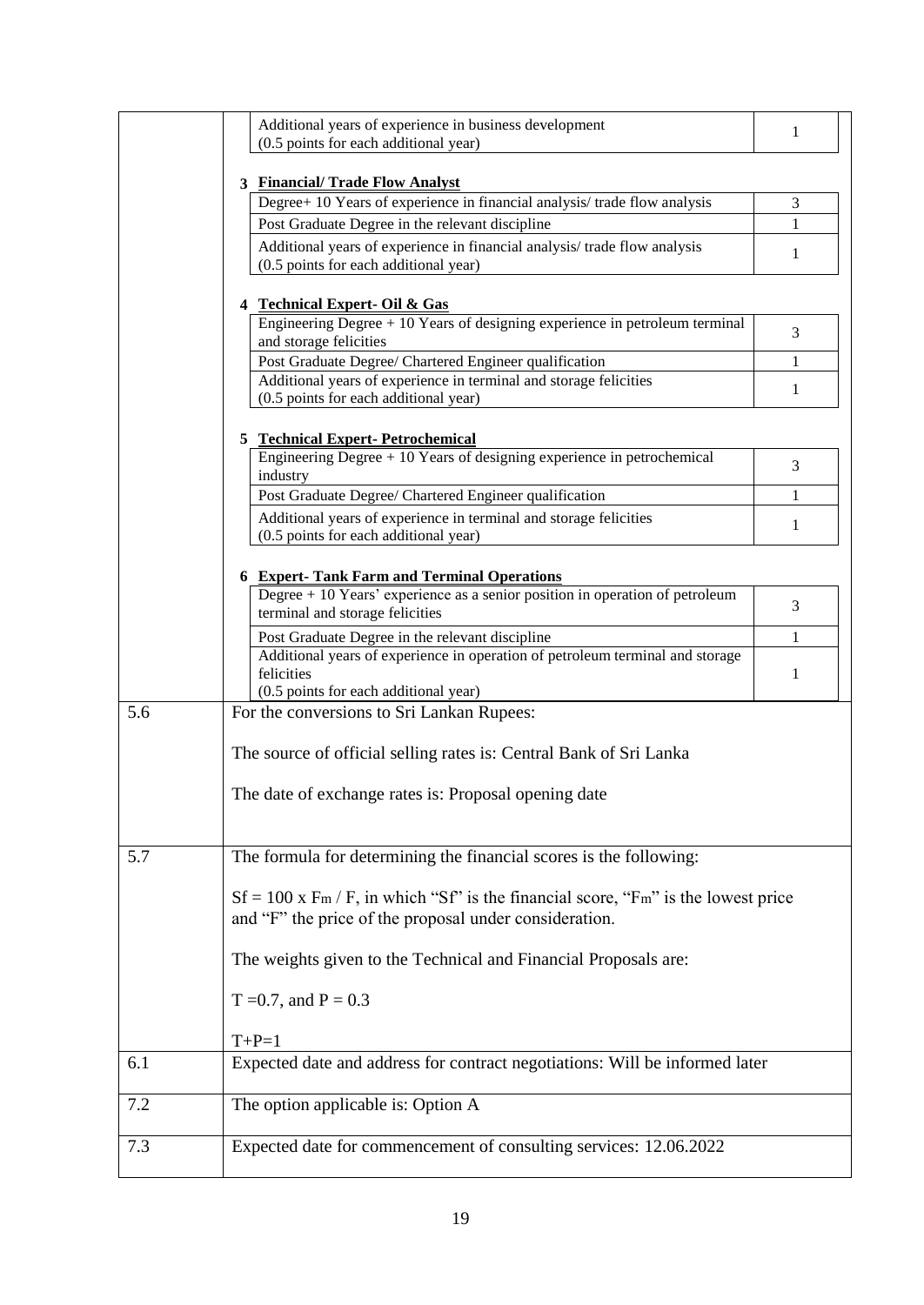# **Section 3. Technical Proposal - Standard Forms**

<span id="page-20-0"></span>

| TECH-1 | <b>Technical Proposal Submission Form</b>                                                                                 |
|--------|---------------------------------------------------------------------------------------------------------------------------|
| TECH-2 | Consultant's Organization and Experience                                                                                  |
|        | A Consultant's Organization<br><b>B</b> Consultant's Experience                                                           |
| TECH-3 | Comments or Suggestions on the Terms of Reference and on Counterpart Staff<br>and Facilities to be provided by the Client |
|        | A On the Terms of Reference<br>B On the Counterpart Staff and Facilities                                                  |
| TECH-4 | Description of the Approach, Methodology and Work Plan for Performing the<br>Assignment                                   |
| TECH-5 | <b>Team Composition and Task Assignments</b>                                                                              |
| TECH-6 | Curriculum Vitae for Proposed Professional Staff                                                                          |
| TECH-7 | <b>Staffing Schedule</b>                                                                                                  |
| TECH-8 | <b>Work Schedule</b>                                                                                                      |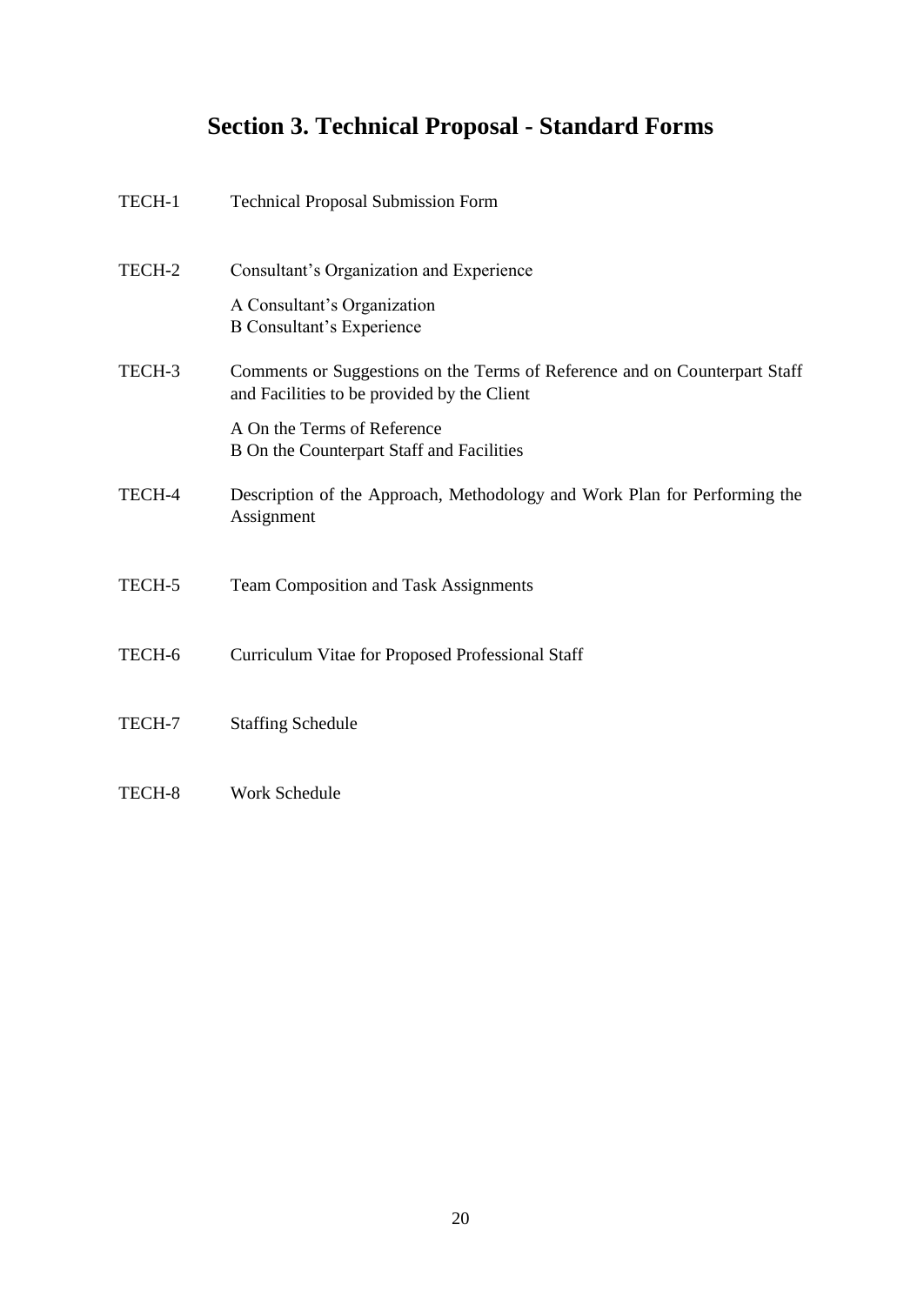#### <span id="page-21-0"></span>**FORM TECH-1 TECHNICAL PROPOSAL SUBMISSION FORM**

[Location, Date]

To: [Name and address of Client]

We, the undersigned, offer to provide the consulting services for [Insert title of assignment] in accordance with your Request for Proposal dated [Insert Date] and our Proposal. We are hereby submitting our Proposal, which includes this Technical Proposal, and a Financial Proposal sealed under a separate envelope.

We are submitting our Proposal in association with: [Insert a list with full name and address of each associated Consultant]<sup>33</sup>

We hereby declare that all the information and statements made in this Proposal are true and accept that any misinterpretation contained in it may lead to our disqualification.

If negotiations are held during the period of validity of the Proposal, i.e., before the date indicated in Paragraph Reference 1.8 of the Data Sheet, we undertake to negotiate on the basis of the proposed staff. Our Proposal is binding upon us and subject to the modifications resulting from Contract negotiations.

We undertake, if our Proposal is accepted, to initiate the consulting services related to the assignment not later than the date indicated in Paragraph Reference 7.3 of the Data Sheet.

We understand you are not bound to accept any Proposal you receive.

We remain,

\* 33 Delete in case no association is foreseen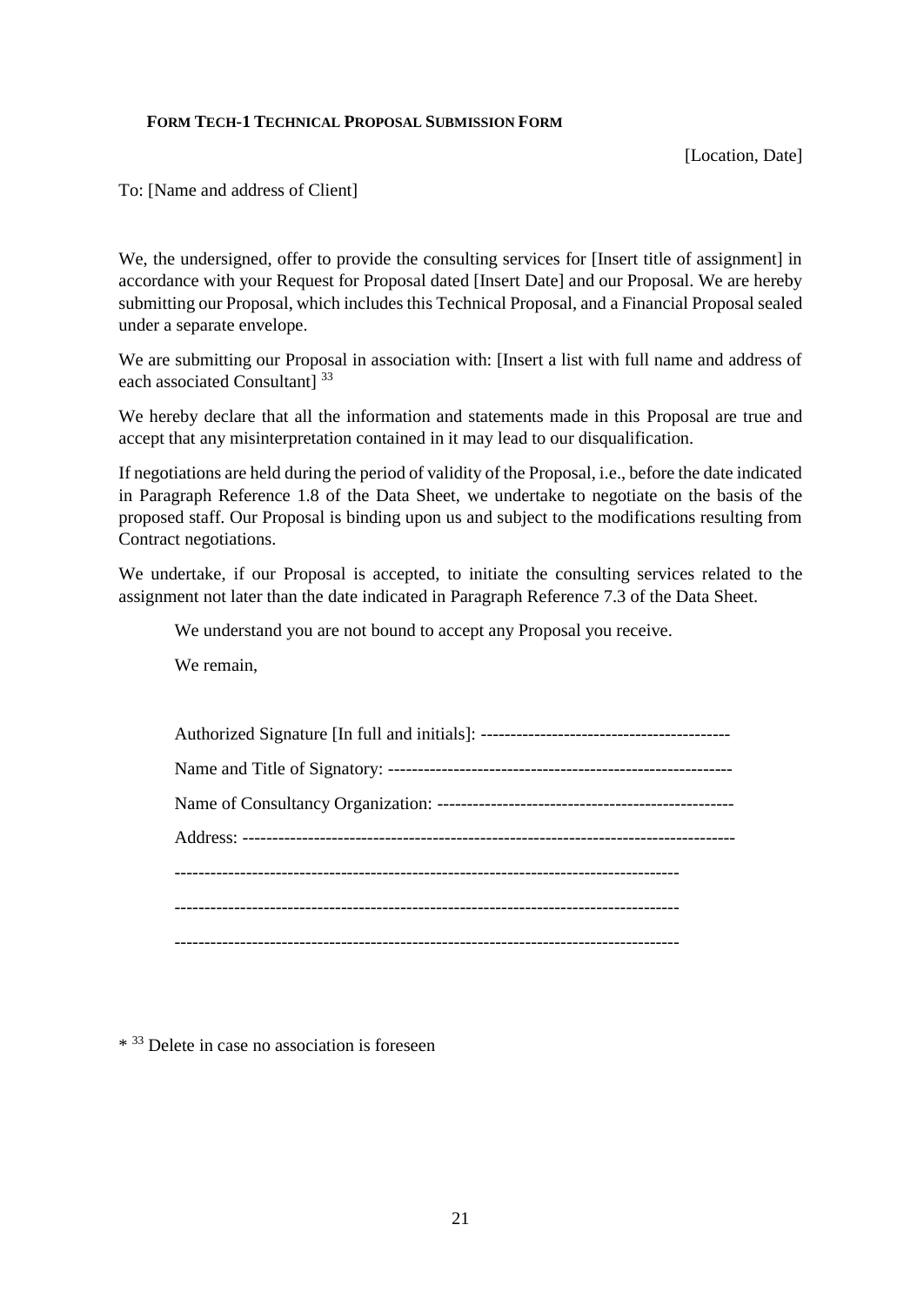#### <span id="page-22-0"></span>**FORM TECH-2 CONSULTANT'S ORGANIZATION AND EXPERIENCE**

## **A - Consultant's Organization**

[*Provide here a brief (two pages) description of the background and organization of your firm/entity and each associate for this assignment.*]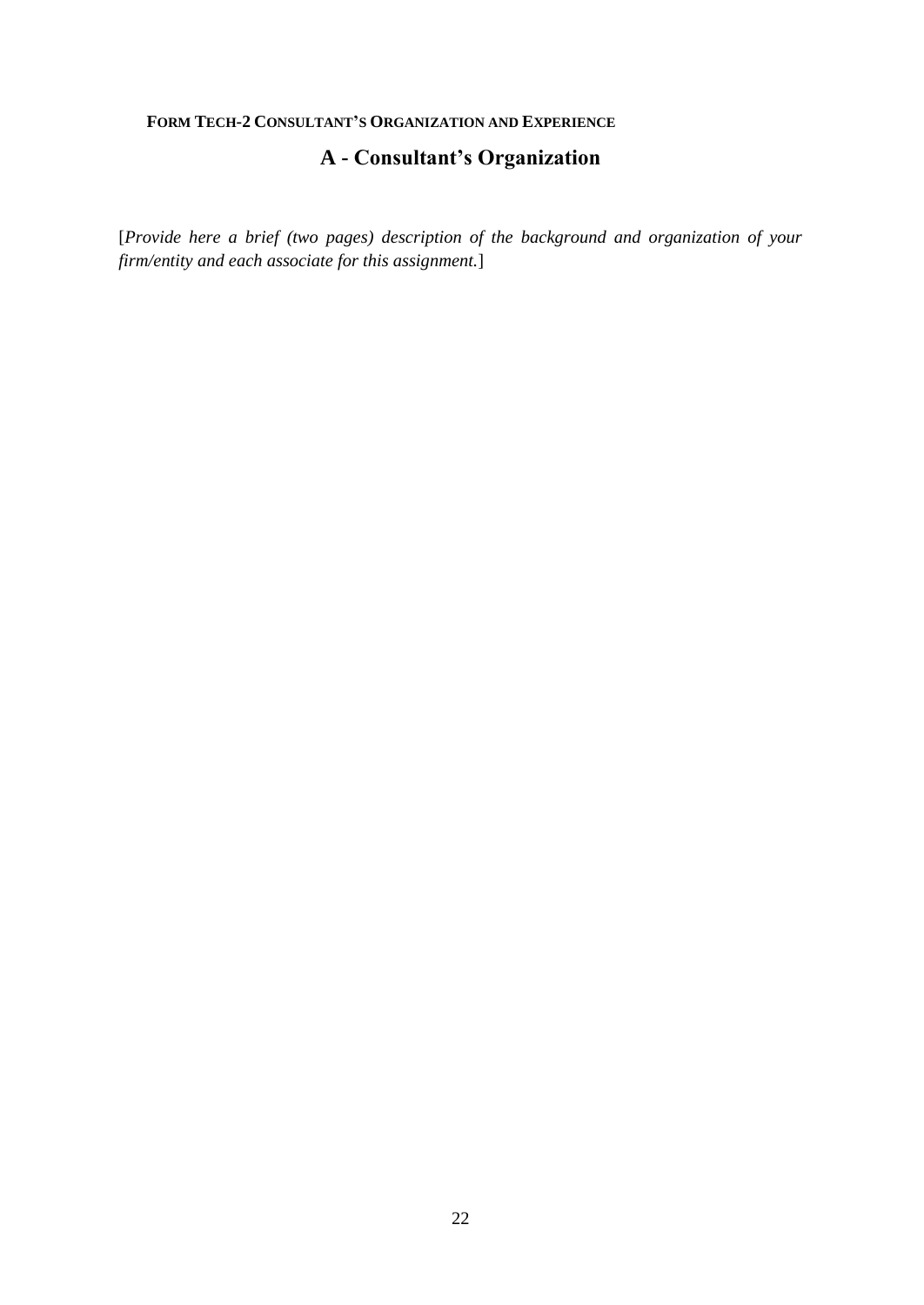## **B - Consultant's Experience**

[*Using the format below, provide information on each assignment for which your firm, and each associate for this assignment, was legally contracted either individually as a corporate entity or as one of the major companies within an association, for carrying out consulting services similar to the ones requested under this assignment. Use maximum of 20 pages.*]

| Name and address of Client:<br>Assignment name:<br>Duration of assignment<br>Approx. value of the contract:<br>(months):<br>Total N <sub>o</sub> of staff-months<br>Location:<br>of the assignment<br>No of professional staff-months<br>Approx. value of the<br>services provided by firm:<br>provided by you:<br>Completion date<br>Start date (month/year):<br>(month/year):<br>Name of associated Consultants,<br>if any:<br>Name of senior professional staff<br>firm involved and<br>of your<br>functions performed (indicate<br>most significant profiles such as<br>Project<br>Director/Coordinator,<br>Team Leader):<br>Narrative description of Project:<br>Description of actual services provided by your staff within the assignment: | Name of the Firm <sup>34</sup> |  |  |
|----------------------------------------------------------------------------------------------------------------------------------------------------------------------------------------------------------------------------------------------------------------------------------------------------------------------------------------------------------------------------------------------------------------------------------------------------------------------------------------------------------------------------------------------------------------------------------------------------------------------------------------------------------------------------------------------------------------------------------------------------|--------------------------------|--|--|
|                                                                                                                                                                                                                                                                                                                                                                                                                                                                                                                                                                                                                                                                                                                                                    |                                |  |  |
|                                                                                                                                                                                                                                                                                                                                                                                                                                                                                                                                                                                                                                                                                                                                                    |                                |  |  |
|                                                                                                                                                                                                                                                                                                                                                                                                                                                                                                                                                                                                                                                                                                                                                    |                                |  |  |
|                                                                                                                                                                                                                                                                                                                                                                                                                                                                                                                                                                                                                                                                                                                                                    |                                |  |  |
|                                                                                                                                                                                                                                                                                                                                                                                                                                                                                                                                                                                                                                                                                                                                                    |                                |  |  |
|                                                                                                                                                                                                                                                                                                                                                                                                                                                                                                                                                                                                                                                                                                                                                    |                                |  |  |
|                                                                                                                                                                                                                                                                                                                                                                                                                                                                                                                                                                                                                                                                                                                                                    |                                |  |  |
|                                                                                                                                                                                                                                                                                                                                                                                                                                                                                                                                                                                                                                                                                                                                                    |                                |  |  |
|                                                                                                                                                                                                                                                                                                                                                                                                                                                                                                                                                                                                                                                                                                                                                    |                                |  |  |
|                                                                                                                                                                                                                                                                                                                                                                                                                                                                                                                                                                                                                                                                                                                                                    |                                |  |  |
|                                                                                                                                                                                                                                                                                                                                                                                                                                                                                                                                                                                                                                                                                                                                                    |                                |  |  |
|                                                                                                                                                                                                                                                                                                                                                                                                                                                                                                                                                                                                                                                                                                                                                    |                                |  |  |
|                                                                                                                                                                                                                                                                                                                                                                                                                                                                                                                                                                                                                                                                                                                                                    |                                |  |  |
|                                                                                                                                                                                                                                                                                                                                                                                                                                                                                                                                                                                                                                                                                                                                                    |                                |  |  |
|                                                                                                                                                                                                                                                                                                                                                                                                                                                                                                                                                                                                                                                                                                                                                    |                                |  |  |
|                                                                                                                                                                                                                                                                                                                                                                                                                                                                                                                                                                                                                                                                                                                                                    |                                |  |  |
|                                                                                                                                                                                                                                                                                                                                                                                                                                                                                                                                                                                                                                                                                                                                                    |                                |  |  |
|                                                                                                                                                                                                                                                                                                                                                                                                                                                                                                                                                                                                                                                                                                                                                    |                                |  |  |
|                                                                                                                                                                                                                                                                                                                                                                                                                                                                                                                                                                                                                                                                                                                                                    |                                |  |  |
|                                                                                                                                                                                                                                                                                                                                                                                                                                                                                                                                                                                                                                                                                                                                                    |                                |  |  |
|                                                                                                                                                                                                                                                                                                                                                                                                                                                                                                                                                                                                                                                                                                                                                    |                                |  |  |
|                                                                                                                                                                                                                                                                                                                                                                                                                                                                                                                                                                                                                                                                                                                                                    |                                |  |  |
|                                                                                                                                                                                                                                                                                                                                                                                                                                                                                                                                                                                                                                                                                                                                                    |                                |  |  |
|                                                                                                                                                                                                                                                                                                                                                                                                                                                                                                                                                                                                                                                                                                                                                    |                                |  |  |
|                                                                                                                                                                                                                                                                                                                                                                                                                                                                                                                                                                                                                                                                                                                                                    |                                |  |  |
|                                                                                                                                                                                                                                                                                                                                                                                                                                                                                                                                                                                                                                                                                                                                                    |                                |  |  |
|                                                                                                                                                                                                                                                                                                                                                                                                                                                                                                                                                                                                                                                                                                                                                    |                                |  |  |
|                                                                                                                                                                                                                                                                                                                                                                                                                                                                                                                                                                                                                                                                                                                                                    |                                |  |  |
|                                                                                                                                                                                                                                                                                                                                                                                                                                                                                                                                                                                                                                                                                                                                                    |                                |  |  |
|                                                                                                                                                                                                                                                                                                                                                                                                                                                                                                                                                                                                                                                                                                                                                    |                                |  |  |
|                                                                                                                                                                                                                                                                                                                                                                                                                                                                                                                                                                                                                                                                                                                                                    |                                |  |  |
|                                                                                                                                                                                                                                                                                                                                                                                                                                                                                                                                                                                                                                                                                                                                                    |                                |  |  |
|                                                                                                                                                                                                                                                                                                                                                                                                                                                                                                                                                                                                                                                                                                                                                    |                                |  |  |
|                                                                                                                                                                                                                                                                                                                                                                                                                                                                                                                                                                                                                                                                                                                                                    |                                |  |  |

\_\_\_\_\_\_\_\_\_\_\_\_\_\_\_\_\_\_\_\_\_\_\_\_\_\_\_\_\_\_\_\_\_\_\_\_\_\_\_\_\_\_\_\_\_\_\_\_\_\_\_\_\_\_\_\_\_\_ <sup>34</sup> Indicate the firms' name or associate firms' name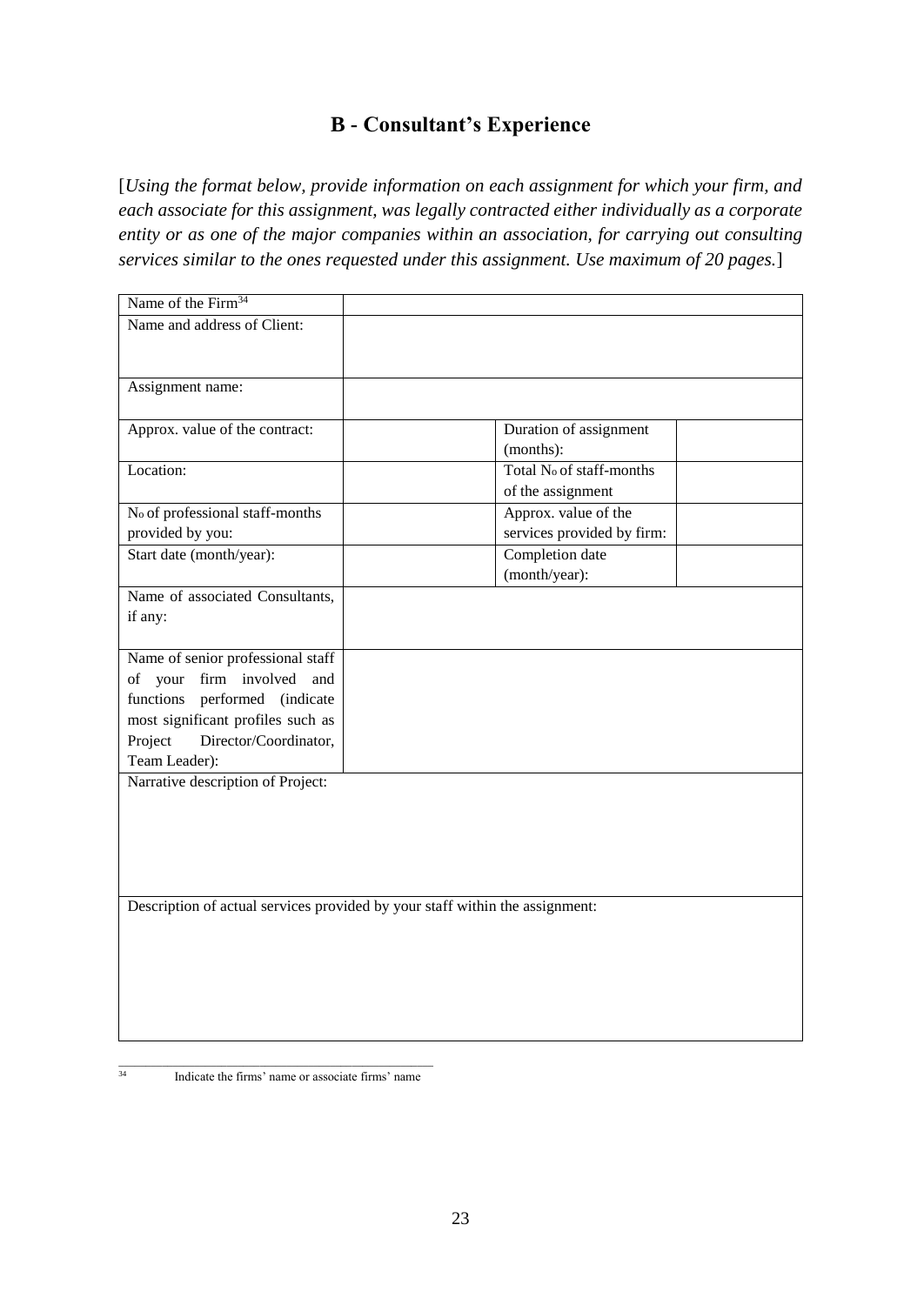#### <span id="page-24-0"></span>**FORM TECH-3 COMMENTS OR SUGGESTIONS ON THE TERMS OF REFERENCE AND ON COUNTERPART STAFF AND FACILITIES TO BE PROVIDED BY THE CLIENT**

## **A - On the Terms of Reference**

[*Present and justify here any modifications or improvement to the Terms of Reference you are proposing to improve performance in carrying out the assignment (such as deleting some activity you consider unnecessary, or adding another, or proposing a different phasing of the activities). Such suggestions should be concise and to the point, and incorporated in your Proposal.*]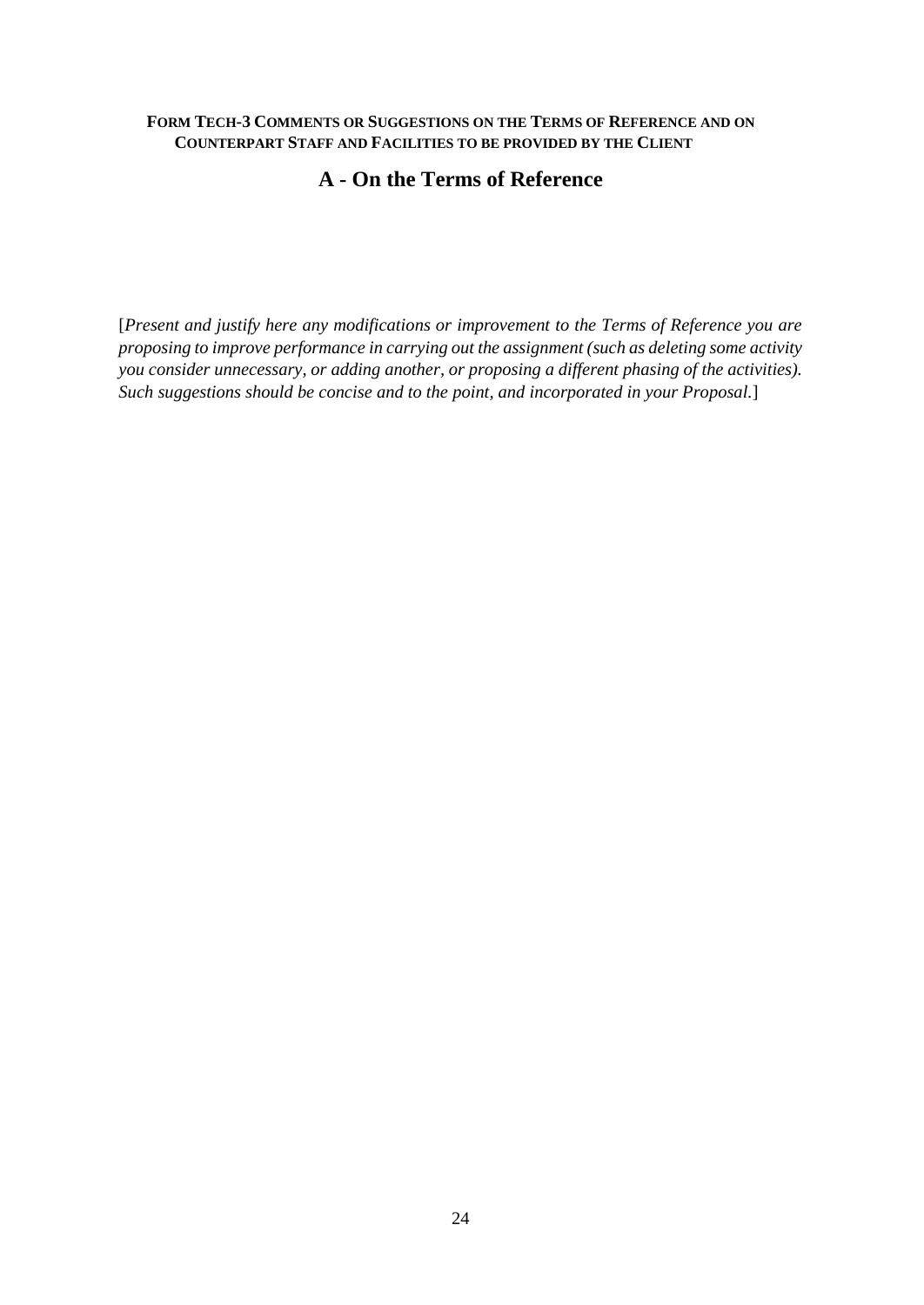## **B - On Counterpart Staff and Facilities**

[*Comment here on counterpart staff and facilities to be provided by the Client according to Paragraph Reference 1.4 of the Data Sheet including: administrative support, office space, local transportation, equipment, data, etc.*]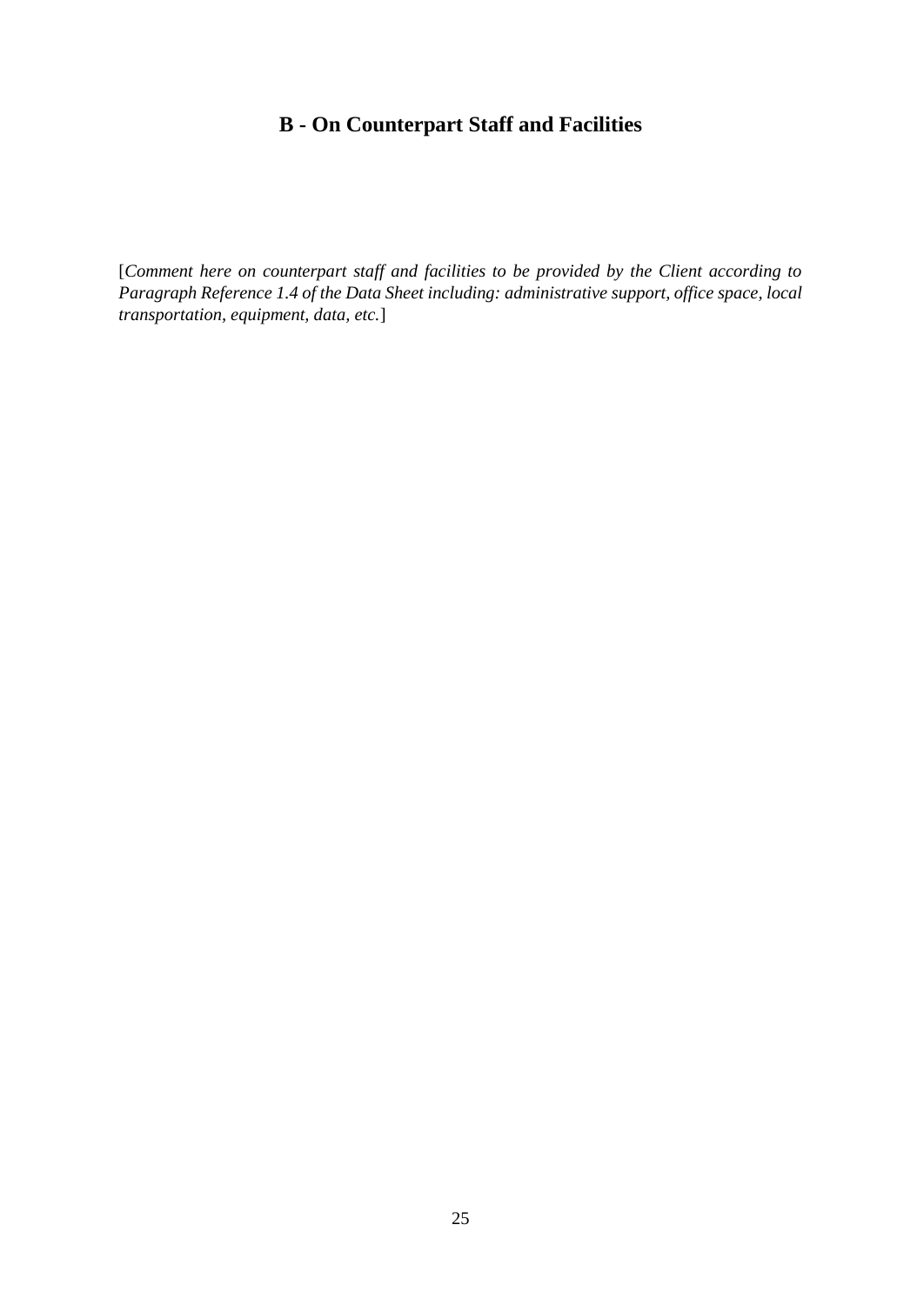#### <span id="page-26-0"></span>**FORM TECH-4 DESCRIPTION OF THE APPROACH, METHODOLOGY AND WORK PLAN FOR PERFORMING THE ASSIGNMENT**

*Technical approach, methodology and work plan are key components of the Technical Proposal. Suggested to present the Technical Proposal (maximum of 50 pages, inclusive of charts and diagrams) divided into the following three chapters:*

- *a) Technical Approach and Methodology,*
- *b) Work Plan, and*
- *c) Organization and Staffing,*
- *a) Technical Approach and Methodology. Explain your understanding of the objectives of the assignment, approach to the services, methodology for carrying out the activities and obtaining the expected output, and the degree of detail of such output. Should highlight the problems being addressed and their importance, and explain the technical approach that would adopt to address them. Should also explain the methodologies you propose to adopt and highlight the compatibility of those methodologies with the proposed approach.*
- *b) Work Plan. Should propose the main activities of the assignment, their content and duration, phasing and interrelations, milestones (including interim approvals by the Client), and delivery dates of the reports. The proposed work plan should be consistent with the technical approach and methodology, showing understanding of the TOR and ability to translate them into a feasible working plan. A list of the final documents, including reports, drawings, and tables to be delivered as final output, should be included here. The work plan should be consistent with the Work Schedule of Form TECH-8.*
- *c) Organization and Staffing. Should propose the structure and composition of the team. Should list the main disciplines of the assignment, the key expert responsible, and proposed technical and support staff.*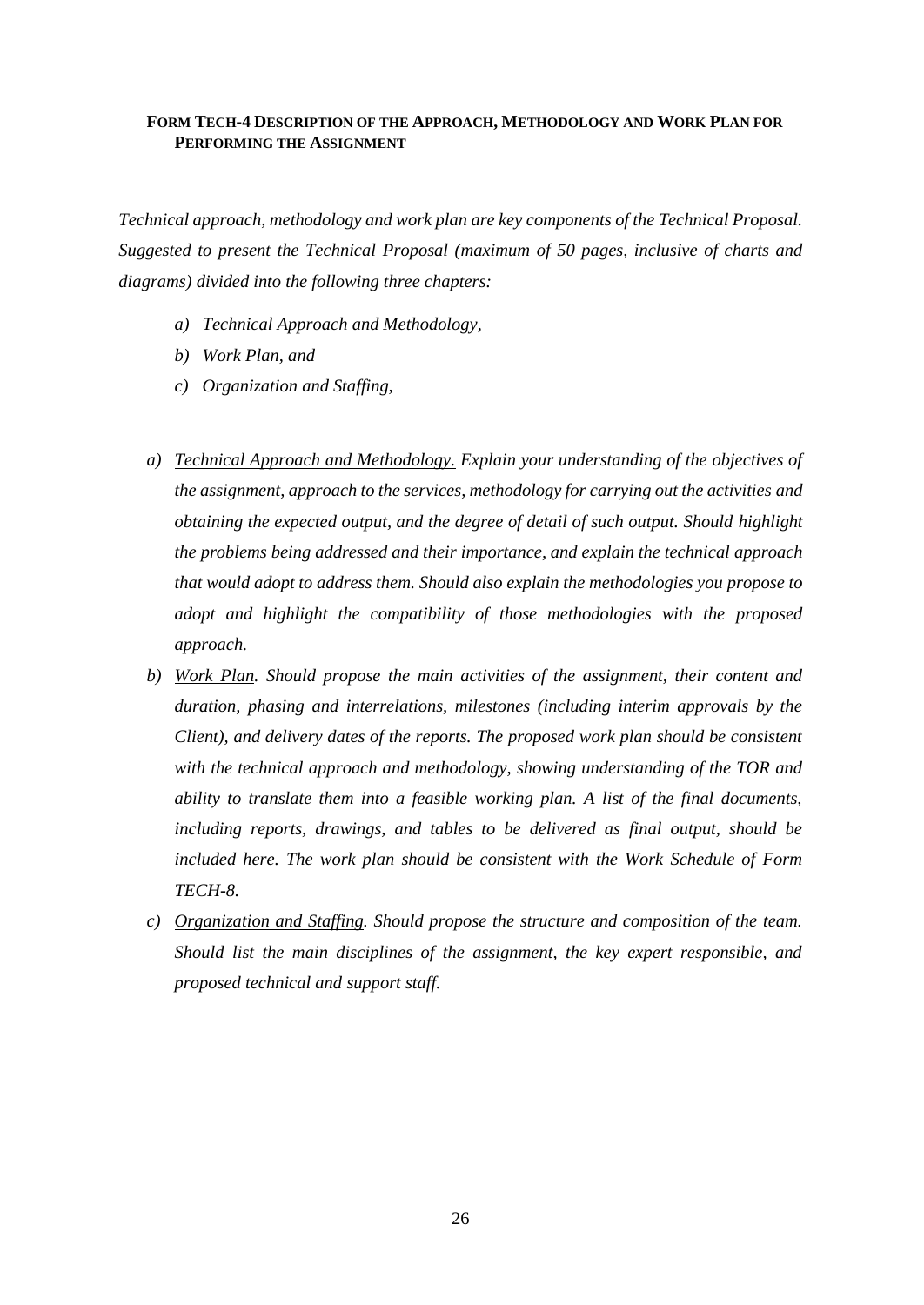## **FORM TECH-5 TEAM COMPOSITION AND TASK ASSIGNMENTS**

<span id="page-27-0"></span>

| Professional Staff |      |                   |                          |                 |
|--------------------|------|-------------------|--------------------------|-----------------|
| Name of Staff      | Firm | Area of Expertise | <b>Position Assigned</b> | Task/s Assigned |
|                    |      |                   |                          |                 |
|                    |      |                   |                          |                 |
|                    |      |                   |                          |                 |
|                    |      |                   |                          |                 |
|                    |      |                   |                          |                 |
|                    |      |                   |                          |                 |
|                    |      |                   |                          |                 |
|                    |      |                   |                          |                 |
|                    |      |                   |                          |                 |
|                    |      |                   |                          |                 |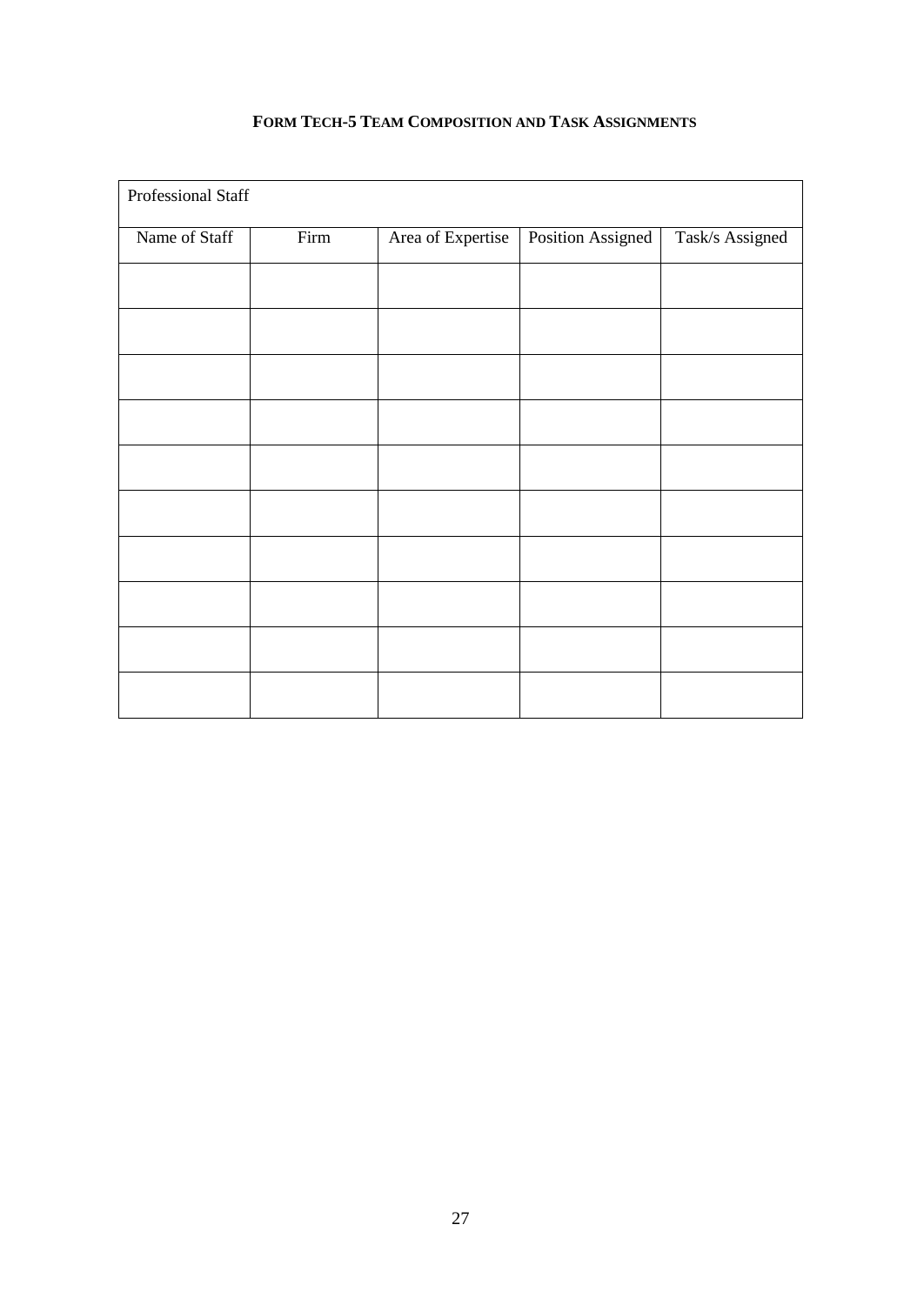<span id="page-28-0"></span>**FORM TECH-6 CURRICULUM VITAE FOR PROPOSED PROFESSIONAL STAFF**

| 9. Employment Record <sup>41</sup> : |
|--------------------------------------|
|                                      |
| Employer: ------------------------   |
|                                      |

Positions held (with brief description): --------------------

#### **10. Certification:**

I, the undersigned, certify that to the best of my knowledge and belief, this CV correctly describes myself, my qualifications, and my experience. I understand that any willful misstatement described herein may lead to my disqualification or dismissal, if engaged.

------------------------------------------------------------------------ Date---------

[*Signature of staff member*]

------------------------------------------------------------------------ Date---------

[*Signature of authorized representative of the client*]

Full name of authorized representative: ------------------------------------------------------------

*<sup>35</sup> only one candidate shall be nominated for each position*

\_\_\_\_\_\_\_\_\_\_\_\_\_\_\_\_\_\_\_\_\_\_\_\_\_\_\_\_\_\_\_\_\_\_\_\_\_\_\_\_\_\_\_\_\_\_\_

*<sup>36</sup> Insert name of firm proposing the staff*

*<sup>37</sup>Insert full name*

- *<sup>38</sup> Indicate /university and other specialized education of staff member, giving names of institutions, degrees obtained, and dates of obtainment*
- *<sup>39</sup> Indicate significant qualification/ training*
- *<sup>40</sup>For each language indicate proficiency: good, fair, or poor in speaking, reading, and writing*
- *<sup>41</sup> Starting with present position, list in reverse order every employment held by staff member since graduation, giving for each employment (see format): dates of employment, name of employing organization, positions held*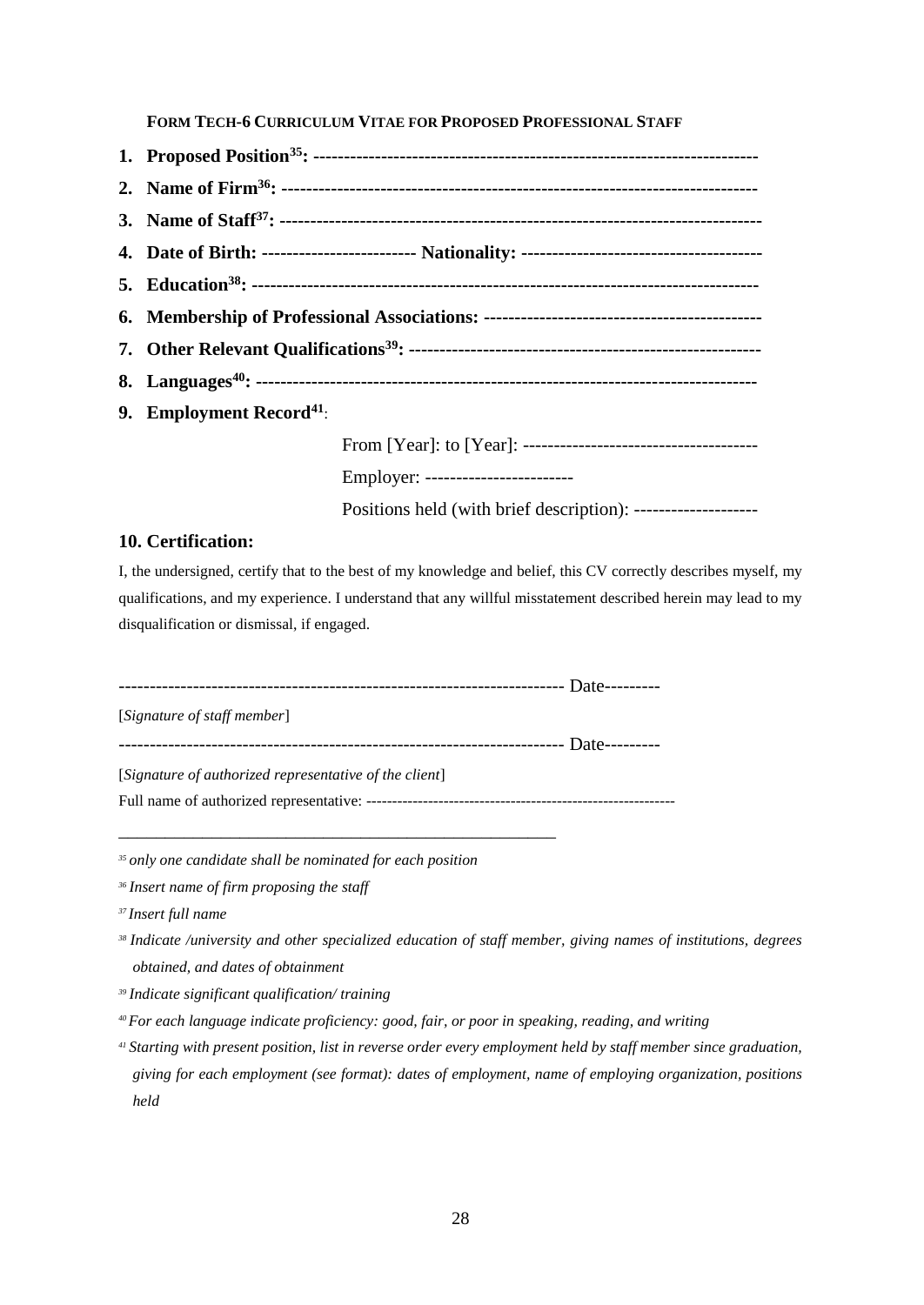#### **FORM TECH-7 STAFFING SCHEDULE**

| $\mathbf{N}^{\mathbf{o}}$        | <b>Name of Staff</b> |                                                                                                                                                                                                                                                                                                                                                                                                                                                                                                                                                                        |                  |              |                         |   |   |                | Staff Input (in the form of a bar chart) <sup>43</sup> |                  |                 |    |    |             |               | <b>Total Staff-Month input</b> |              |
|----------------------------------|----------------------|------------------------------------------------------------------------------------------------------------------------------------------------------------------------------------------------------------------------------------------------------------------------------------------------------------------------------------------------------------------------------------------------------------------------------------------------------------------------------------------------------------------------------------------------------------------------|------------------|--------------|-------------------------|---|---|----------------|--------------------------------------------------------|------------------|-----------------|----|----|-------------|---------------|--------------------------------|--------------|
|                                  |                      | $\mathbf{1}$                                                                                                                                                                                                                                                                                                                                                                                                                                                                                                                                                           | $\boldsymbol{2}$ | $\mathbf{3}$ | $\overline{\mathbf{4}}$ | 5 | 6 | $\overline{7}$ | 8                                                      | $\boldsymbol{9}$ | 10              | 11 | 12 | $\mathbf n$ | <b>Office</b> | Field                          | <b>Total</b> |
| <b>National</b>                  |                      |                                                                                                                                                                                                                                                                                                                                                                                                                                                                                                                                                                        |                  |              |                         |   |   |                |                                                        |                  |                 |    |    |             |               |                                |              |
| $\mathbf{1}$                     |                      | [Office]                                                                                                                                                                                                                                                                                                                                                                                                                                                                                                                                                               |                  |              |                         |   |   |                |                                                        |                  |                 |    |    |             |               |                                |              |
|                                  |                      |                                                                                                                                                                                                                                                                                                                                                                                                                                                                                                                                                                        |                  |              |                         |   |   |                |                                                        |                  |                 |    |    |             |               |                                |              |
|                                  |                      |                                                                                                                                                                                                                                                                                                                                                                                                                                                                                                                                                                        |                  |              |                         |   |   |                |                                                        |                  |                 |    |    |             |               |                                |              |
| $\mathfrak{2}$                   |                      |                                                                                                                                                                                                                                                                                                                                                                                                                                                                                                                                                                        |                  |              |                         |   |   |                |                                                        |                  |                 |    |    |             |               |                                |              |
|                                  |                      |                                                                                                                                                                                                                                                                                                                                                                                                                                                                                                                                                                        |                  |              |                         |   |   |                |                                                        |                  |                 |    |    |             |               |                                |              |
|                                  |                      |                                                                                                                                                                                                                                                                                                                                                                                                                                                                                                                                                                        |                  |              |                         |   |   |                |                                                        |                  |                 |    |    |             |               |                                |              |
|                                  |                      |                                                                                                                                                                                                                                                                                                                                                                                                                                                                                                                                                                        |                  |              |                         |   |   |                |                                                        |                  |                 |    |    |             |               |                                |              |
| $\mathbf n$                      |                      |                                                                                                                                                                                                                                                                                                                                                                                                                                                                                                                                                                        |                  |              |                         |   |   |                |                                                        |                  |                 |    |    |             |               |                                |              |
|                                  |                      |                                                                                                                                                                                                                                                                                                                                                                                                                                                                                                                                                                        |                  |              |                         |   |   |                |                                                        |                  |                 |    |    |             |               |                                |              |
|                                  |                      |                                                                                                                                                                                                                                                                                                                                                                                                                                                                                                                                                                        |                  |              |                         |   |   |                |                                                        |                  | <b>Subtotal</b> |    |    |             |               |                                |              |
| $\overline{\text{Foreign}^{44}}$ |                      |                                                                                                                                                                                                                                                                                                                                                                                                                                                                                                                                                                        |                  |              |                         |   |   |                |                                                        |                  |                 |    |    |             |               |                                |              |
| $\mathbf{1}$                     |                      | $[Office]% \includegraphics[width=0.9\columnwidth]{figures/fig_10.pdf} \caption{The 3D (top) of the $2D$-error of the estimators in the $2D$-error of the estimators in the $2D$-error of the estimators in the $2D$-error of the estimators in the $2D$-error of the $2D$-error of the $2D$-error of the $2D$-error of the $2D$-error of the $2D$-error of the $2D$-error of the $2D$-error of the $2D$-error of the $2D$-error of the $2D$-error of the $2D$-error of the $2D$-error of the $2D$-error of the $2D$-error of the $2D$-error of the $2D$-error of the$ |                  |              |                         |   |   |                |                                                        |                  |                 |    |    |             |               |                                |              |
|                                  |                      | [Field]                                                                                                                                                                                                                                                                                                                                                                                                                                                                                                                                                                |                  |              |                         |   |   |                |                                                        |                  |                 |    |    |             |               |                                |              |
| $\overline{2}$                   |                      |                                                                                                                                                                                                                                                                                                                                                                                                                                                                                                                                                                        |                  |              |                         |   |   |                |                                                        |                  |                 |    |    |             |               |                                |              |
|                                  |                      |                                                                                                                                                                                                                                                                                                                                                                                                                                                                                                                                                                        |                  |              |                         |   |   |                |                                                        |                  |                 |    |    |             | ▒             |                                |              |
|                                  |                      |                                                                                                                                                                                                                                                                                                                                                                                                                                                                                                                                                                        |                  |              |                         |   |   |                |                                                        |                  |                 |    |    |             |               |                                |              |
| $\mathbf n$                      |                      |                                                                                                                                                                                                                                                                                                                                                                                                                                                                                                                                                                        |                  |              |                         |   |   |                |                                                        |                  |                 |    |    |             |               |                                |              |
|                                  |                      |                                                                                                                                                                                                                                                                                                                                                                                                                                                                                                                                                                        |                  |              |                         |   |   |                |                                                        |                  |                 |    |    |             |               |                                |              |
|                                  |                      |                                                                                                                                                                                                                                                                                                                                                                                                                                                                                                                                                                        |                  |              |                         |   |   |                |                                                        |                  | Subtotal        |    |    |             |               |                                |              |
|                                  |                      |                                                                                                                                                                                                                                                                                                                                                                                                                                                                                                                                                                        |                  |              |                         |   |   |                |                                                        |                  | <b>Total</b>    |    |    |             |               |                                |              |

<span id="page-29-0"></span>

Full Time Input

Part Time Input \_\_\_\_\_\_\_\_\_\_\_\_\_\_\_\_\_\_\_\_\_\_\_\_\_\_\_\_\_\_\_\_\_\_\_\_\_\_

<sup>&</sup>lt;sup>42</sup> For Professional Staff the input should be indicated individually; for Support Staff it should be indicated by category (e.g.: draftsmen, clerical staff, etc.).

<sup>43</sup>*Months are counted from the start of the assignment. For each staff indicate separately staff input for office and field work*

<sup>44</sup> *Only if Expatriate staff is proposed*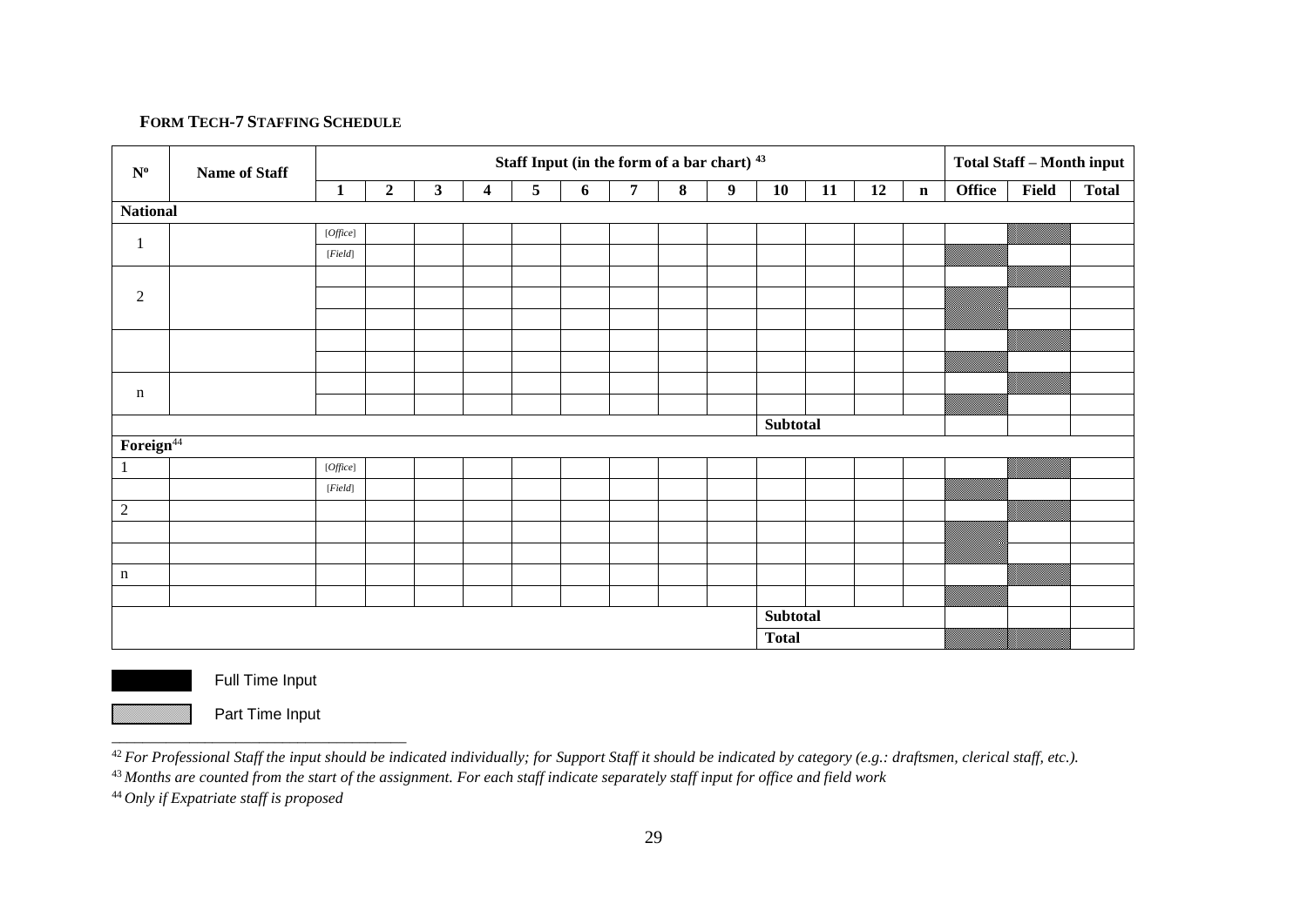#### **FORM TECH-8 WORK SCHEDULE**

|                           |                  |              | Months $^{47}$   |              |                         |   |   |                |   |                  |    |    |    |             |
|---------------------------|------------------|--------------|------------------|--------------|-------------------------|---|---|----------------|---|------------------|----|----|----|-------------|
| $\mathbf{N}^{\mathrm{o}}$ | Activity $45/46$ | $\mathbf{1}$ | $\boldsymbol{2}$ | $\mathbf{3}$ | $\overline{\mathbf{4}}$ | 5 | 6 | $\overline{7}$ | 8 | $\boldsymbol{9}$ | 10 | 11 | 12 | $\mathbf n$ |
| $\mathbf{1}$              |                  |              |                  |              |                         |   |   |                |   |                  |    |    |    |             |
| $\overline{2}$            |                  |              |                  |              |                         |   |   |                |   |                  |    |    |    |             |
| $\mathbf{3}$              |                  |              |                  |              |                         |   |   |                |   |                  |    |    |    |             |
| $\overline{\mathbf{4}}$   |                  |              |                  |              |                         |   |   |                |   |                  |    |    |    |             |
| $\overline{5}$            |                  |              |                  |              |                         |   |   |                |   |                  |    |    |    |             |
|                           |                  |              |                  |              |                         |   |   |                |   |                  |    |    |    |             |
|                           |                  |              |                  |              |                         |   |   |                |   |                  |    |    |    |             |
|                           |                  |              |                  |              |                         |   |   |                |   |                  |    |    |    |             |
|                           |                  |              |                  |              |                         |   |   |                |   |                  |    |    |    |             |
|                           |                  |              |                  |              |                         |   |   |                |   |                  |    |    |    |             |
|                           |                  |              |                  |              |                         |   |   |                |   |                  |    |    |    |             |
|                           |                  |              |                  |              |                         |   |   |                |   |                  |    |    |    |             |
|                           |                  |              |                  |              |                         |   |   |                |   |                  |    |    |    |             |
| $\mathbf n$               |                  |              |                  |              |                         |   |   |                |   |                  |    |    |    |             |

<sup>&</sup>lt;sup>45</sup> Indicate all main activities of the assignment, including delivery of reports (e.g.: inception, interim, and final reports), and other benchmarks such as Client approvals. *For phased assignments indicate activities, delivery of reports, and benchmarks separately for each phase*.

<span id="page-30-0"></span>\_\_\_\_\_\_\_\_\_\_\_\_\_\_\_\_\_\_\_\_\_\_\_\_\_\_\_\_\_\_\_\_\_\_\_\_\_\_\_\_\_\_\_\_\_\_\_\_\_\_\_\_\_\_\_\_\_\_\_\_\_\_\_\_\_\_\_\_\_\_\_\_\_\_\_\_\_\_-

<sup>46</sup> *In the case of Engineering/Architectural services design stage/ bidding stage/ supervision stage etc.*

<sup>47</sup> *Duration of activities shall be indicated in the form of a bar chart*.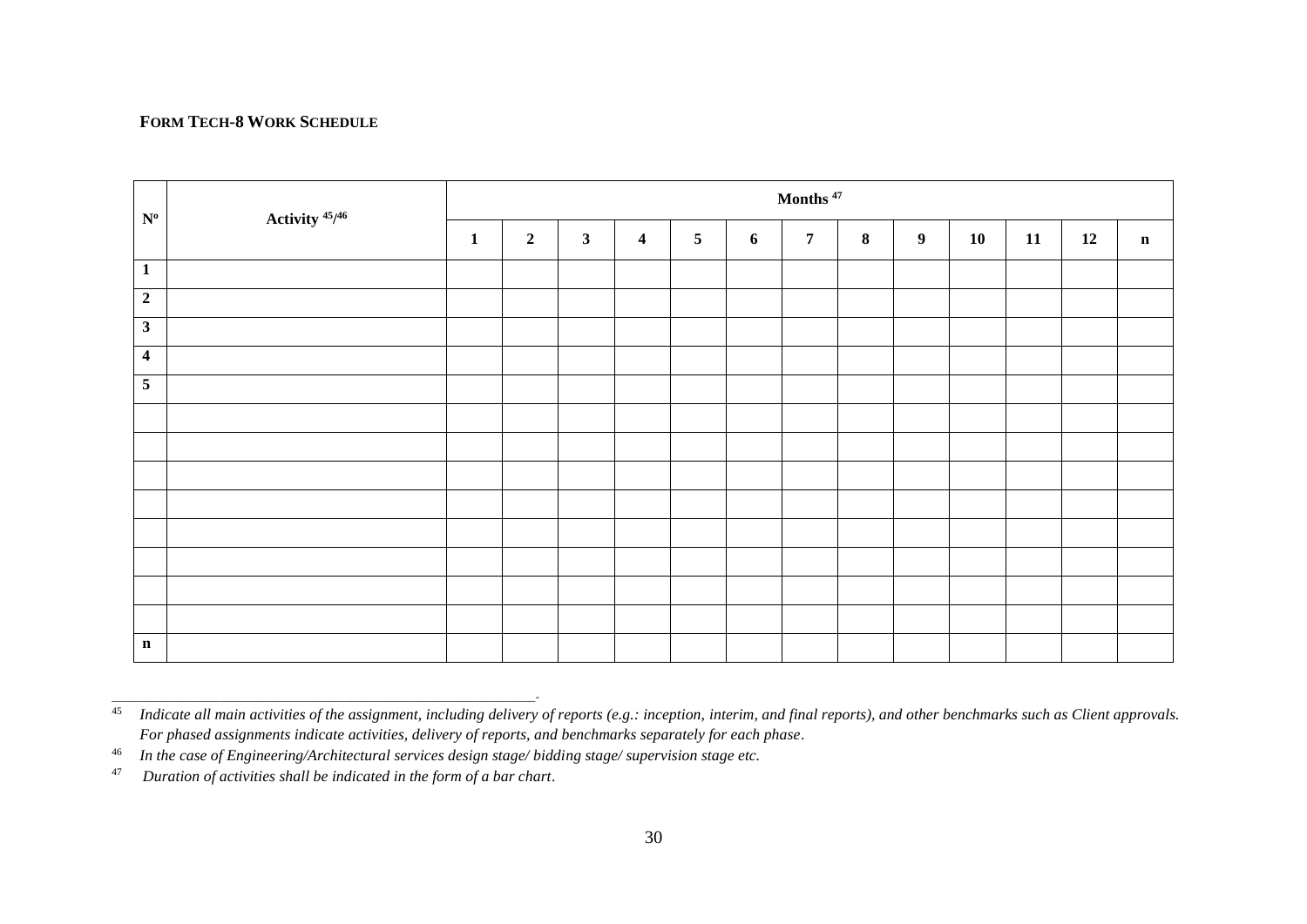## **Section 4. Financial Proposal - Standard Forms**

<span id="page-31-0"></span>Financial Proposal Standard Forms shall be used for the preparation of the Financial Proposal according to the instructions provided under para. 3.6 of Section 2. Such Forms are to be used whichever is the selection method indicated in para. 4 of the Letter of Invitation.

| $FIN-1$        | <b>Financial Proposal Submission Form</b>                                                    |
|----------------|----------------------------------------------------------------------------------------------|
| $FIN-2$        | <b>Summary of Costs</b>                                                                      |
| $FIN-3$        | <b>Breakdown of Remuneration</b>                                                             |
| $FIN-4$        | Reimbursable expenses                                                                        |
| $\blacksquare$ | $\sim$ $\sim$ $\sim$ $\sim$ $\sim$ $\sim$ $\sim$ $\sim$<br>$\sim$ 1 $\sim$ 1 $\sim$ $\sim$ 1 |

FIN-5 Breakdown of Costs by Activity (if requested under Clause 3.6 of Data Sheet)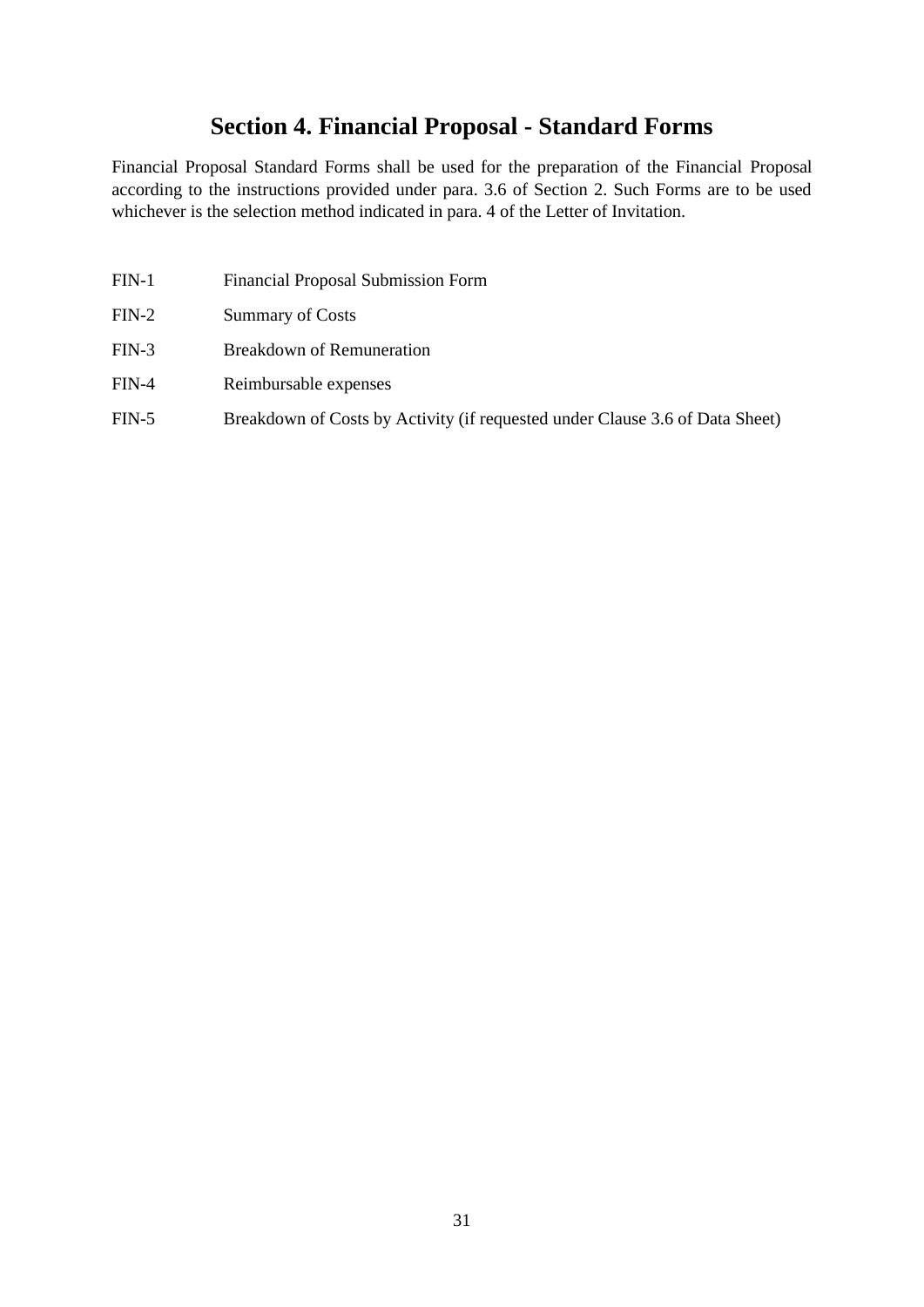## **FORM FIN-1 FINANCIAL PROPOSAL SUBMISSION FORM**

[*Location, Date*]

<span id="page-32-0"></span>To: [*Name and address of Client*]

 $\overline{\phantom{a}}$  , and the set of the set of the set of the set of the set of the set of the set of the set of the set of the set of the set of the set of the set of the set of the set of the set of the set of the set of the s

We, the undersigned, offer to provide the consulting services for [*Insert title of assignment*] in accordance with your Request for Proposal dated [*Insert Date*] and our Technical Proposal. Our attached Financial Proposal is for the sum of [*Insert amount(s) in words and figures*48].

Our Financial Proposal shall be binding upon us subject to the modifications resulting from Contract negotiations, up to expiration of the validity period of the Proposal, i.e. before the date indicated in Paragraph Reference 1.8 of the Data Sheet.

We understand you are not bound to accept any Proposal you receive.

Authorized Signature [*In full and initials*]: ----------------------------------------------------

Name and Title of Signatory: ------------------------------------------------------------------ Name of Firm: ---------------------------------------------------------------------------------- Address: **-----------------------------------------------------------------------------**

<sup>48</sup> Amounts must coincide with the ones indicated under Total Cost of Financial proposal in Form FIN-2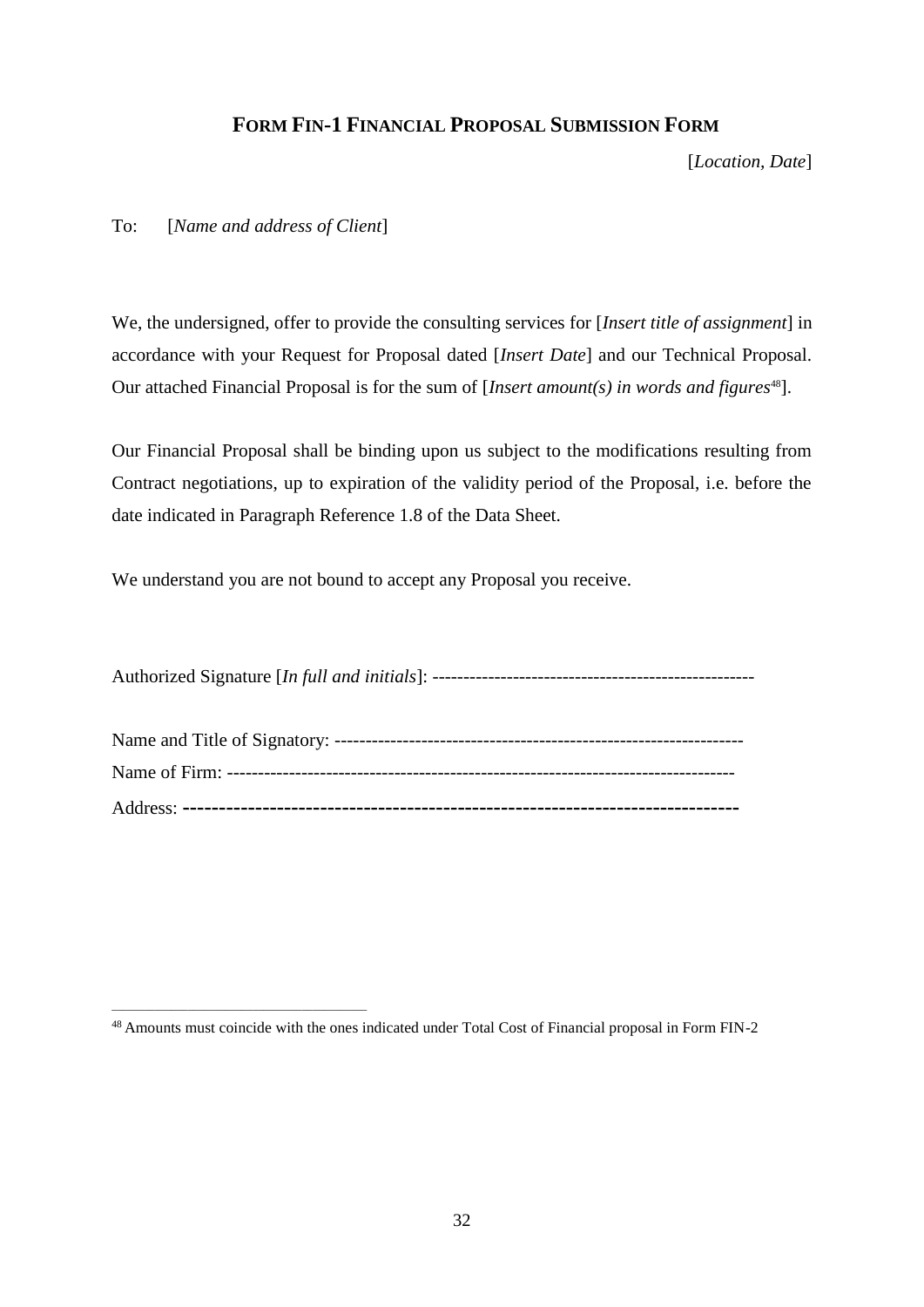## **FORM FIN-2 SUMMARY OF COSTS**

<span id="page-33-0"></span>

|                                                                                                     | <b>Local Cost</b>      |          | <b>Foreign Cost</b> |
|-----------------------------------------------------------------------------------------------------|------------------------|----------|---------------------|
|                                                                                                     | (Sri Lankan<br>Rupees) | Currency | Amount              |
| Remuneration (From FIN 3)                                                                           |                        |          |                     |
| Other Expenses (From FIN 4)                                                                         |                        |          |                     |
| <b>Total Costs of Financial Proposal</b><br>carried to Financial Proposal<br><b>Submission Form</b> |                        |          |                     |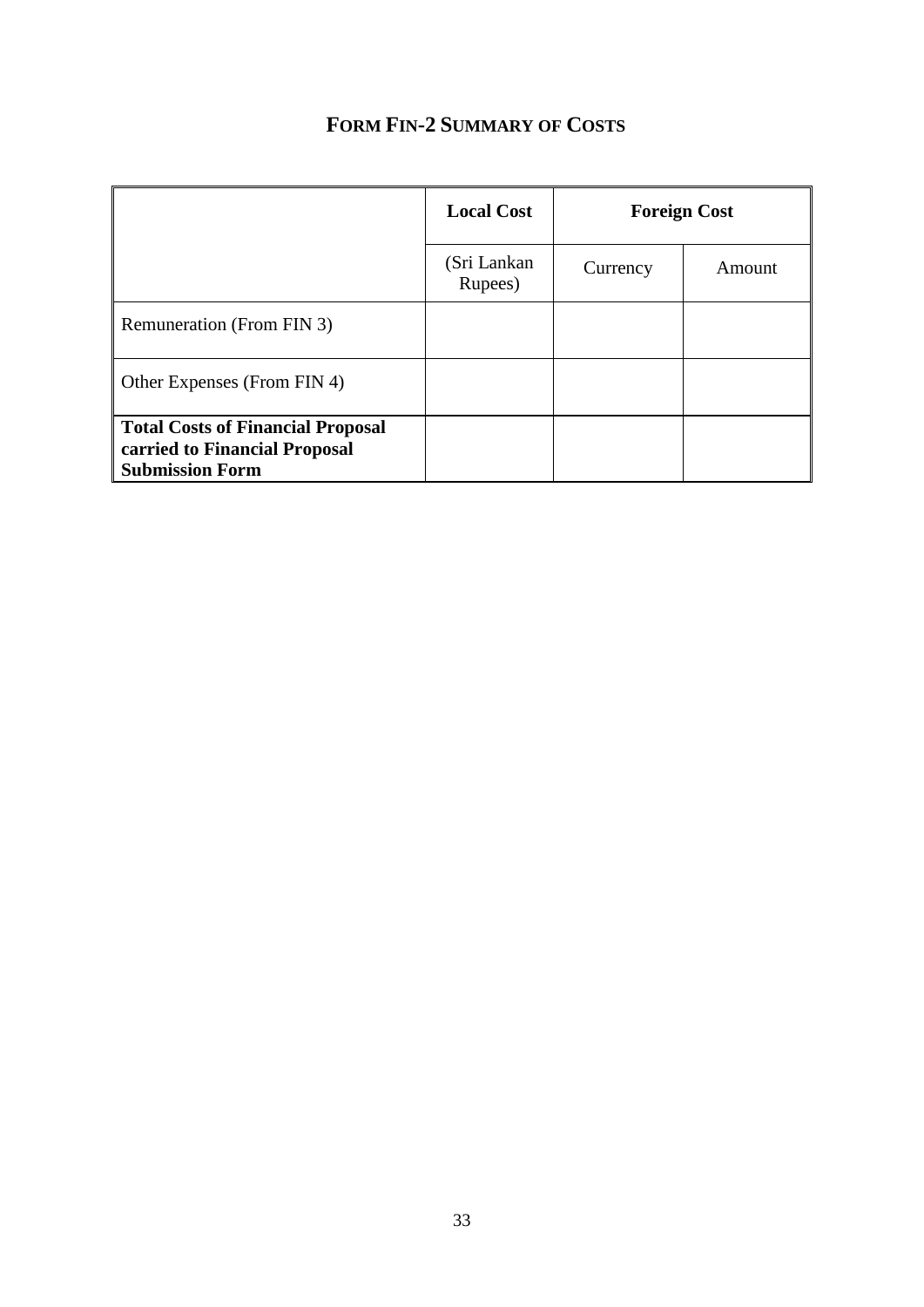## **FORM FIN-3 BREAKDOWN OF REMUNERATION**

|                                       |                        | <b>Input (Staff</b><br>months) |                 | <b>Staff Month Rate</b> | Amount          |                         |               |  |
|---------------------------------------|------------------------|--------------------------------|-----------------|-------------------------|-----------------|-------------------------|---------------|--|
| Name <sup>49</sup>                    | Position <sup>50</sup> |                                | <b>Currency</b> | <b>Amount</b>           | Local           | <b>Foreign Currency</b> |               |  |
|                                       |                        |                                |                 |                         | <b>Currency</b> | <b>Currency</b>         | <b>Amount</b> |  |
|                                       |                        |                                |                 |                         |                 |                         |               |  |
|                                       |                        |                                |                 |                         |                 |                         |               |  |
|                                       |                        |                                |                 |                         |                 |                         |               |  |
|                                       |                        |                                |                 |                         |                 |                         |               |  |
|                                       |                        |                                |                 |                         |                 |                         |               |  |
|                                       |                        |                                |                 |                         |                 |                         |               |  |
|                                       |                        |                                |                 |                         |                 |                         |               |  |
|                                       |                        |                                |                 |                         |                 |                         |               |  |
|                                       |                        |                                |                 |                         |                 |                         |               |  |
| <b>Total Costs carried to FIN - 2</b> |                        |                                |                 |                         |                 |                         |               |  |

<sup>49</sup> Professional staff should be indicated individually; Support Staff should be indicated per category (e.g.: clerical staff).

<span id="page-34-0"></span>\_\_\_\_\_\_\_\_\_\_\_\_\_\_\_\_\_\_\_\_\_\_\_\_\_\_\_\_\_\_\_\_\_\_\_\_\_\_\_\_\_\_

<sup>50</sup> Positions of professional staff shall coincide with the ones indicated in Form TECH-5.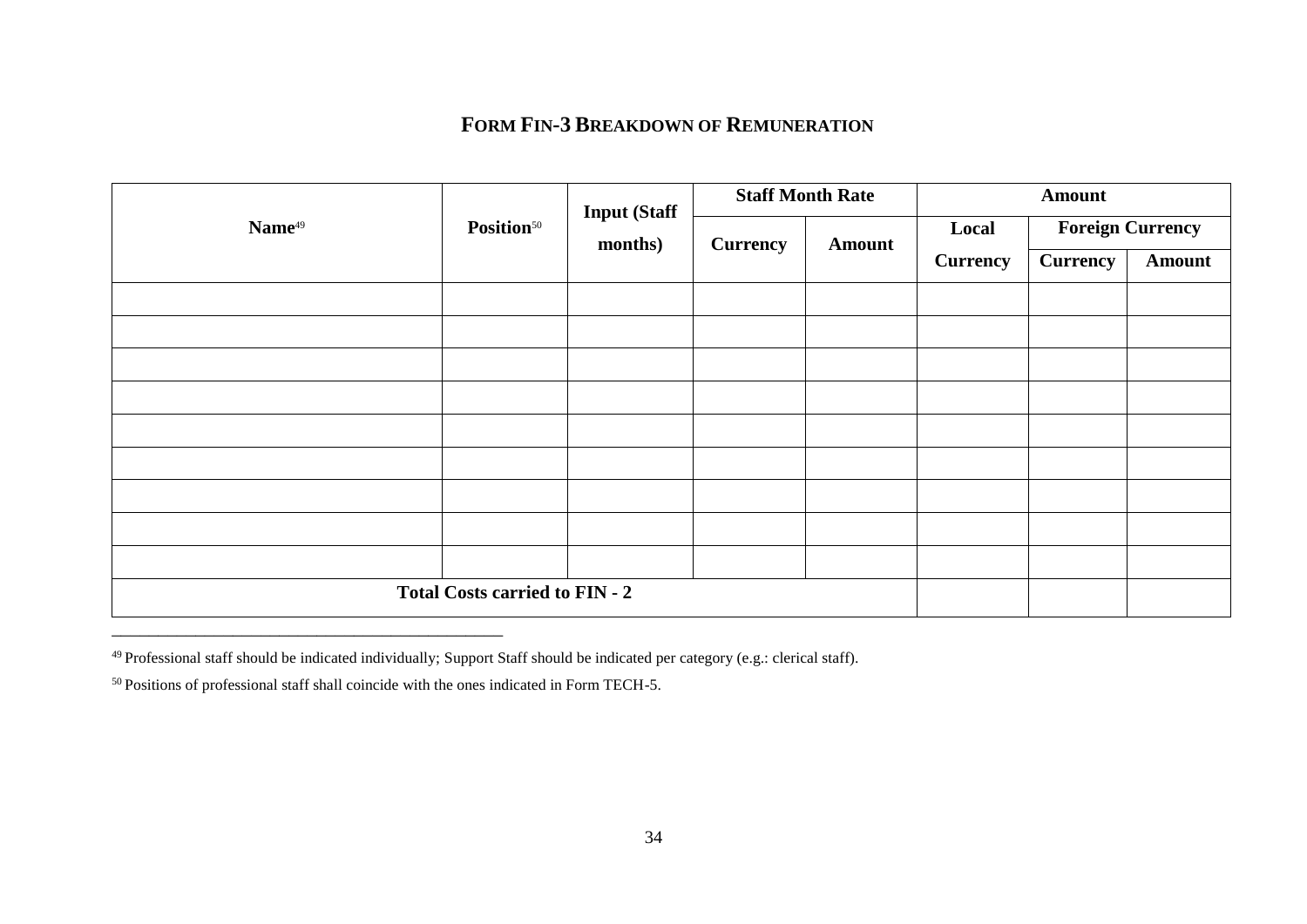## **FORM FIN-4 REIMBURSABLE EXPENSES**

|             |                                                                  |                                                    |                                       |                      | Unit Cost <sup>52</sup> | Amount  |                      |                 |        |
|-------------|------------------------------------------------------------------|----------------------------------------------------|---------------------------------------|----------------------|-------------------------|---------|----------------------|-----------------|--------|
| $N^{\rm o}$ | Description <sup>51</sup>                                        | Foreign<br>Unit<br><b>Quantity</b><br>Local in Sri |                                       | <b>Local in Sri</b>  |                         | Foreign |                      |                 |        |
|             |                                                                  |                                                    |                                       | <b>Lankan Rupees</b> | <b>Currency</b>         | Amount  | <b>Lankan Rupees</b> | <b>Currency</b> | Amount |
|             | Per diem allowances                                              |                                                    |                                       |                      |                         |         |                      |                 |        |
|             | International flights <sup>53</sup>                              |                                                    |                                       |                      |                         |         |                      |                 |        |
|             | Communication costs between<br>[insert place] and [insert place] |                                                    |                                       |                      |                         |         |                      |                 |        |
|             | Drafting, reproduction of reports                                |                                                    |                                       |                      |                         |         |                      |                 |        |
|             | Equipment, instruments, materials,<br>supplies, etc              |                                                    |                                       |                      |                         |         |                      |                 |        |
|             | Use of computers, software                                       |                                                    |                                       |                      |                         |         |                      |                 |        |
|             | Laboratory tests                                                 |                                                    |                                       |                      |                         |         |                      |                 |        |
|             | Sub-contracts                                                    |                                                    |                                       |                      |                         |         |                      |                 |        |
|             | Local transportation costs                                       |                                                    |                                       |                      |                         |         |                      |                 |        |
|             | Office rent, clerical assistance                                 |                                                    |                                       |                      |                         |         |                      |                 |        |
|             | Training of the Client's personnel <sup>54</sup>                 |                                                    |                                       |                      |                         |         |                      |                 |        |
|             |                                                                  |                                                    |                                       |                      |                         |         |                      |                 |        |
|             |                                                                  |                                                    | <b>Total Costs carried to FIN - 2</b> |                      |                         |         |                      |                 |        |

<sup>51</sup> Delete items that are not applicable or add other items required

<span id="page-35-0"></span>\_\_\_\_\_\_\_\_\_\_\_\_\_\_\_\_\_\_\_\_\_\_\_\_\_\_\_\_\_\_\_\_\_\_\_\_\_\_\_\_\_\_\_\_\_\_\_\_\_\_\_\_\_\_\_\_\_\_\_\_\_\_\_\_\_\_\_\_

 $52$  Should not repeat remuneration considered under Form Fin  $-4$ 

 $53$  Indicate route of each flight, and if the trip is one- or two-ways

<sup>54</sup> Only if the training is a major component of the assignment, defined as such in the TOR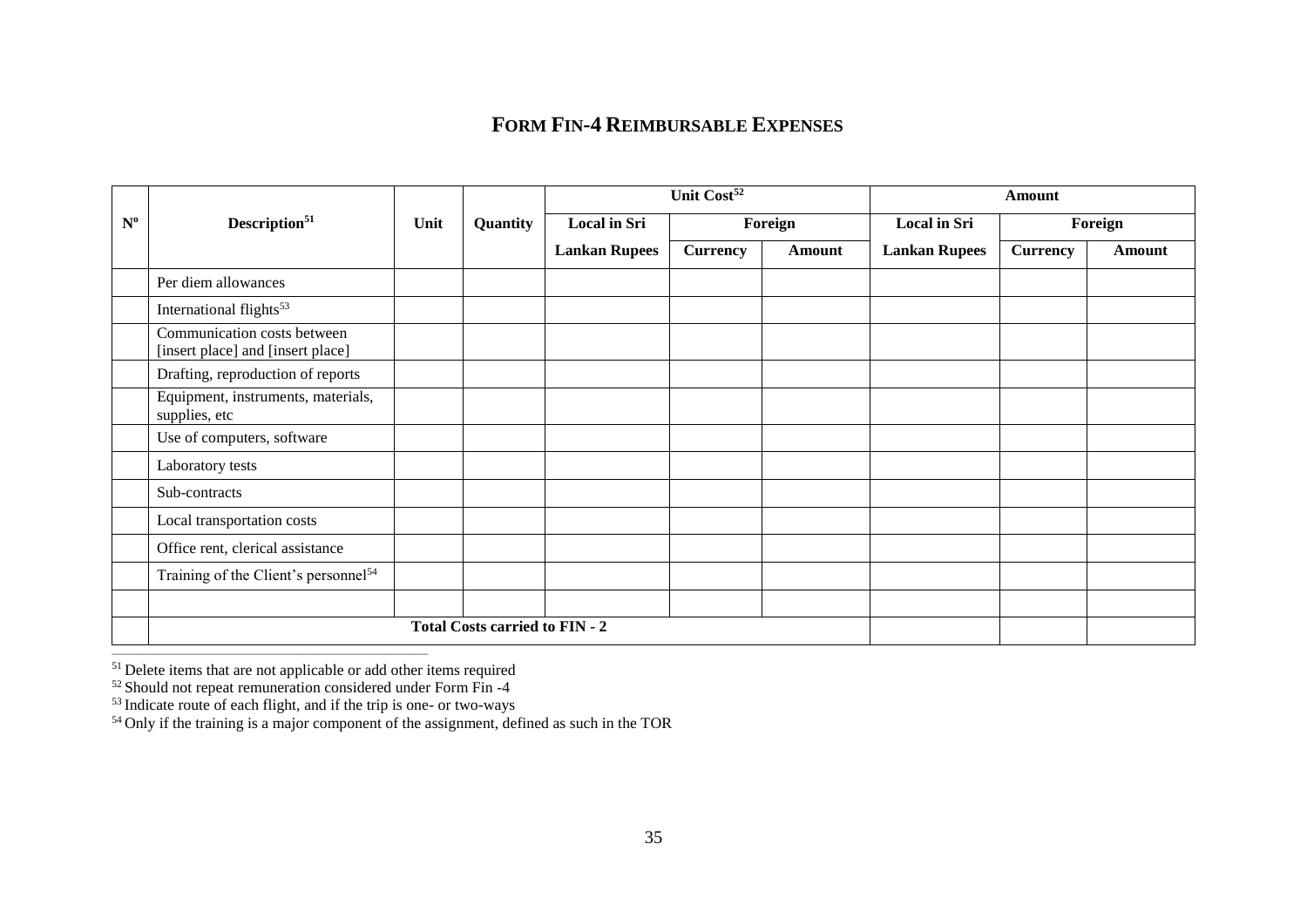## **FORM FIN-5 BREAKDOWN OF COSTS BY ACTIVITY**

|                |                              |                     |          | <b>Unit Cost</b> |                               | Amount                          |                     |                 |         |
|----------------|------------------------------|---------------------|----------|------------------|-------------------------------|---------------------------------|---------------------|-----------------|---------|
| $N^{\rm o}$    | Description <sup>57</sup>    | Unit                | Quantity | Local in         |                               | Foreign                         | <b>Local in Sri</b> |                 | Foreign |
|                |                              |                     |          | Sri Lanka        | <b>Currency</b>               | Amount                          | Lanka               | <b>Currency</b> | Amount  |
|                | Remuneration <sup>58</sup>   |                     |          |                  |                               |                                 |                     |                 |         |
|                |                              | Month <sup>59</sup> |          |                  |                               |                                 |                     |                 |         |
| $\overline{2}$ |                              |                     |          |                  |                               |                                 |                     |                 |         |
| 3              |                              |                     |          |                  |                               |                                 |                     |                 |         |
| 4              |                              |                     |          |                  |                               |                                 |                     |                 |         |
|                |                              |                     |          |                  | <b>Sub Total Remuneration</b> |                                 |                     |                 |         |
|                | Other Expenses <sup>60</sup> |                     |          |                  |                               |                                 |                     |                 |         |
|                |                              |                     |          |                  |                               |                                 |                     |                 |         |
| $\overline{2}$ |                              |                     |          |                  |                               |                                 |                     |                 |         |
| 3              |                              |                     |          |                  |                               |                                 |                     |                 |         |
| 4              |                              |                     |          |                  |                               |                                 |                     |                 |         |
|                |                              |                     |          |                  |                               | <b>Sub Total Other Expenses</b> |                     |                 |         |
|                |                              |                     |          |                  |                               | <b>Total for Activity</b>       |                     |                 |         |
|                |                              |                     |          |                  |                               |                                 |                     |                 |         |

<span id="page-36-0"></span><sup>55</sup> Name/s of activity/ies (phase) should be the same as, or correspond to the ones indicated in the second column of Form TECH-8

<sup>56</sup> Short descriptions of the activities whose cost breakdown is provided in this Form

<sup>57</sup> Delete items that are not applicable or add other items required

<sup>58</sup> Insert names of staff below

<sup>59</sup> If applicable change to Day/Hour

 $60$  List the item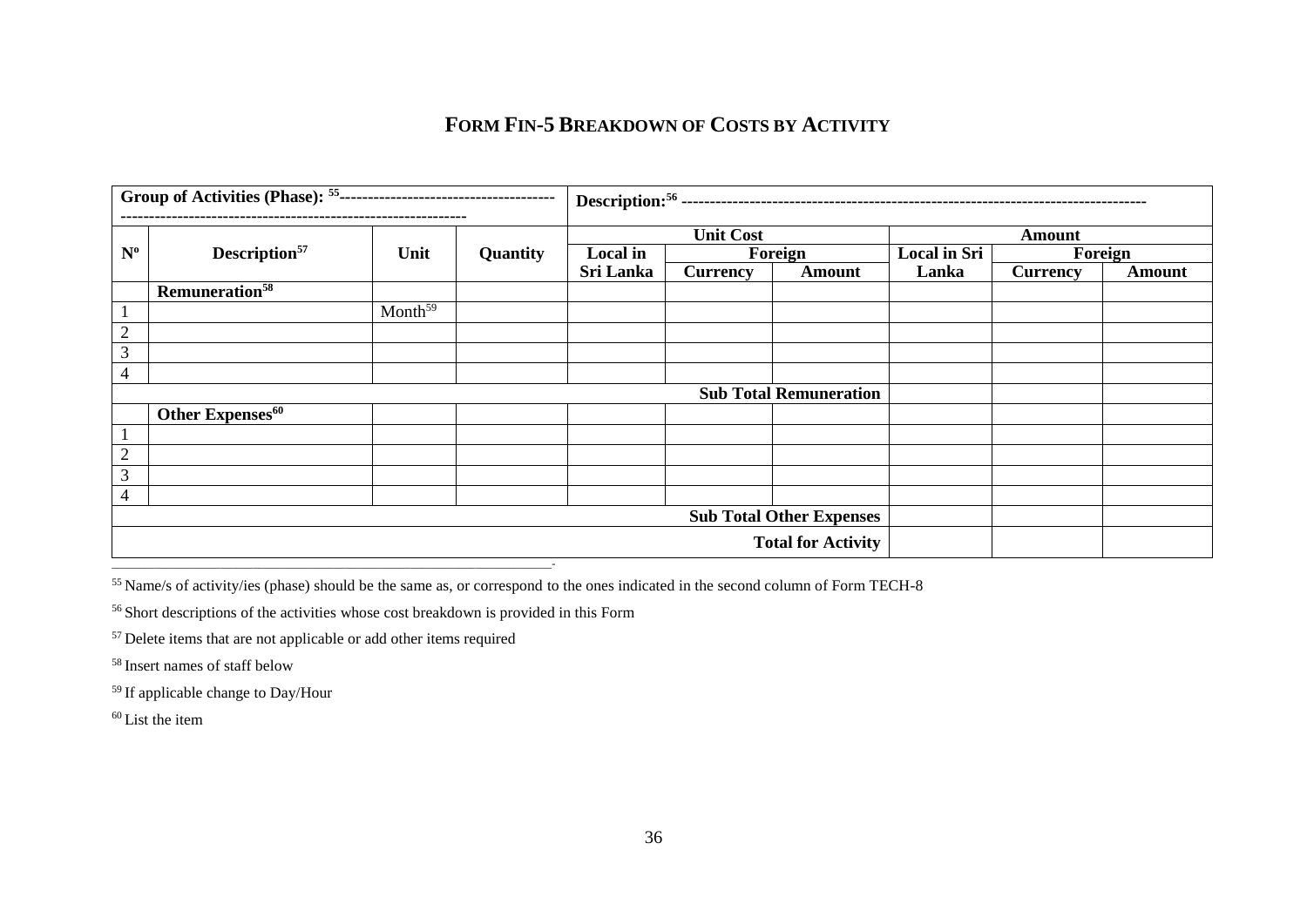## **Section 5. Terms of Reference**

## <span id="page-37-0"></span>**1. Introduction:**

- 1.1 Trinco Petroleum Terminal (Pvt) Ltd (TPTL), located at Chinabay, Trincomalee (a port location in Sri Lanka), is a subsidiary of Ceylon Petroleum Corporation (CPC) incorporated by CPC & Lanka IOC PLC and is committed to build Sri Lanka as an **"Energy Hub"** of South East Asia.
- 1.2 TPTL has 61 numbers of vertical storage tanks with a capacity of 10 TMT each at Upper Tank Farm area of Trincomalee which is to be utilized for storage of petroleum and various other products. The tank farm area also has vacant space which can be utilized for alternate energy and several other related developments.

## **2. Objectives of the Assignment :**

- 2.1 The study is to evolve appropriate and focused strategy to develop two stage plan for development and utilization of storage tanks in phased manner. First stage will be to refurbish/develop 10 storage tanks of UTF along with allied pipelines, Jetty pipelines and other ancillary facilities and balance 51 tanks in 2nd phase.
- 2.2 The study is to evolve appropriate and focused strategy for utilization of vacant space in UTF for e.g. utilizing for alternate Energy like generation of electricity thru Solarization and also by way of space utilization by creating ware house storage facilities for petroleum products as well as for food or any other items etc.
- 2.3 Market research, strategic analysis, objective advice shall be consultant's key deliverables enabling alternate business opportunity for TPTL including export of Petroleum Products from Sri Lanka in view of strategic storage location at the port of Trincomalee.
- 2.4 In order to create business opportunities for TPTL, the market analysis shall be required considering the potential usage of petroleum products including crude oil in particular by neighboring countries.
- 2.5 The study is to carry out required market studies and their analysis of major petroleum companies along with petroleum traders particularly for countries in East & West Asia such as India, UAE, Singapore, Oman, Saudi Arabia, Malaysia, China etc. as they are the major exporters of petroleum products to Sri Lanka and neighboring countries.
- 2.6 To provide detailed feasibility report with regards to Financial, Economic, Environmental and Social impact analysis.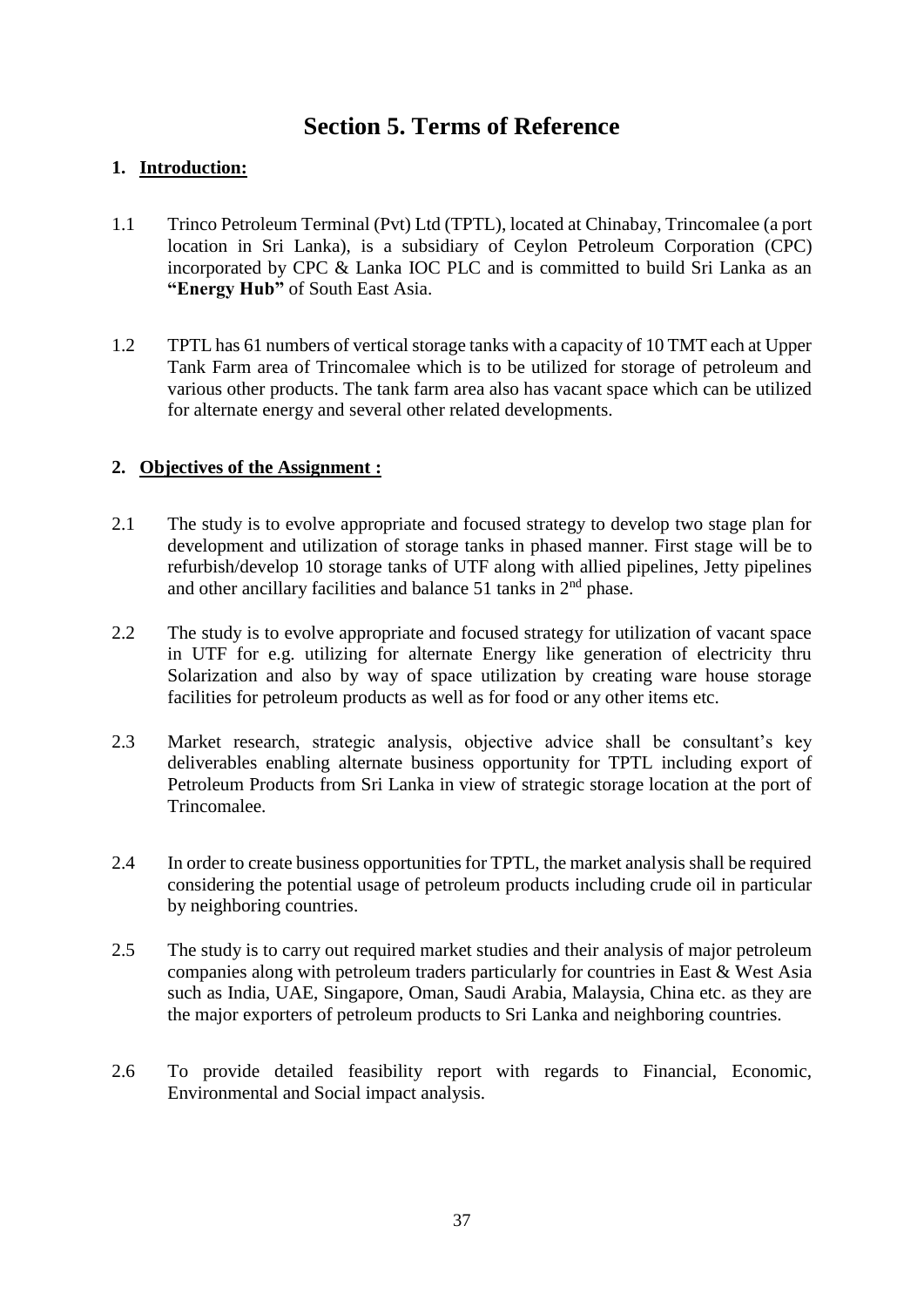## **3. Broad Scope of Work for creation of detailed feasibility report:**

Under the present Terms of Reference, a consulting firm (the "Consultant") is invited to field a multidisciplinary team to fulfill the scope of work described below.

- 3.1 A reputed Consultant with expertise in such field will be engaged to conduct the Detailed Feasibility study (DFR) using Quality and Cost-based selection (QCBS) method with 70:30 quality-cost ratio and simplified technical proposals. The contract with the firm will be lump-sum and performance-based.
- 3.2 Consultant to develop an integrated strategy and roadmap for development of Trincomalee Petroleum Terminal (Pvt) Ltd on short term and long term basis considering the economic feasibility.
- 3.3 Consultant to develop a multi-pronged strategy for market leadership as per objectives of the project:
	- Outlining targets and goals for each of the initiative areas based on study of competition and global best practices.
	- Defining metrics for success for each of the initiatives and a plan to measure the same.
- 3.4 Consultant to carry out Comprehensive Analysis of total supply and demand of petroleum products of neighboring countries and the major energy requirements including import and export of petroleum products, strategic reserve facility development for Sri Lanka or nearby countries, Bunker supplies, edible oils, Crude oil, Bulk Bitumen, etc. in the West & East Asian region.
- 3.5 Consultant to study current market position and trends for petroleum product requirement in Sri Lanka/ nearby countries and outline potential scenarios for the future.
- 3.6 Consultant to study the structure of nearby countries with regards to excess storage capacity and distribution/ export undertaken by neighboring countries.
- 3.7 Consultant to study the Infrastructure and Logistics Overview for understanding the availability and accessibility to current and proposed infrastructure. This analysis should include port infrastructure.
- 3.8 Consultant to study the data of imports and exports of petroleum products for a minimum period of last 5 years in the East & West Asian countries covering all nearby locations.
- 3.9 Consultant to carry out comprehensive study and analysis of export/import regulations of petroleum products.
- 3.10 Consultant to gather, analyse and study the data on estimated rentals charged for storage of petroleum and other related products which can be stored in TPTL location.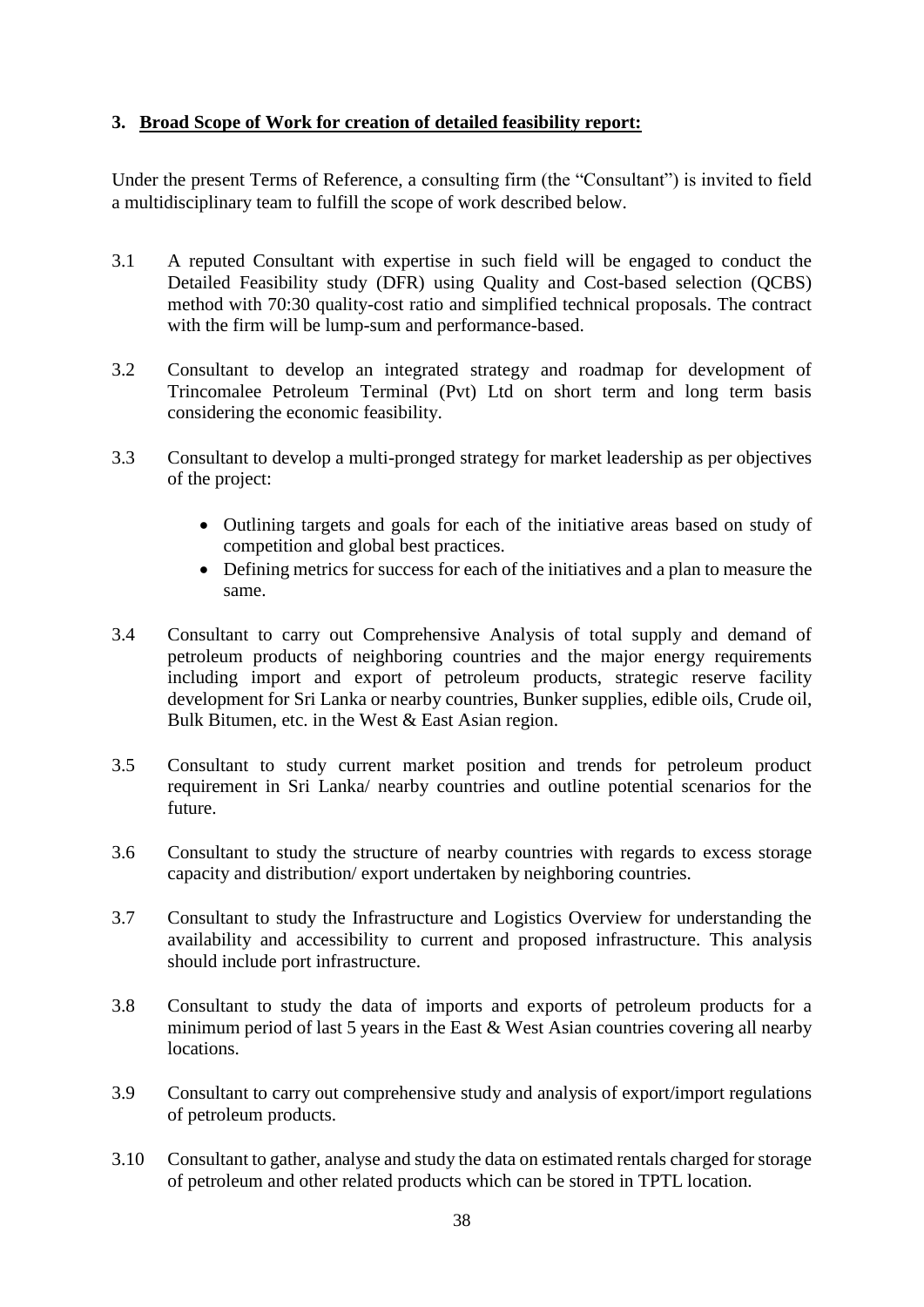- 3.11 Consultant to submit SWOT analysis with respect to strategic storage locations of TPTL.
- 3.12 As a part of 'Immediate plan', Consultant to study and analyze on the development of Solar Plant in the premises of TPTL and also advise on necessary approvals from licensing authority, study of solar intensity in the area, study of country's power requirement etc.
- 3.13 Consultant to study the investment strategy by neighboring countries in line with the petroleum storage facilities.
- 3.14 Consultant to study, assess and advise the cost involved in carrying out and implementing the various refurbishment & development proposals in the area including the allied / ancillary facilities along with the potential  $\&$  cost effective sources for arranging funds for the said developments.
- 3.15 Consultant to study on availability of finance from banks/ financial institution for development of project. The Financing plan & sources for the project to consider the current economic situation of the country.
- 3.16 Consultant to examine and advise the overall resource requirement at different stages of development taking into consideration specific areas of development and scale of operations. Organization structure to be devised.
- 3.17 Consultant to analyse, assess and submit the Risk Analysis report in detail covering Strategic, Operational, Economic, Political, Regulatory and Commercial risks.
- 3.18 Consultant shall be responsible for carrying out any surveys and visits, including infrastructure requirement, and acquisition of all necessary data from competent reliable sources, Govt. authorities. If required, the consultant would contact concerned authorities and stakeholders for obtaining information on current and future developments. All requisite clearances, coordination, fees, charges, etc. and compliance to all laws shall be responsibility of the consultant. Scope for TPTL's involvement in such case shall be limited to providing any request/authorization letter on request of the consultant.
- 3.19 Consultant shall validate data for accuracy and acceptability thru discussion with various stakeholders. The consultant shall gather necessary information from independent primary sources and stakeholders.
- 3.20 Consultant to analyse, study and submit information on all the concessions and incentives applicable to the project under the Board of Investment (BOI) law no. 4/1978 and Strategic Development Projects Act -14/2008 or any other regulation(s) dealing with Tax & Tariff Incentives of Sri Lanka.
- 3.21 Consultant to clearly bring out the different potentials of the Upper Tank Farm (UTF) area categorizing them as Energy generation Potential, Storage Potential, Export potential, Revenue potential, Foreign exchange potential (saving & earning) & other potentials.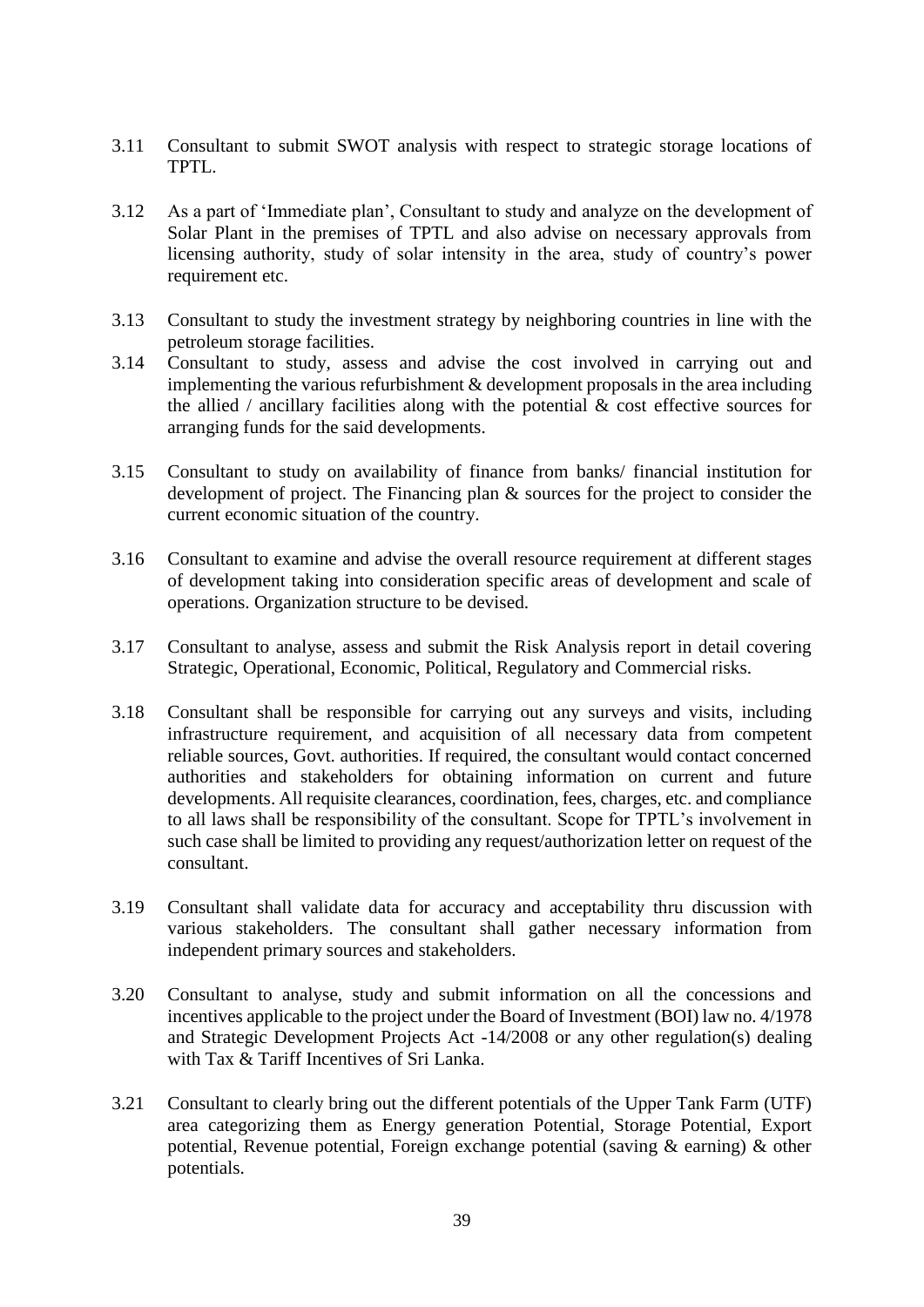- 3.22 Consultant shall assess, ascertain and examine all strategies / opportunities / alternatives from the perspective of availability, implementability, reliability, cost effectiveness, earnings, etc. providing a 360 degree review of each aspect so as to ensure the project designs are practical to the users' purposes, and the operations have high likelihood of sustainability.
- 3.23 Consultant to build DFR around the 'Immediate Plan' (10 storage tanks refurbishment, Solar power plant, etc.) to be taken up for developments within next 12-14 months and the 'Futuristic plan' (balance 51 tanks refurbishment in phases, building warehouses, tourist attractions, etc.) for all other developments during next 2-5 years. The Consultant shall ensure that the proposed strategies in the aforesaid plans will be realistic.
- 3.24 Consultant to build DFR for appropriate number of new tanks of adequate capacity for storage of Crude Oil/ Finished petroleum products/ Bunker fuels. The developments to be taken within 2-3 years time. The consultant shall ensure that the proposed strategies in the aforesaid plans will be realistic.
- 3.25 Consultant to build DFR for alternate business opportunities for TPTL.
- 3.26 Since the project pipeline from Trincomalee jetty to Upper tank farm will be crossing through Govt/Pvt. land and also have inhabitants in the adjoining area, hence, consultant has to submit the report on same and necessary clearance/action plan required for development of same.

#### **4. Deliverables, Timelines & Organisation of Work**

4.1 Due to the nature of the services that are required, the deliverables associated with the assignment are generally reports. PowerPoint slides and Excel spreadsheets will also be requested in support of the assignment. All materials provided should be in English. The description and estimated timing for the main deliverables are outlined below.

| Likely Kick-off (Award of work)                        | 10.06.2022          |
|--------------------------------------------------------|---------------------|
| Progress review (Presentations)                        | <b>Every Friday</b> |
| Task completion in phases – Project to be divided into | Fortnightly         |
| phases                                                 |                     |
| Development & Review of Draft Project Report           | 15.08.2022          |
| Final presentation to the management and Report        | 01.10.2022          |
| submission                                             |                     |

Note: All deliverables shall be submitted in 02 copies, in hard copy and soft copy in editable form.

#### **5. Conflicts of Interest**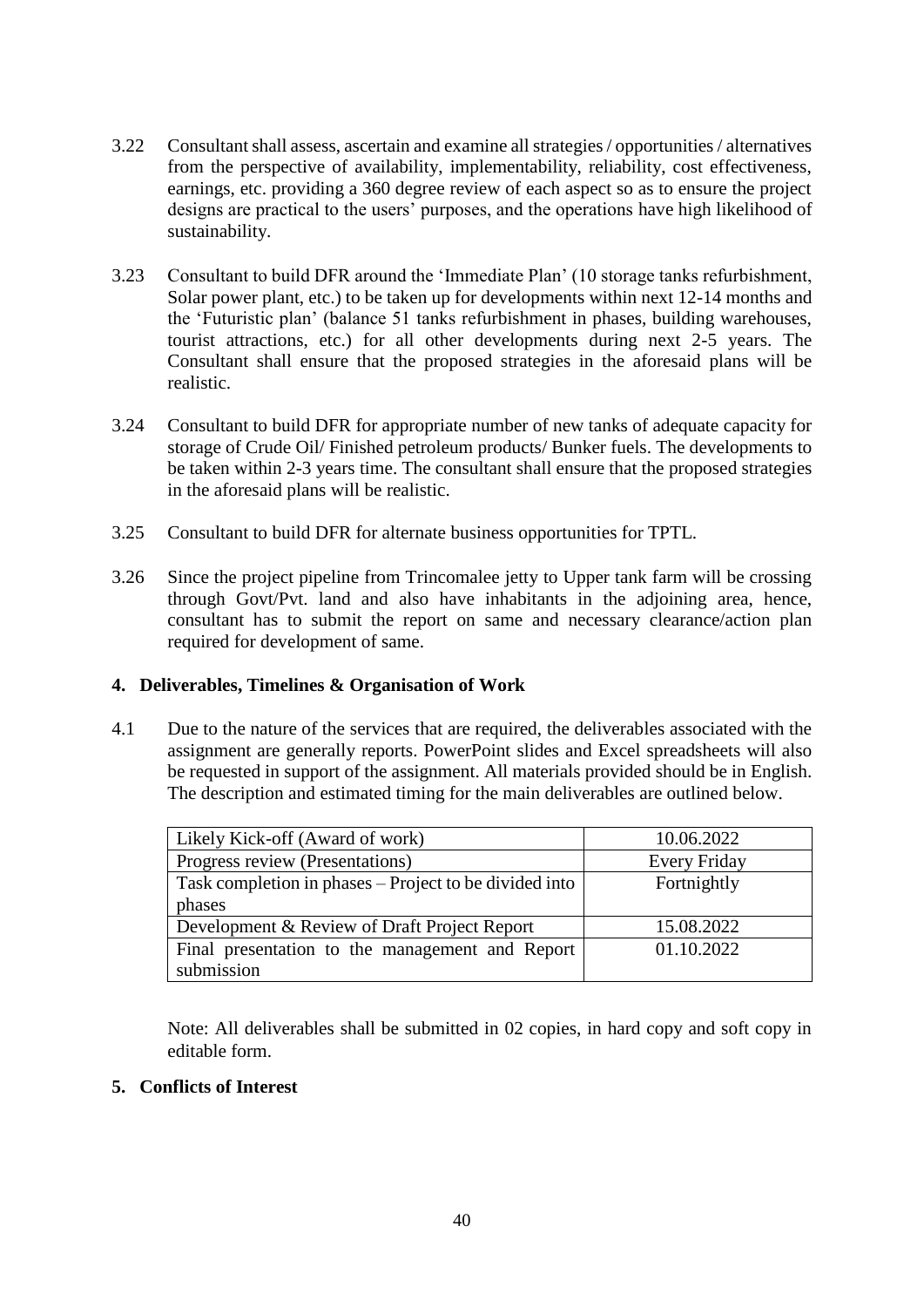5.1 The Consultant is required to comment on any potential, actual, or perceived conflicts of interest arising out of other assignments or a conflicting involvement in other assignments.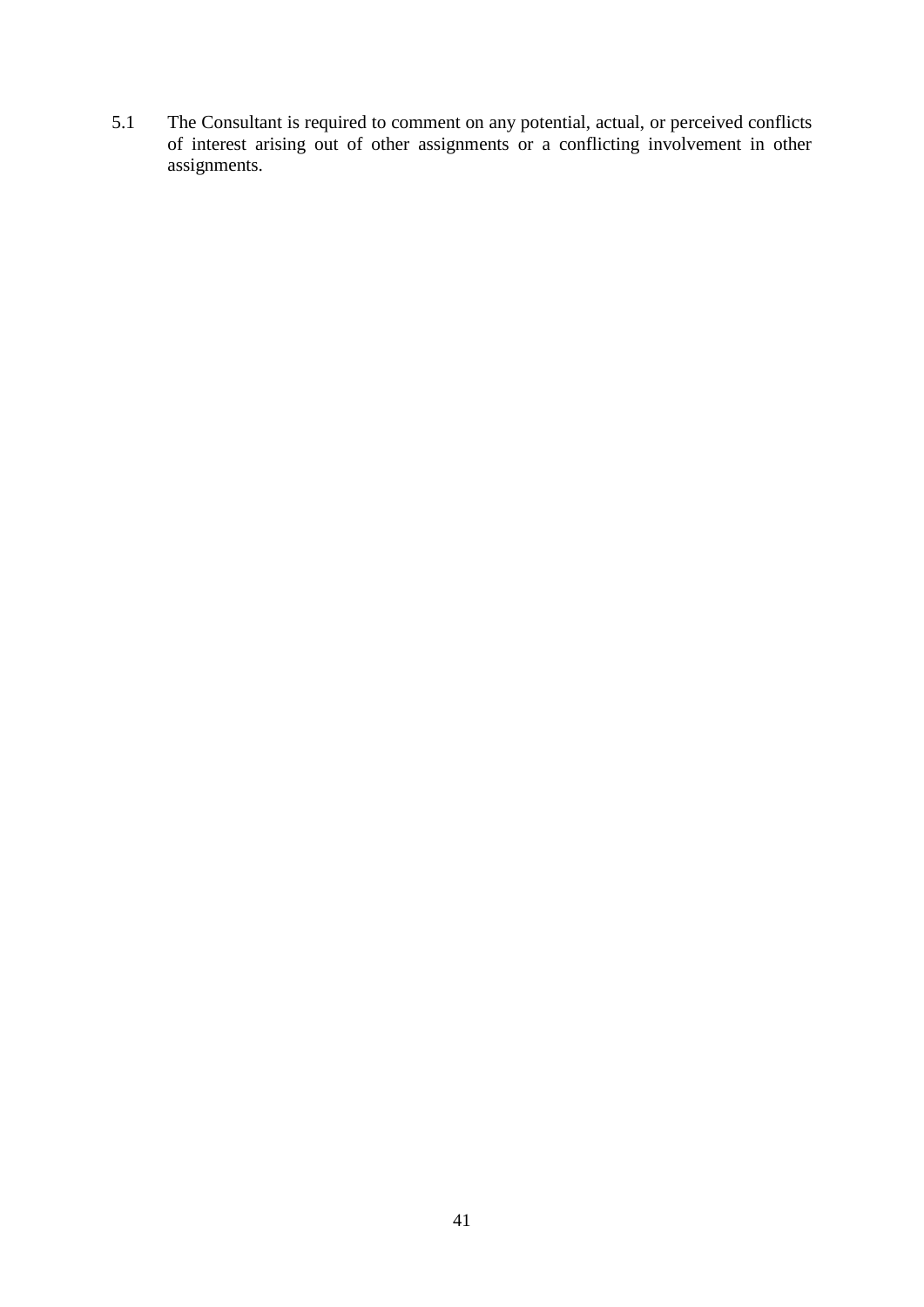## **Section 6. Standard Form of Contract**

## **I. Form of Contract**

(Text in brackets [ ] is optional; all notes should be deleted in final text)

<span id="page-42-1"></span><span id="page-42-0"></span>This CONTRACT (hereinafter called the "Contract") is made the [*day*] day of the month of *[month*], [*year*], between, on the one hand, [*name of client*] (hereinafter called the "Client") and, on the other hand, [*name of Consultant*] (hereinafter called the "Consultant").

[*Note*: *If the Consultant consist of more than one entity, the above should be partially amended to read as follows*: "…(hereinafter called the "Client") and, on the other hand, a joint venture/consortium/association consisting of the following entities, each of which will be jointly and severally liable to the Client for all the Consultant's obligations under this Contract, namely, [*name of Consultant*] and [*name of Consultant*] (hereinafter called the "Consultant").]

#### **WHEREAS**

- (a) the Client has requested the Consultant to provide certain consulting services as defined in this Contract (hereinafter called the "Services");
- (b) the Consultant, having represented to the Client that it has the required professional skills, and personnel and technical resources, has agreed to provide the Services on the terms and conditions set forth in this Contract;

NOW THEREFORE the parties hereto hereby agree as follows:

1. The following documents attached hereto shall be deemed to form an integral part of this Contract<sup>.</sup>

- (a) The General Conditions of Contract;
- (b) The Special Conditions of Contract;
- (c) The following Appendices: [*Note: If any of these Appendices are not used, the words "Not Used" should be inserted below next to the title of the Appendix*]

| Appendix A: Description of Services                        | Not used |
|------------------------------------------------------------|----------|
| Appendix B: Reporting Requirements                         | Not used |
| Appendix C: Personnel and Sub-Consultants                  | Not used |
| Appendix D: Breakdown of Contract Price                    | Not used |
| Appendix E: Services and Facilities Provided by the Client | Not used |
| Appendix G: Form of Advance Payment Guarantee              | Not used |

2. The mutual rights and obligations of the Client and the Consultant shall be as set forth in the Contract, in particular:

- (a) the Consultants shall carry out the Services in accordance with the provisions of the Contract; and
- (b) the Client shall make payments to the Consultants in accordance with the provisions of the **Contract.**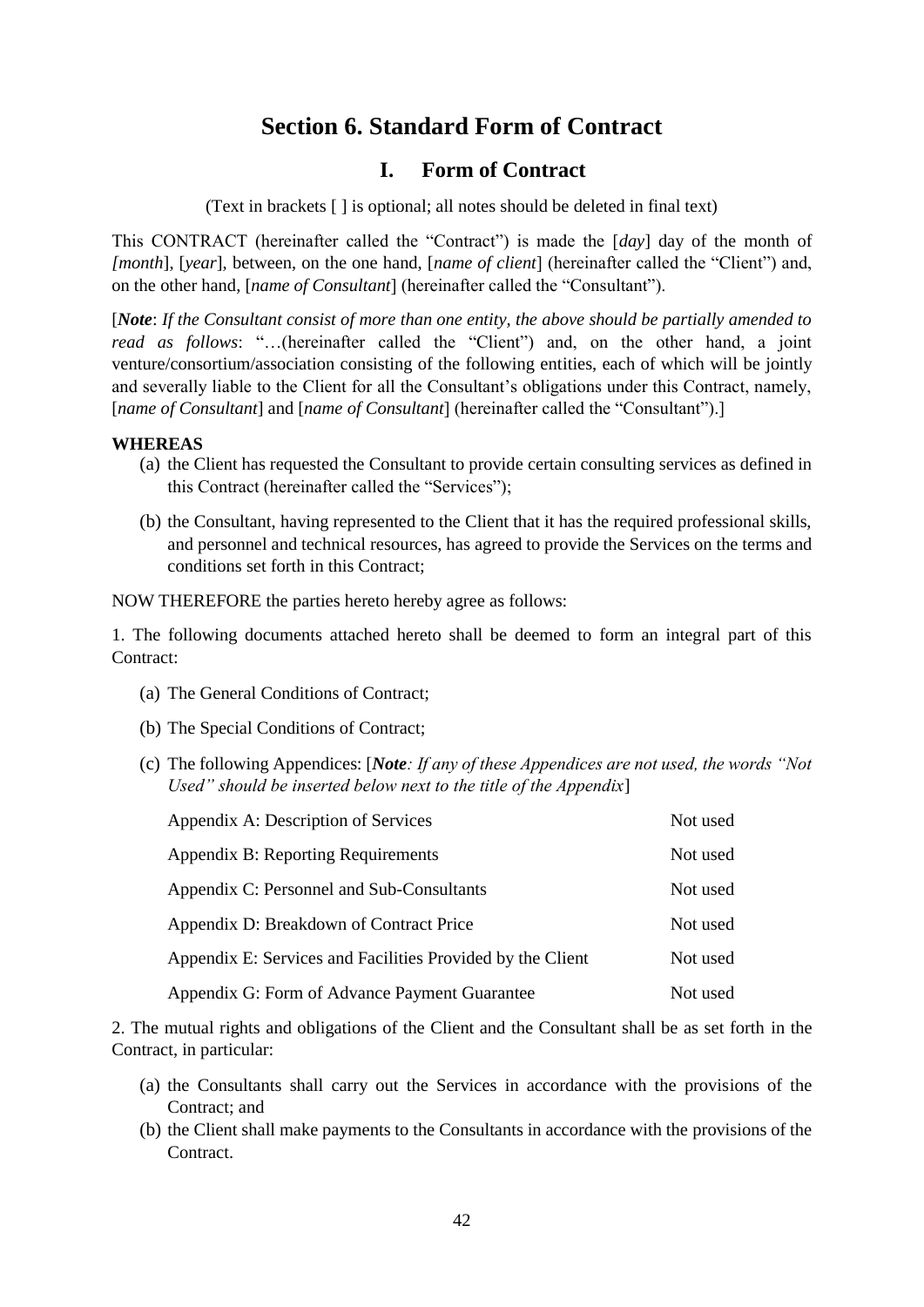IN WITNESS WHEREOF, the Parties hereto have caused this Contract to be signed in their respective names as of the day and year first above written.

For and on behalf of [*name of Client*]

........................................................

[*Authorized Representative*]

For and on behalf of [*name of Consultant*]

........................................................

[*Authorized Representative*]

[*Note: If the Consultant consists of more than one entity, all these entities should appear as signatories, e.g., in the following manner*:]

For and on behalf of each of the Members of the Consultant

[*name of member*]

.......................................................

[*Authorized Representative*]

[*name of member*]

.......................................................

[*Authorized Representative*]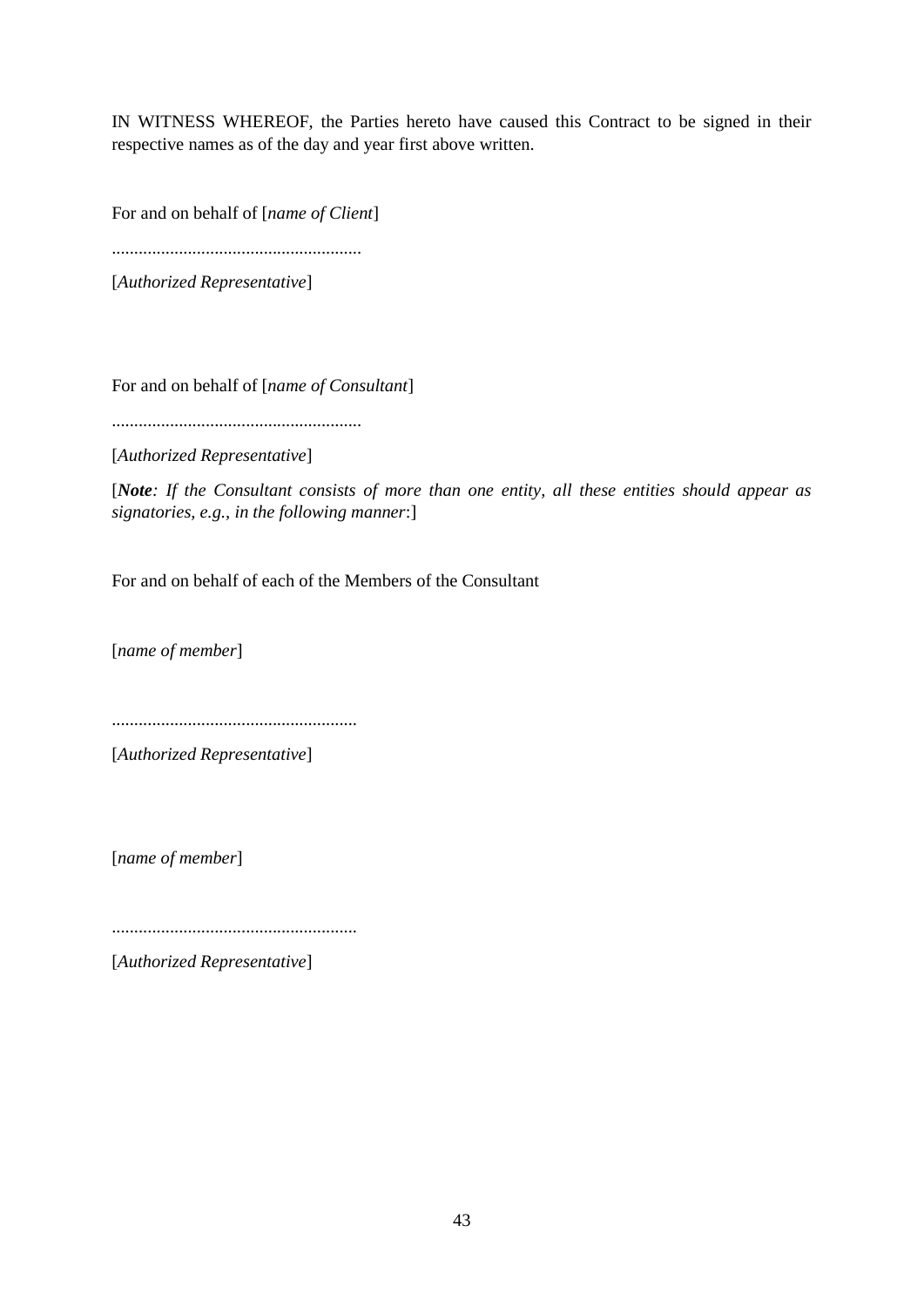## **II. General Conditions of Contract**

#### 1. GENERAL PROVISIONS

<span id="page-44-0"></span>**1.1 Definitions** Unless the context otherwise requires, the following terms whenever

used in this Contract have the following meanings:

- (a) "Applicable Law" means the laws and any other instruments having the force of law in Democratic Socialist Republic of Sr Lanka, as they may be issued and in force from time to time.
- (b) "Consultant" means any private or public entity that will provide the Services to the Client under the Contract.
- (c) "Contract" means the Contract signed by the Parties and all the attached documents listed in its Clause 1of the form of agreement, that is these General Conditions (GC), the Special Conditions (SC), and the Appendices.
- (d) "Contract Price" means the price to be paid for the performance of the Services, in accordance with Clause 6;
- (e) "Day" means calendar day.
- (f) "Effective Date" means the date on which this Contract comes into force and effect pursuant to Clause GC 2.1.
- (g) "Foreign Currency" means any currency other than Sri Lankan Rupees.
- (h) "GC" means these General Conditions of Contract.
- (i) "Member" means any of the entities that make up the joint venture/consortium/association, and "Members" means all these entities.
- (j) "Party" means the Client or the Consultant, as the case may be, and "Parties" means both of them.
- (k) "Personnel" means persons hired by the Consultant or by any Sub-Consultants and assigned to the performance of the Services or any part thereof. "Foreign Personnel" means such professionals and support staff that at the time of being so provided had their domicile outside Sri Lanka; "National Staff" means such professionals and support staff who at the time of being so provided had their domicile inside Sri Lanka; and "Key Personnel" means the Personnel referred to in Clause GC 4.2
- (l) "Reimbursable expenses" means all assignment-related costs that will be paid to the Consultant on actuals.
- (m)"SC" means the Special Conditions of Contract by which the GC may be amended or supplemented.
- (n) "Services" means the work to be performed by the Consultant pursuant to this Contract, as described in Appendix A hereto.
- (o) "Sub-Consultants" means any person or entity to whom/which the Consultant subcontracts any part of the **Services**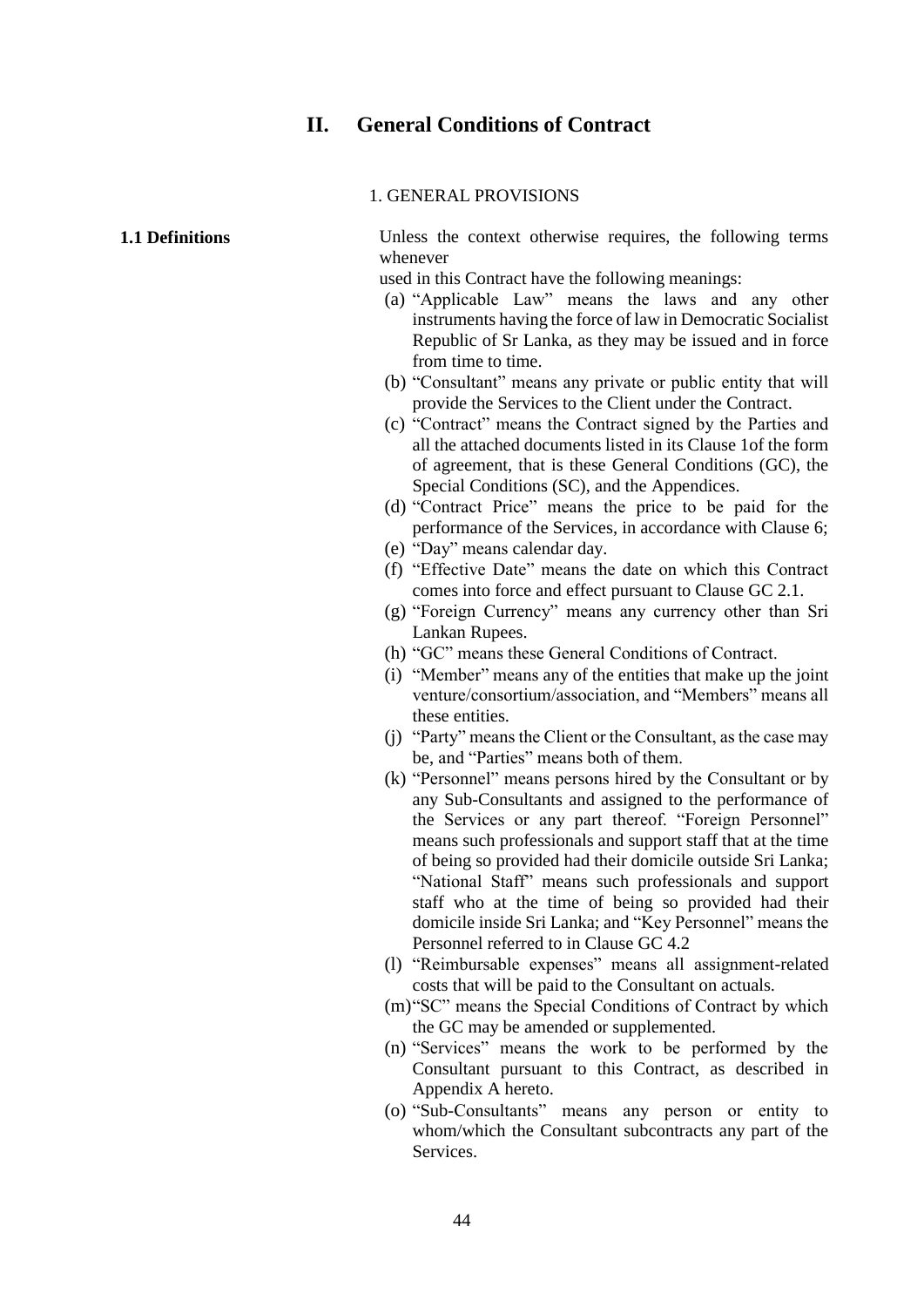|                                                          |       | (p) "Third Party" means any person or entity other than the<br>Government, the Client, the Consultant or a Sub-<br>Consultant.<br>(q) "In writing" means communicated in written form with<br>proof of receipt.                                                                                                                                                                                                         |
|----------------------------------------------------------|-------|-------------------------------------------------------------------------------------------------------------------------------------------------------------------------------------------------------------------------------------------------------------------------------------------------------------------------------------------------------------------------------------------------------------------------|
| 1.2 Relationship<br><b>Between</b> the<br><b>Parties</b> |       | Nothing contained herein shall be construed as establishing a<br>relationship of master and servant or of principal and agent as<br>between the Client and the Consultant. The Consultant, subject<br>to this Contract, has complete charge of Personnel and Sub-<br>Consultants, if any, performing the Services and shall be fully<br>responsible for the Services performed by them or on their<br>behalf hereunder. |
| <b>1.3 Law</b><br>Governing<br><b>Contract</b>           |       | This Contract, its meaning and interpretation, and the relation<br>between the Parties shall be governed by the Applicable Law.                                                                                                                                                                                                                                                                                         |
| 1.4 Language                                             |       | This Contract has been executed in English Language, which<br>shall be the binding and controlling language for all matters<br>relating to the meaning or interpretation of this Contract.                                                                                                                                                                                                                              |
| 1.5 Headings                                             |       | The headings shall not limit, alter or affect the meaning of this<br>Contract.                                                                                                                                                                                                                                                                                                                                          |
| 1.6 Notices                                              | 1.6.1 | Any notice, request or consent required or permitted to be given<br>or made pursuant to this Contract shall be in writing. Any such<br>notice, request or consent shall be deemed to have been given<br>or made when delivered in person to an authorized<br>representative of the Party to whom the communication is<br>addressed, or when sent to such Party at the address specified<br>in the SC.                   |
|                                                          | 1.6.2 | A Party may change its address for notice hereunder by giving<br>the other Party notice in writing of such change to the address<br>specified in the SC.                                                                                                                                                                                                                                                                |
| 1.7 Location                                             |       | The Services shall be performed at such locations as are<br>specified in Appendix A hereto and, where the location of a<br>particular task is not so specified, at such locations, as the Client<br>may approve.                                                                                                                                                                                                        |
| 1.8 Authority of<br><b>Member</b> in<br><b>Charge</b>    |       | In case the Consultant consists of a joint venture/consortium/<br>association of more than one entity, the Members hereby<br>authorize<br>the entity specified in the SC to act on their behalf in exercising<br>all the Consultant's rights and obligations towards the Client<br>under this Contract, including without limitation the receiving<br>of instructions and payments from the Client.                     |
| 1.9 Authorized<br><b>Representatives</b>                 |       | Any action required or permitted to be taken, and any document<br>required or permitted to be executed under this Contract by the                                                                                                                                                                                                                                                                                       |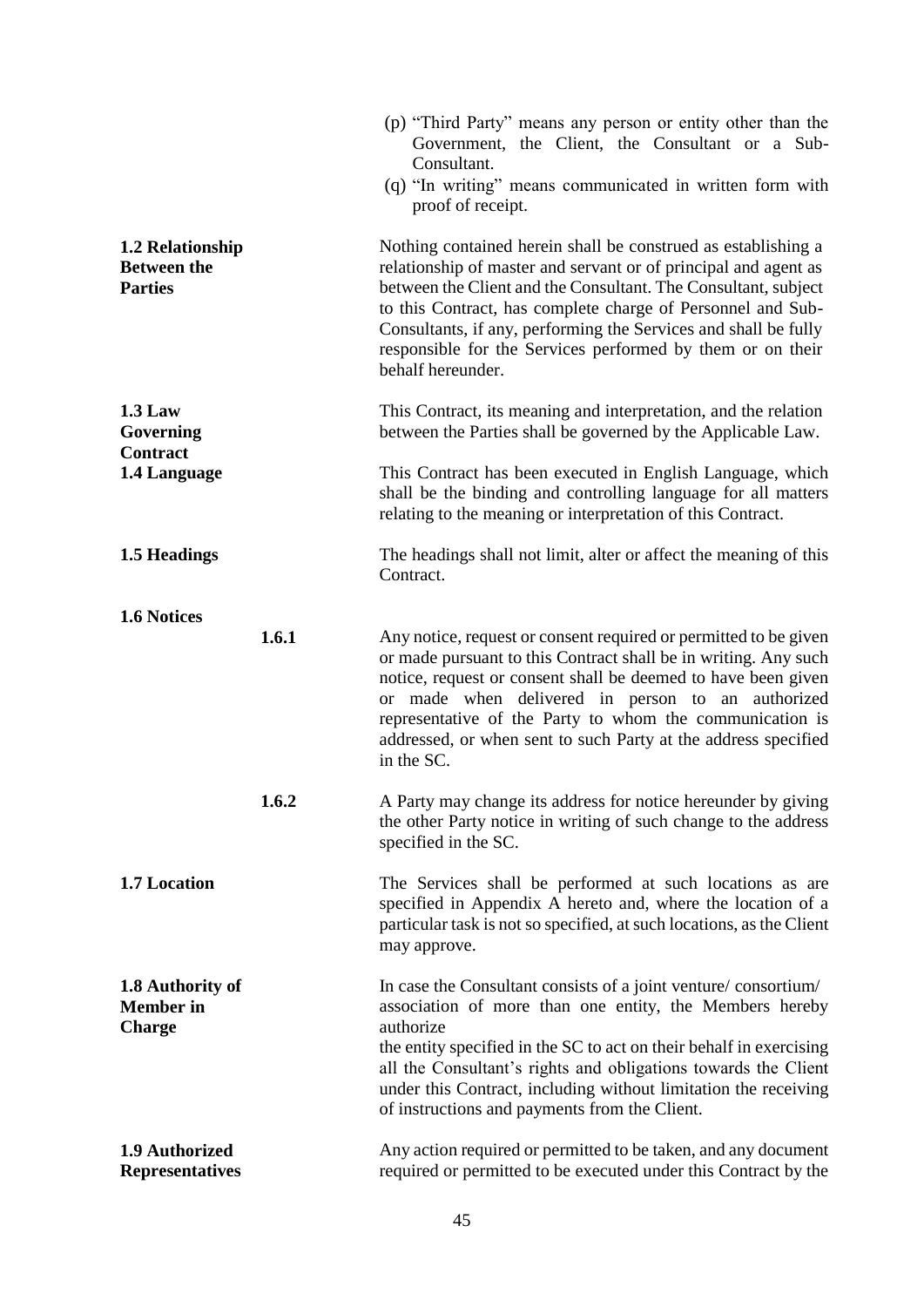|                                              |                     | Client or the Consultant may be taken or executed by the<br>officials specified in the SC.                                                                                                                                                                                                                                                                                                                                                                                                                                                                                                                                                                                                                                                                |
|----------------------------------------------|---------------------|-----------------------------------------------------------------------------------------------------------------------------------------------------------------------------------------------------------------------------------------------------------------------------------------------------------------------------------------------------------------------------------------------------------------------------------------------------------------------------------------------------------------------------------------------------------------------------------------------------------------------------------------------------------------------------------------------------------------------------------------------------------|
| 1.10 Taxes and<br><b>Duties</b>              |                     | The Consultant, Sub-Consultants, and their Personnel shall pay<br>such indirect taxes, duties, fees, and other impositions levied<br>under the Applicable Law, the amount of which is deemed to<br>have been included in the Contract Price.                                                                                                                                                                                                                                                                                                                                                                                                                                                                                                              |
|                                              |                     | 2. COMMENCEMENT, COMPLETION, MODIFICATION AND TERMINATION OF<br><b>CONTRACT</b>                                                                                                                                                                                                                                                                                                                                                                                                                                                                                                                                                                                                                                                                           |
| 2.1<br><b>Effectiveness</b><br>of Contract   |                     | This Contract shall come into force and effect on the date (the<br>"Effective Date") of the Client's notice to the Consultant<br>instructing the Consultant to begin carrying out the Services.<br>This notice shall confirm that the effectiveness conditions, if<br>any, listed in the SC have been met.                                                                                                                                                                                                                                                                                                                                                                                                                                                |
| 2.2<br>Commencement<br><b>Of Services</b>    |                     | The Consultant shall begin carrying out the Services not later<br>than the number of Days after the Effective Date specified in<br>the SC.                                                                                                                                                                                                                                                                                                                                                                                                                                                                                                                                                                                                                |
| 2.3 Expiration<br>of Contract                |                     | Unless terminated earlier pursuant to Clause GC 2.7 hereof, this<br>Contract shall expire at the end of such time period after the<br>Effective Date as specified in the SC.                                                                                                                                                                                                                                                                                                                                                                                                                                                                                                                                                                              |
| 2.4<br><b>Modifications</b><br>or Variations |                     | Any modification or variation of the terms and conditions of<br>this Contract, including any modification or var iation of the<br>scope of the Services, may only be made by written agreement<br>between the Parties. However, each Party shall give due<br>consideration to any proposals for modification or variation<br>made by the other Party.                                                                                                                                                                                                                                                                                                                                                                                                     |
| 2.5 Force<br><b>Majeure</b>                  |                     |                                                                                                                                                                                                                                                                                                                                                                                                                                                                                                                                                                                                                                                                                                                                                           |
|                                              | 2.5.1<br>Definition | (a) For the purposes of this Contract, "Force Majeure" means<br>an event which is beyond the reasonable control of a Party,<br>is not foreseeable, is unavoidable, and which makes a<br>Party's performance of its obligations hereunder impossible<br>or so impractical as reasonably to be considered impossible<br>in the circumstances, and includes, but is not limited to, war,<br>riots, civil disorder, earthquake, fire, explosion, storm, flood<br>or other adverse weather conditions, strikes, lockouts or<br>other industrial action (except where such strikes, lockouts<br>or other industrial action are within the power of the Party<br>invoking Force Majeure to prevent), confiscation or any<br>other action by Government agencies. |
|                                              |                     | (b) Force Majeure shall not include (i) any event which is<br>caused by the negligence or intentional action of a Party or<br>such Party's Sub-Consultants or agents or employees, nor<br>(ii) any event which a diligent Party could reasonably have<br>been expected both to take into account at the time of the                                                                                                                                                                                                                                                                                                                                                                                                                                       |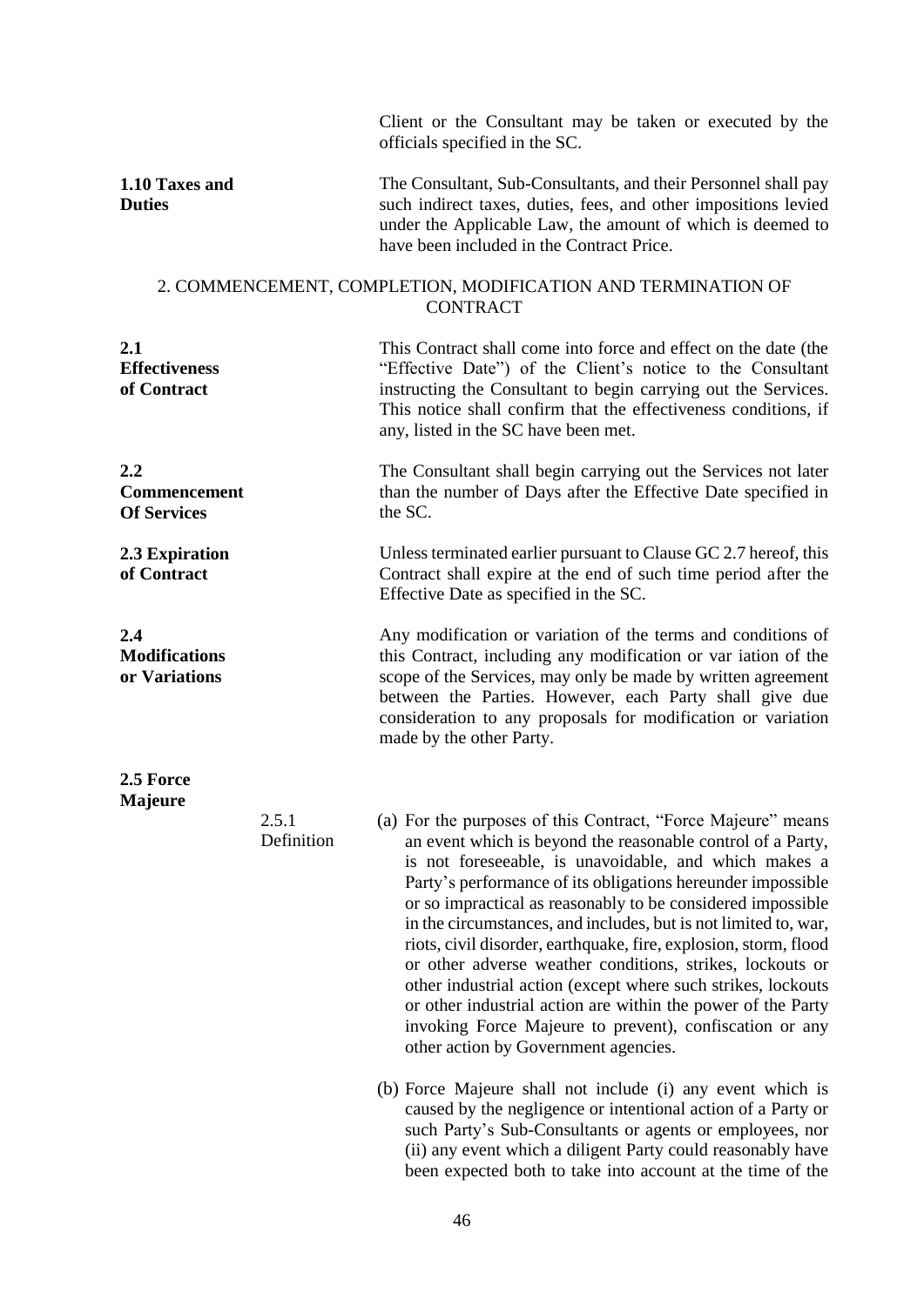conclusion of this Contract, and avoid or overcome in the carrying out of its obligations hereunder.

(c) Force Majeure shall not include insufficiency of funds or failure to make any payment required hereunder.

| 2.5.2 N <sub>o</sub> | The failure of a Party to fulfill any of its obligations under the |
|----------------------|--------------------------------------------------------------------|
| Breach of            | contract shall not be considered to be a breach of, or default     |
| Contract             | under, this Contract insofar as such inability arises from an      |
|                      | event of Force Majeure, provided that the Party affected by such   |
|                      | an event (a) has taken all reasonable precautions, due care and    |
|                      | reasonable alternative measures in order to carry out the terms    |
|                      | and conditions of this Contract, and (b) has informed the other    |
|                      | Party as soon as possible about the occurrence of such an event.   |
|                      |                                                                    |

2.5.3 Measures to be Taken (a) A Party affected by an event of Force Majeure shall continue to perform its obligations under the Contract as far as is reasonably practical, and shall take all reasonable measures to minimize the consequences of any event of Force Majeure.

- (b) A Party affected by an event of Force Majeure shall notify the other Party of such event as soon as possible, and in any case not later than fourteen (14) Days following the occurrence of such event, providing evidence of the nature and cause of such event, and shall similarly give written notice of the restoration of normal conditions as soon as possible.
- (c) Any period within which a Party shall, pursuant to this Contract, complete any action or task, shall be extended for a period equal to the time during which such Party was unable to perform such action as a result of Force Majeure.
- (d) During the period of their inability to perform the Services as a result of an event of Force Majeure, the Consultant, upon instructions by the Client, shall either:
	- (i) demobilize, in which case the Consultant shall be reimbursed for additional costs they reasonably and necessarily incurred, and, if required by the Client, in reactivating the Services; or
	- (ii) continue with the Services to the extent possible, in which
- (e) case the Consultant shall continue to be paid under the terms of this Contract and be reimbursed for additional costs reasonably and necessarily incurred. In the case of disagreement between the Parties as to the existence or extent of Force Majeure, the matter shall be settled according to Clause GC 8.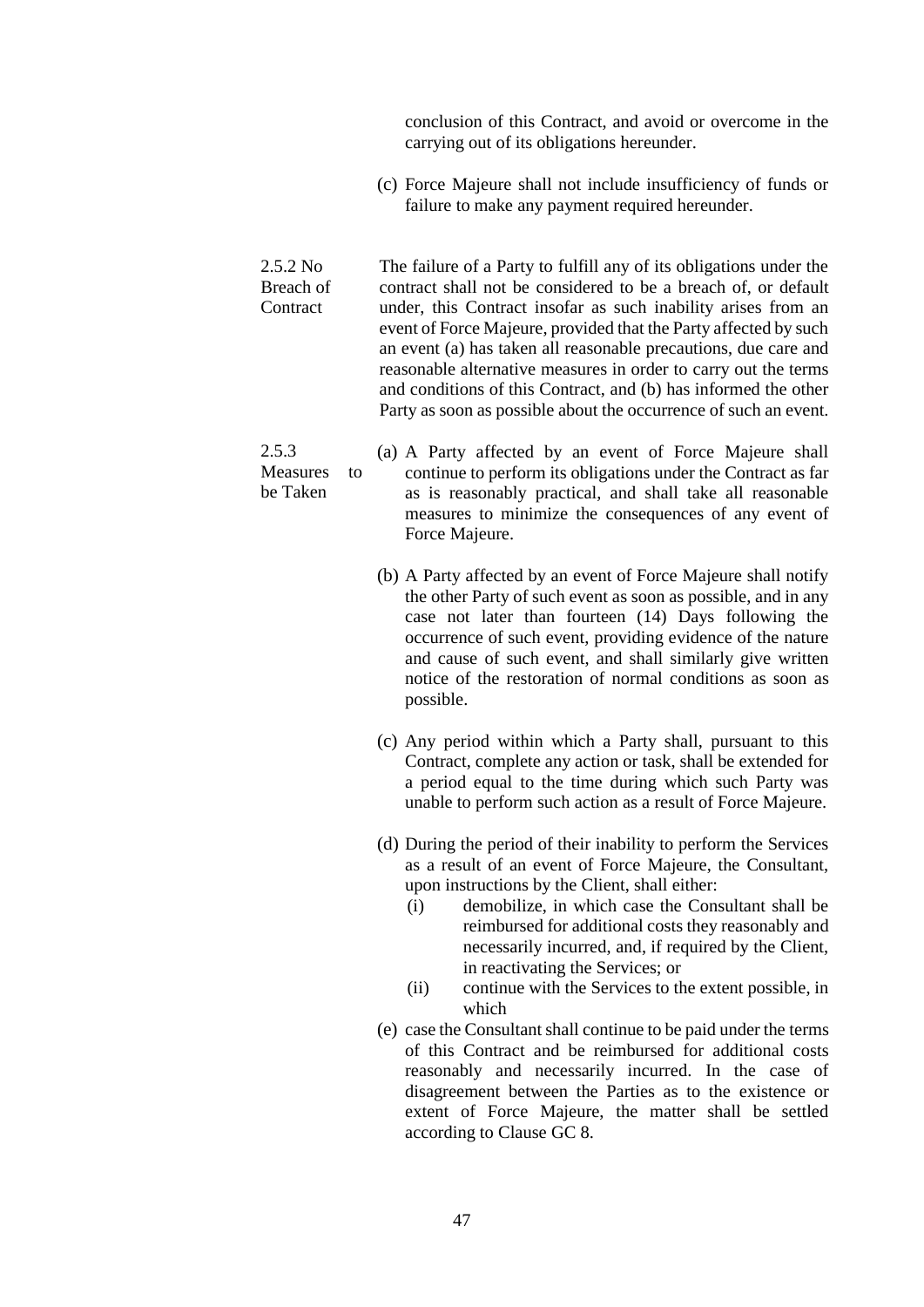**2.6 Suspension** The Client may, by written notice of suspension to the Consultant, suspend all payments to the Consultant hereunder if the Consultant fails to perform any of its obligations under this Contract, including the carrying out of the Services, provided that such notice of suspension (i) shall specify the nature of the failure, and ( ii) shall request the Consultant to remedy such failure within a period not exceeding thirty (30) Days after receipt by the Consultant of such notice of suspension.

#### **2.7 Termination**

2.7.1 By the Client

The Client may terminate this Contract in case of the occurrence of any of the events specified in paragraphs (a) through (f) of this Clause GC 2.7.1. In such an occurrence the Client shall give a not less than thirty (30) Days' written notice of termination to the Consultant, and sixty (60) Days' in the case of the event referred to in (e).

- (a) If the Consultant fails to remedy a failure in the performance of its obligations hereunder, as specified in a notice of suspension pursuant to Clause GC 2.6 hereinabove, within thirty (30) Days of receipt of such notice of suspension or within such further period as the Client may have subsequently approved in writing.
- (b) If the Consultant becomes (or, if the Consultant consists of more than one entity, if any of its Members becomes) insolvent or bankrupt or enter into any agreements with their creditors for relief of debt or take advantage of any law for the benefit of debtors or go into liquidation or receivership whether compulsory or voluntary.
- (c) If the Consultant fails to comply with any final decision reached as a result of arbitration proceedings pursuant to Clause GC 8 hereof.
- (d) If the Consultant, in the judgment of the Client has engaged in corrupt or fraudulent practices in competing for or in executing the Contract.
- (e) If, as the result of Force Majeure, the Consultant are unable to perform a material portion of the Services for a period of not less than sixty (60) Days.
- (f) If the Client, in its sole discretion and for any reason whatsoever, decides to terminate this Contract.

2.7.2 By the Consultant The Consultants may terminate this Contract, by not less than thirty (30) Days' written notice to the Client, such notice to be given after the occurrence of any of the events specified in paragraphs (a) through (c) of this Clause GC 2.7.2:

(a) If the Client fails to pay any money due to the Consultant pursuant to this Contract and not subject to dispute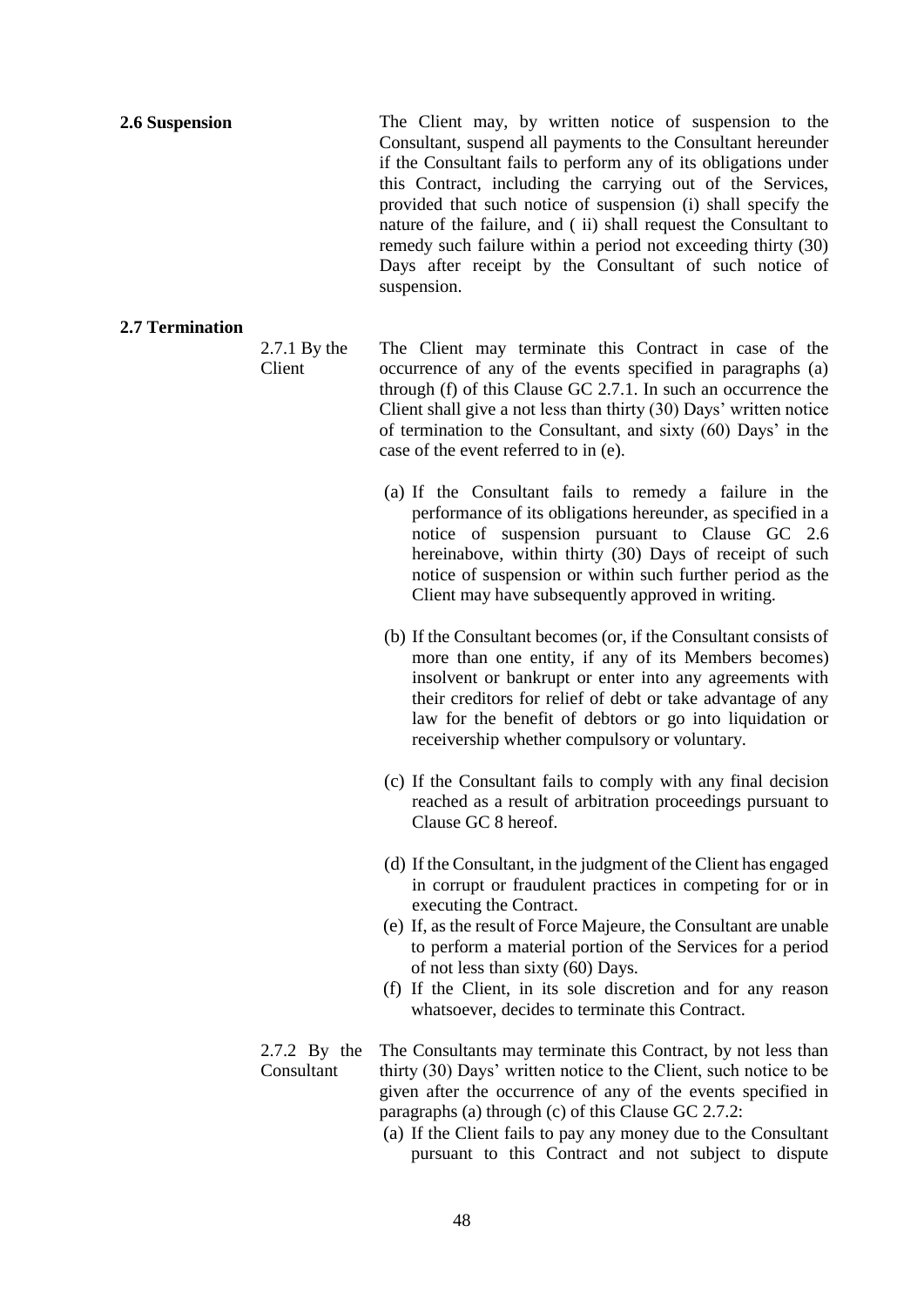pursuant to Clause GC 8 hereof within sixty (60) Days after receiving

- (b) written notice from the Consultant that such payment is overdue. If, as the result of Force Majeure, the Consultant is unable to perform a material portion of the Services for a period of not less than ninty (90) Days.
- (c) If the Client fails to comply with any final decision reached as a result of arbitration pursuant to Clause GC 8 hereof.

| 2.7.3<br>Cessation<br>of<br>Rights<br>and<br>Obligations      | Upon termination of this Contract pursuant to Clauses GC 2.7<br>hereof, or upon expiration of this Contract pursuant to Clause<br>GC 2.3 hereof, all rights and obligations of the Parties<br>hereunder shall cease, except (i) such rights and obligations as<br>may have accrued on the date of termination or expiration, (ii)<br>the obligation of confidentiality set forth in Clause GC 3.3<br>hereof, (iii) the Consultant's obligation to permit inspection,<br>copying and auditing of their accounts and records set forth in<br>Clause GC 3.6 hereof, and (iv) any right which a Party may<br>have under the Applicable Law. |
|---------------------------------------------------------------|-----------------------------------------------------------------------------------------------------------------------------------------------------------------------------------------------------------------------------------------------------------------------------------------------------------------------------------------------------------------------------------------------------------------------------------------------------------------------------------------------------------------------------------------------------------------------------------------------------------------------------------------|
| 2.7.4<br>Cessation<br>of<br>Services                          | Upon termination of this Contract by notice of either Party to<br>the other pursuant to Clauses GC 2.7.1 or GC 2.7.2 hereof, the<br>Consultant shall, immediately upon dispatch or receipt of such<br>notice, take all necessary steps to bring the Services to a close<br>in a prompt and orderly manner and shall make every<br>reasonable effort to keep expenditures for this purpose to a<br>minimum. With respect to documents prepared by the<br>Consultant and equipment and materials furnished by the<br>Client, the Consultant shall proceed as provided, respectively,<br>by Clauses GC 3.7 hereof.                         |
| 2.7.5 Payment<br>upon<br>Termination                          | Upon termination of this Contract pursuant to Clauses GC 2.7.1<br>or GC 2.7.2, the Client shall make the following payments to<br>the Consultant:<br>(a) payment and reimbursable expenditures pursuant to Clause<br>GC 6 for Services satisfactorily performed prior to the<br>effective date of termination;<br>(b) except in the case of termination pursuant to paragraphs (e)<br>and (f) of Clause GC 2.7.1, reimbursement of any<br>reasonable cost incident to the prompt and orderly<br>termination of the Contract, including the cost of the return<br>travel of the Personnel and their eligible dependents.                 |
| 2.7.6<br><b>Disputes</b><br>about Events<br>of<br>Termination | If either Party disputes whether an event specified in Clause GC<br>2.9.1 or in Clause GC 2.9.2 hereof has occurred, such Party<br>may, within forty-five (45) days after receipt of notice of<br>termination from the other Party, refer the matter to Clause GC<br>8 hereof, and this Contract shall not be terminated on account<br>of such event except in accordance with the terms of any                                                                                                                                                                                                                                         |

resulting arbitral award.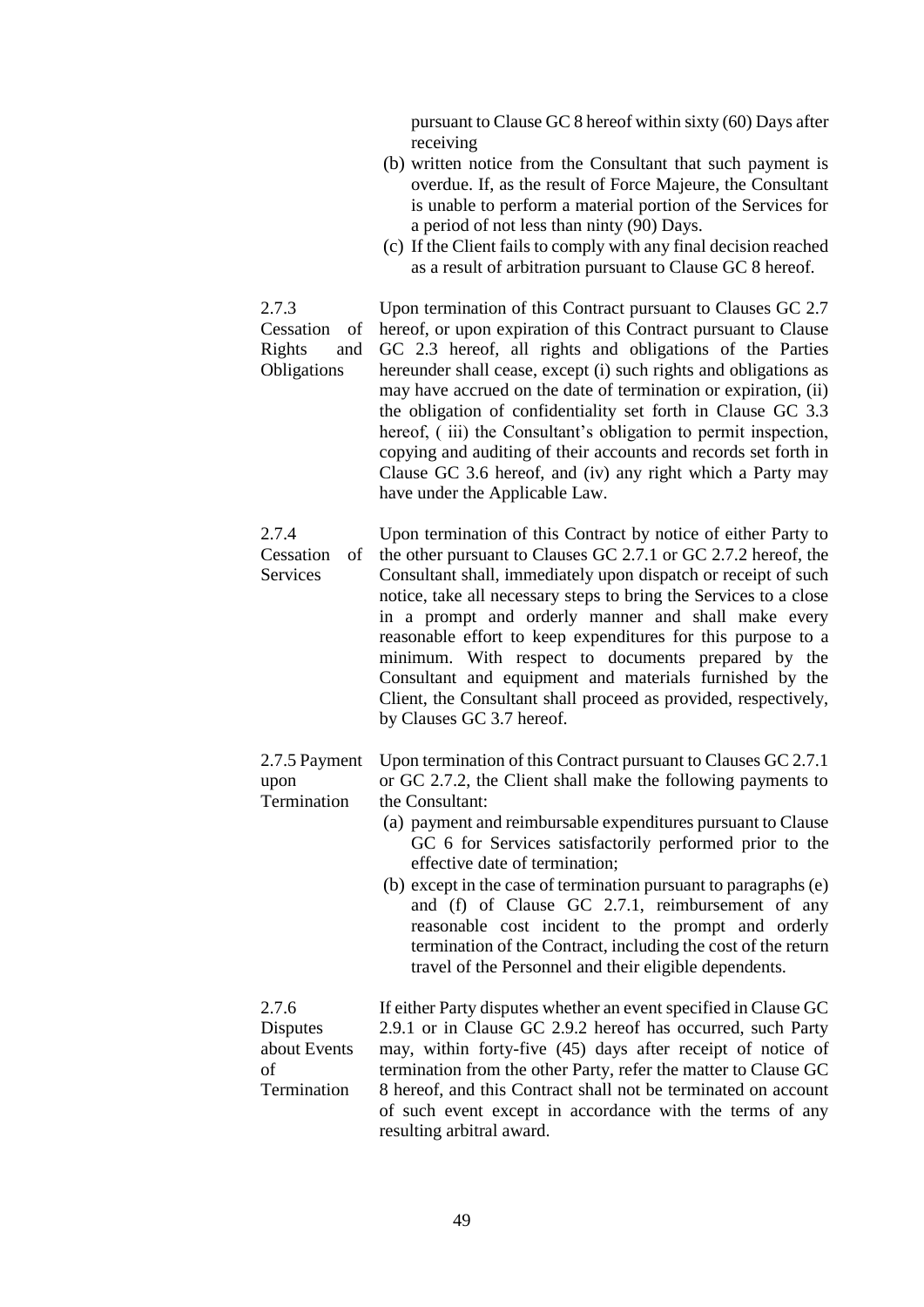## 3. **OBLIGATIONS OF THE CONSULTANT**

| 3.1 General                         |                                                                                         |                                                                                                                                                                                                                                                                                                                                                                                                                                                                                                                                                                                                                                                                                     |
|-------------------------------------|-----------------------------------------------------------------------------------------|-------------------------------------------------------------------------------------------------------------------------------------------------------------------------------------------------------------------------------------------------------------------------------------------------------------------------------------------------------------------------------------------------------------------------------------------------------------------------------------------------------------------------------------------------------------------------------------------------------------------------------------------------------------------------------------|
|                                     | 3.1.1<br>Standard<br>of<br>Performance                                                  | The Consultant shall perform the Services and carry out their<br>obligations hereunder with all due diligence, efficiency and<br>economy, in accordance with generally accepted professional<br>standards and practices, and shall observe sound management<br>practices, and employ appropriate technology and safe and<br>effective equipment, machinery, materials and methods. The<br>Consultant shall always act, in respect of any matter relating to<br>this Contract or to the Services, as faithful advisers to the Client,<br>and shall at all times support and safeguard the Client's<br>legitimate interests in any dealings with Sub-Consultants or<br>third Parties. |
| 3.2 Conflict of<br><b>Interests</b> |                                                                                         | The Consultant shall hold the Client's interests paramount,<br>without any consideration for future work, and strictly avoid<br>conflict with other assignments or their own corporate interests.                                                                                                                                                                                                                                                                                                                                                                                                                                                                                   |
|                                     | 3.2.1<br>Consultants<br>Not to Benefit<br>from<br>Commissions,<br>Discounts,<br>etc.    | The payment of the Consultant pursuant to Clause GC 6 shall<br>constitute the Consultant's only payment in connection with<br>this Contract or the Services, and the Consultant shall not accept<br>for their own benefit any trade commission, discount, or similar<br>payment in connection with activities pursuant to this Contract<br>or to the Services or in the discharge of their obligations under<br>the Contract, and the Consultant shall use their best efforts to<br>ensure that the Personnel, any Sub-Consultants, and agents of<br>either of them similarly shall not receive any such additional<br>payment.                                                     |
|                                     | 3.2.2<br>Consultant<br>and Affiliates<br><b>Not</b><br>to<br>be<br>Otherwise<br>Project | The Consultant agrees that, during the term of this Contract and<br>after its termination, the Consultant and any entity affiliated<br>with the Consultant, as well as any Sub-Consultants and any<br>affiliated with such Sub-Consultants,<br>entity<br>shall<br>be<br>disqualified from providing goods, works or services (other<br>Interested in than consulting services) resulting from or directly related to<br>the Consultant's Services for the preparation or implementation<br>of the project.                                                                                                                                                                          |
|                                     | 3.2.3<br>Prohibition of<br>Conflicting<br>Activities                                    | The Consultant shall not engage and shall cause their Personnel<br>as well as their Sub-Consultants and their Personnel not to<br>engage, either directly or indirectly, in any business or<br>professional activities which would conflict with the activities<br>assigned to them under this Contract.                                                                                                                                                                                                                                                                                                                                                                            |
| 3.3<br><b>Confidentiality</b>       |                                                                                         | Except with the prior written consent of the Client, the<br>Consultant and the Personnel shall not at any time communicate<br>to any person or entity any confidential information acquired in<br>the course of the Services, nor shall the Consultant and the<br>Personnel make public the recommendations formulated in the<br>course of, or as a result of, the Services.                                                                                                                                                                                                                                                                                                        |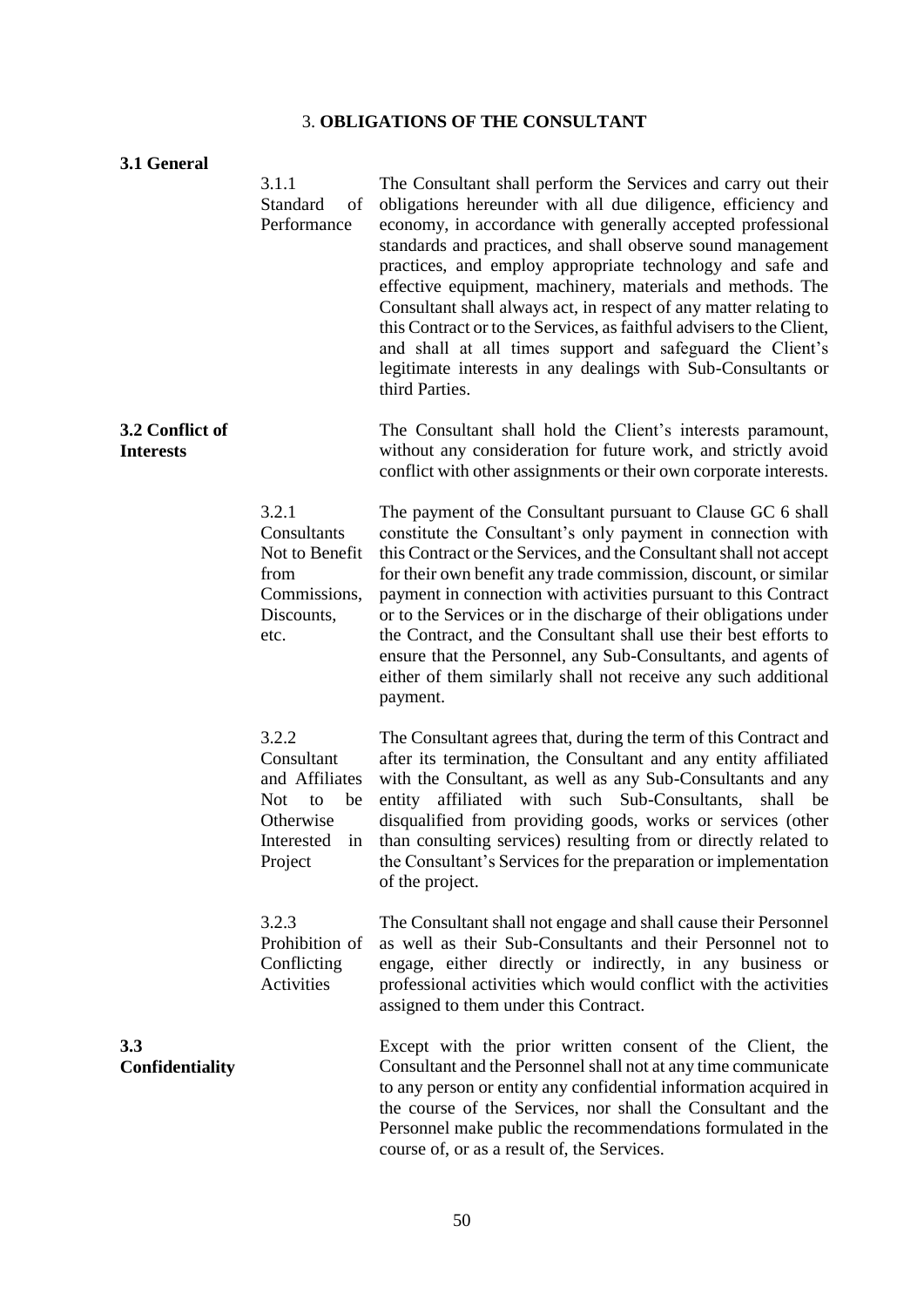**3.4 Insurance to be Taken Out by the Consultant**

**3.5 Consultant's Actions Requiring Client's Prior Approval**

**3.6 Reporting Obligations**

**3.7 Documents Prepared by the Consultant to be the Property of the Client**

**3.8 Accounting, Inspection and Auditing**

The Consultant (a) shall take out and maintain, and shall cause any Sub-Consultants to take out and maintain, at their (or the Sub- Consultants', as the case may be) own cost but on terms and conditions approved by the Client, insurance against the risks, and for the coverage, as shall be specified in the SC; and (b) at the Client's request, shall provide evidence to the Client showing that such insurance has been taken out and maintained and that the current premiums have been paid.

The Consultant shall obtain the Client's prior approval in writing before taking any of the following actions:

- (a) entering into a subcontract for the performance of any part of the Services,
- (b) appointing such members of the Personnel not listed by name in Appendix C, and
- (c) any other action that may be specified in the SC.
- (a) The Consultant shall submit to the Client the reports and documents specified in Appendix B hereto, in the form, in the numbers and within the time periods set forth in the said Appendix.
- (b) Final reports shall be delivered in CD ROM in addition to the hard copies specified in said Appendix.
- (a) All plans, drawings, specifications, designs, reports, other documents and software submitted by the Consultant under this Contract shall become and remain the property of the Client, and the Consultant shall, not later than upon termination or expiration of this Contract, deliver all such documents to the Client, together with a detailed inventory thereof.
- (b) The Consultant may retain a copy of such documents and software. Restrictions about the future use of these documents, if any, shall be specified in the SC.

The Consultant (i) shall keep accurate and systematic accounts and records in respect of the Services hereunder, in accordance with accepted accounting principles and in such form and detail as will clearly identify all relevant time changes and costs, and the bases thereof, and (ii) shall periodically permit the Client or its designated representative and/or the Bank, and up to two years from the expiration or termination of this Contract, to inspect the same and make copies thereof as well as to have them audited by auditors appointed by the Client or the Bank, if so required by the Client or the Bank as the case may be.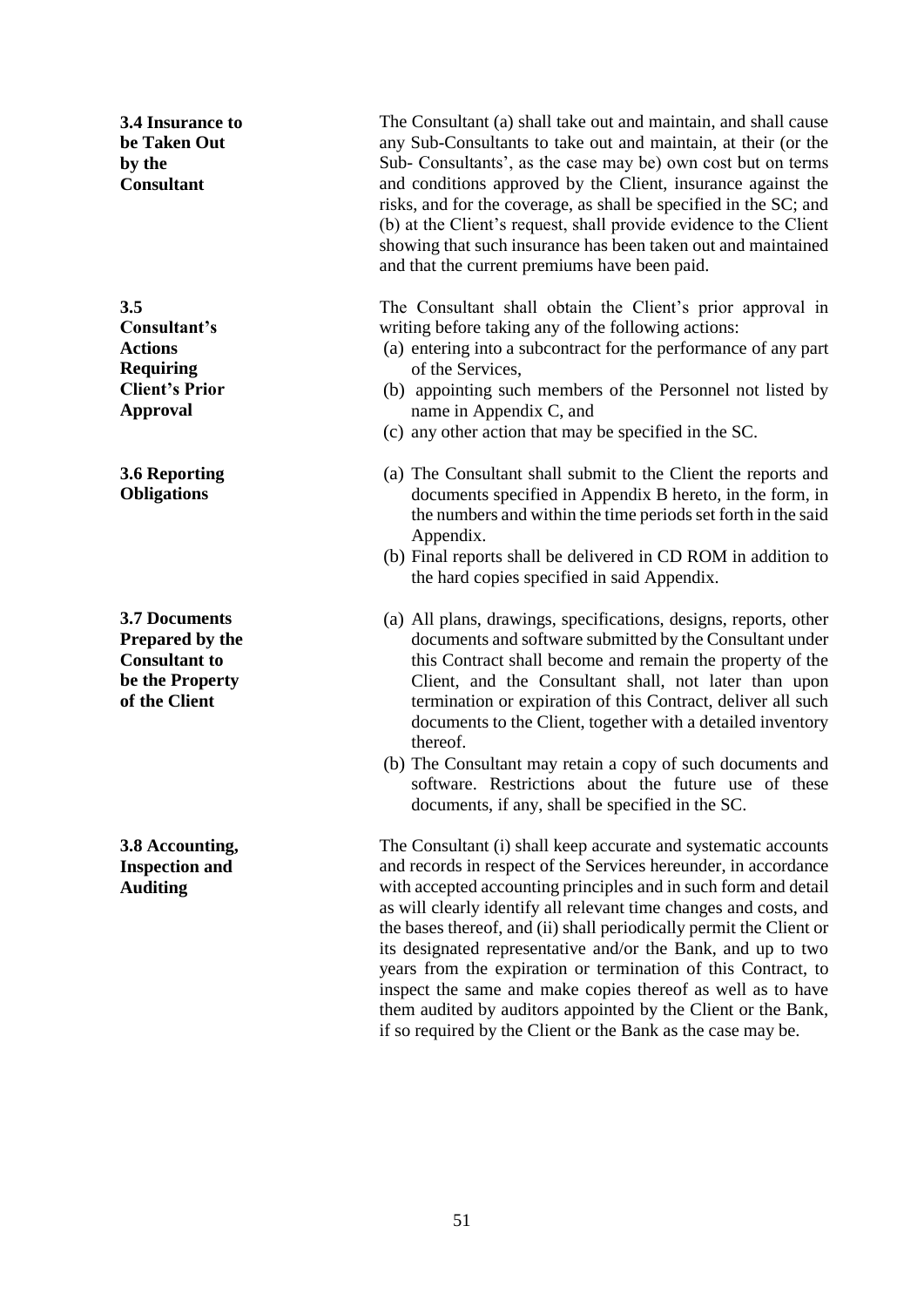#### 4. CONSULTANT'S PERSONNEL

**4.1 Description of Personnel**

- (a) The Consultant shall employ and provide such qualified and experienced Personnel and Sub-Consultants as are required to carry out the Services. The titles, agreed job descriptions, minimum qualifications, and estimated periods of engagement in the carrying out of the Services of the Consultant's Key Personnel are described in Appendix C. The Key Personnel and Sub- Consultants listed by title as well as by name in Appendix C are hereby approved by the Client.
- (b) If required to comply with the provisions of Clause GC 3.1.1 hereof, adjustments with respect to the estimated periods of engagement of Key Personnel set forth in Appendix C may be made by the Consultant by written notice to the Client, provided (i) that such adjustments shall not alter the originally estimated period of engagement of any individual by more than 10% or one week, whichever is larger, and (ii) that the aggregate of such adjustments shall not cause payments under this Contract to exceed the ceilings set forth in Clause GC 6.1(b) of this Contract. Any other such adjustments shall only be made with the Client's written approval.
- (c) If additional work is required beyond the scope of the Services specified in Appendix A, the estimated periods of engagement of Key Personnel set forth in Appendix C may be increased by agreement in writing between the Client and the Consultant. In case where payments under this Contract exceed the ceilings set forth in Clause GC 6.2 of this Contract, this will be explicitly mentioned in the agreement.

The Key Personnel and Sub-Consultants listed by title as well as by name in Appendix C are hereby approved by the Client. In respect of other Personnel which the Consultant proposes to use in the carrying out of the Services, the Consultant shall submit to the Client for review and approval a copy of their Curricula Vitae (CVs). If the Client does not object in writing (stating the reasons for the objection) within twenty-one (21) Days from the date of receipt of such CVs, such Personnel shall be deemed to have been approved by the Client.

In case where Consultant will be paid based on the time spend by any Personnel the Working hours and holidays for such Personnel are set forth in Appendix C hereto. To account for travel time, Foreign Personnel carrying out Services inside Sri Lanka shall be deemed to have commenced, or finished work in respect of the Services such number of days before their arrival in, or after their departure from Sri Lanka as is specified in Appendix C hereto. Such Key Personnel shall not be entitled

#### **4.2 Approval of Personnel**

**4.3 Working Hours, Overtime, Leave, etc**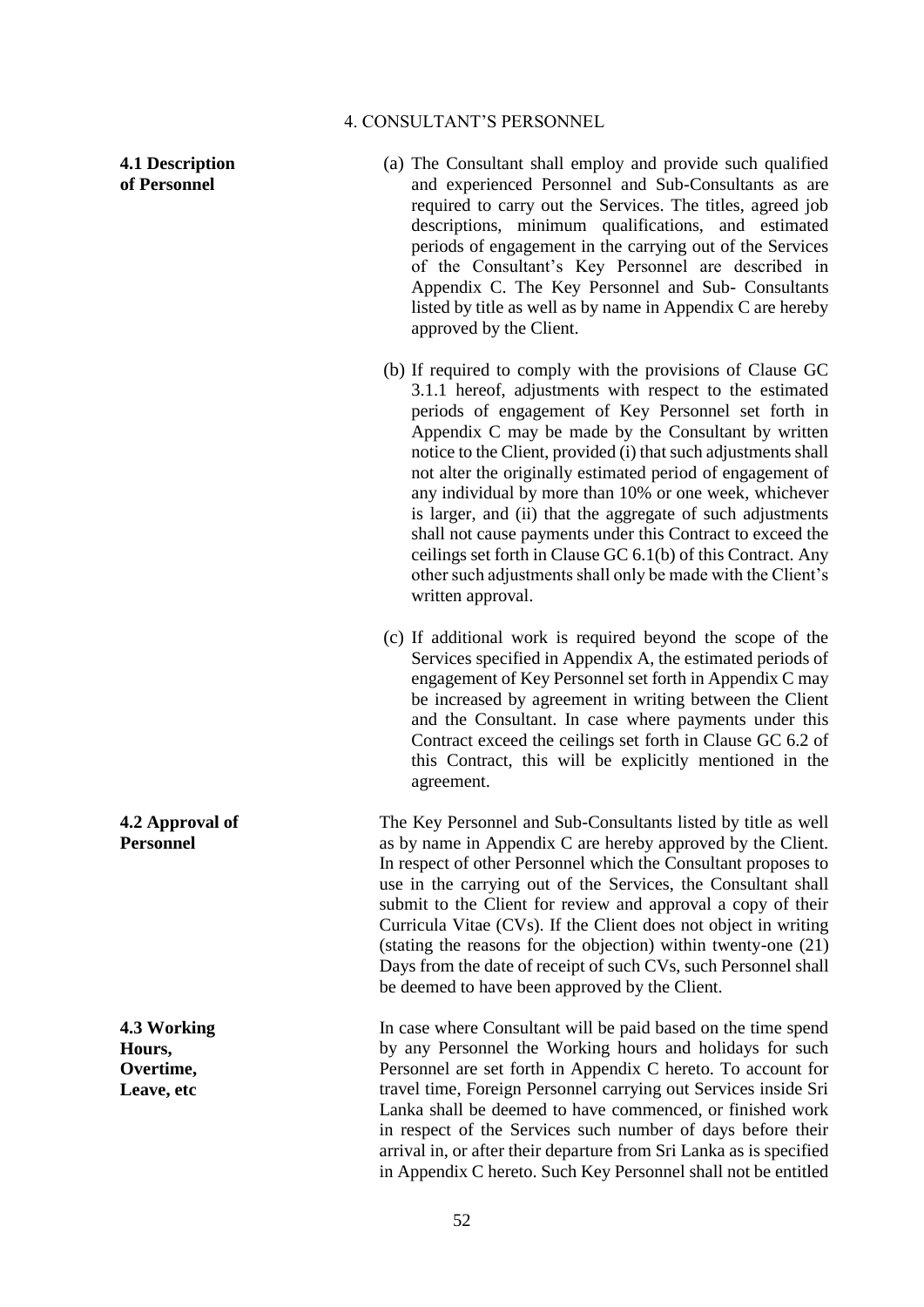to be paid for overtime nor to take paid sick leave or vacation leave except as specified in Appendix C hereto, and except as specified in such

Appendix, the Consultant's remuneration shall be deemed to cover these items. All leave to be allowed to the Personnel is included in the staff months of service set forth in Appendix C. Any taking of leave by Personnel shall be subject to the prior approval by the Consultant who shall ensure that absence for leave purposes will not delay the progress and adequate supervision of the Services.

- (a) Except as the Client may otherwise agree, no changes shall be made in the Key Personnel. If, for any reason beyond the reasonable control of the Consultant, such as retirement, death, medical incapacity, among others, it becomes necessary to replace any of the Key Personnel, the Consultant shall provide as a replacement a person of equivalent or better qualifications.
- (b) If the Client finds that any of the Personnel have (i) committed serious misconduct or have been charged with having committed a criminal action, or (ii) have reasonable cause to be dissatisfied with the performance of any of the Personnel, then the Consultant shall, at the Client's written request specifying the grounds thereof, provide as a replacement a person with qualifications and experience acceptable to the Client.
- (c) The Consultant shall have no claim for additional costs arising out of or incidental to any removal and/or replacement of Personnel.

#### 5. OBLIGATIONS OF THE CLIENT

Unless otherwise specified in the SC, the Client shall use its best efforts to ensure that the Government of Sri Lanka shall:

- (a) Provide where applicable, the Consultant, Sub-Consultants and Personnel with work permits and such other documents as shall be necessary to enable the Consultant, Sub-Consultants or Personnel to perform the Services.
- (b) Arrange where applicable, for the Personnel and, if appropriate, their eligible dependents to be provided promptly with all necessary entry and exit visas, residence permits, exchange permits and any other documents required for their stay in Sri Lanka.
- (c) Facilitate where applicable, prompt clearance through customs of any property required for the Services and of the personal effects of the Personnel and their eligible dependents.
- (d) Issue to officials, agents and representatives of the Government agencies all such instructions as may be

**4.4 Removal and/or Replacement of Personnel**

**5.1 Assistance and Exemptions**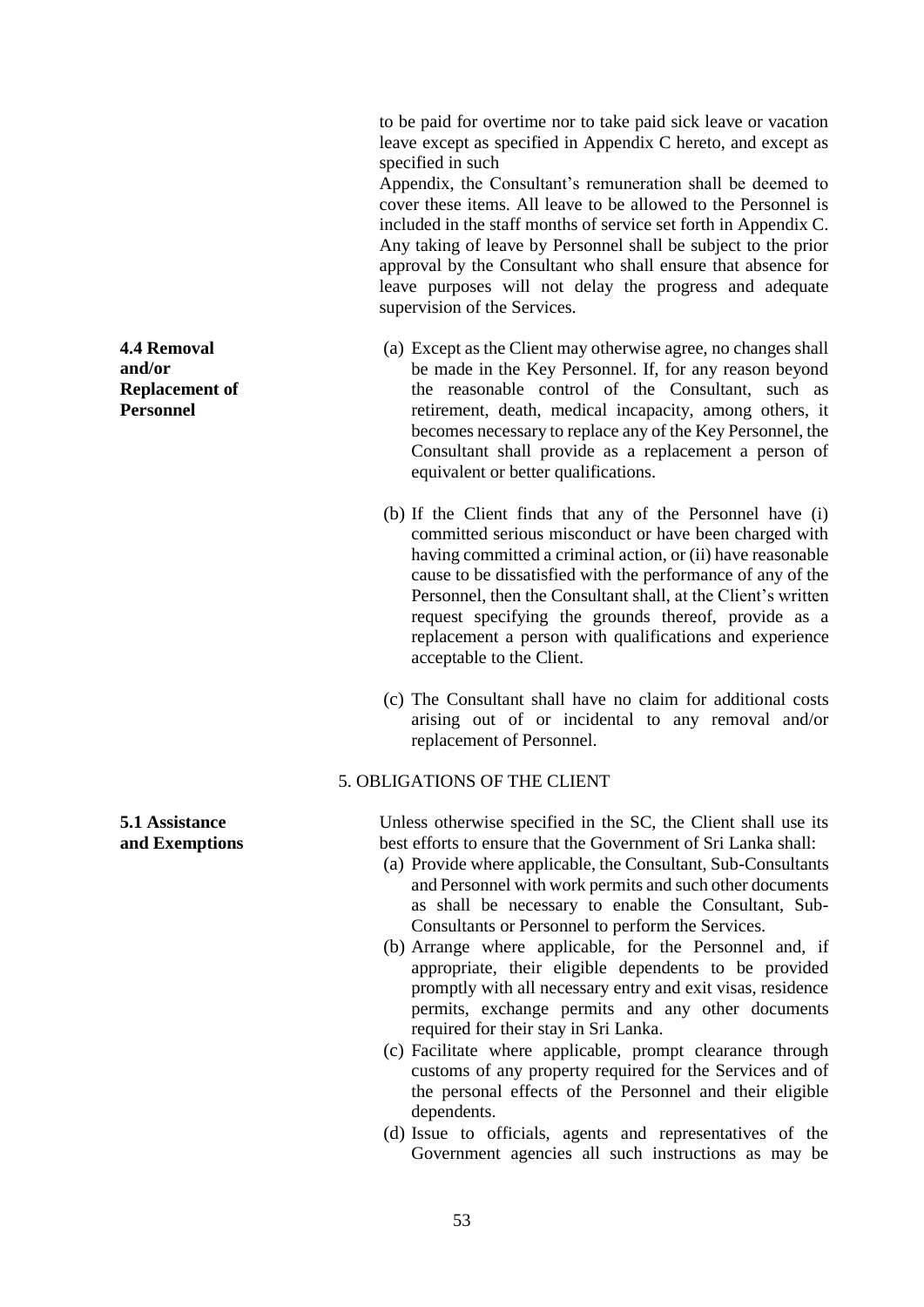necessary or appropriate for the prompt and effective implementation of the Services.

(e) Provide to the Consultant, Sub-Consultants and Personnel any such other assistance as may be specified in the SC.

If, after the date of this Contract, there is any change in the Applicable Law with respect to taxes and duties which increases or decreases the cost incurred by the Consultant in performing the Services, then the remuneration and reimbursable expenses otherwise payable to the Consultant under this Contract shall be increased or decreased accordingly by agreement between the Parties, and corresponding adjustments shall be made to the amounts referred to in Clauses  $GC62$ 

- (a) The Client shall make available free of charge to the Consultant the professional and support counterpart personnel, Services and Facilities listed under Appendix E.
- (b) In case that such personnel, services, facilities and property shall not be made available to the Consultant as and when specified in Appendix E, the Parties shall agree on ( i) how the affected part of the Services shall be carried out ; (ii) any time extension that it may be appropriate to grant to the Consultant for the performance of the Services, (iii) the manner in which the Consultant shall procure any such personnel, services, facilities and property from other sources, and (iv) the additional payments, if any, to be made to the Consultant as a result thereof pursuant to Clause GC 6. hereinafter.
- (a) The Client shall make available to the Consultant free of charge such professional and support counterpart personnel, to be nominated by the Client with the Consultant's advice, if specified in Appendix E.
- (b) If counterpart personnel are not provided by the Client to the Consultant as and when specified in Appendix E, the Client and the Consultant shall agree on (i) how the affected part of the Services shall be carried out, and ( ii) the additional payments, if any, to be made by the Client to the Consultant as a result thereof pursuant to Clause GC 6.4 for option A or 6.3 for option B.
- (c) Professional and support counterpart personnel, excluding Client's liaison personnel, shall work under the exclusive direction of the Consultant. If any member of the counterpart personnel fails to perform adequately any work assigned to such member by the Consultant that is consistent with the position occupied by such member, the Consultant may request the replacement of such member, and the Client shall not unreasonably refuse to act upon such request.

**5.2 Change in the Applicable Law Related to Taxes and Duties**

**5.3 Services and Facilities**

**5.4 Counterpart Personnel**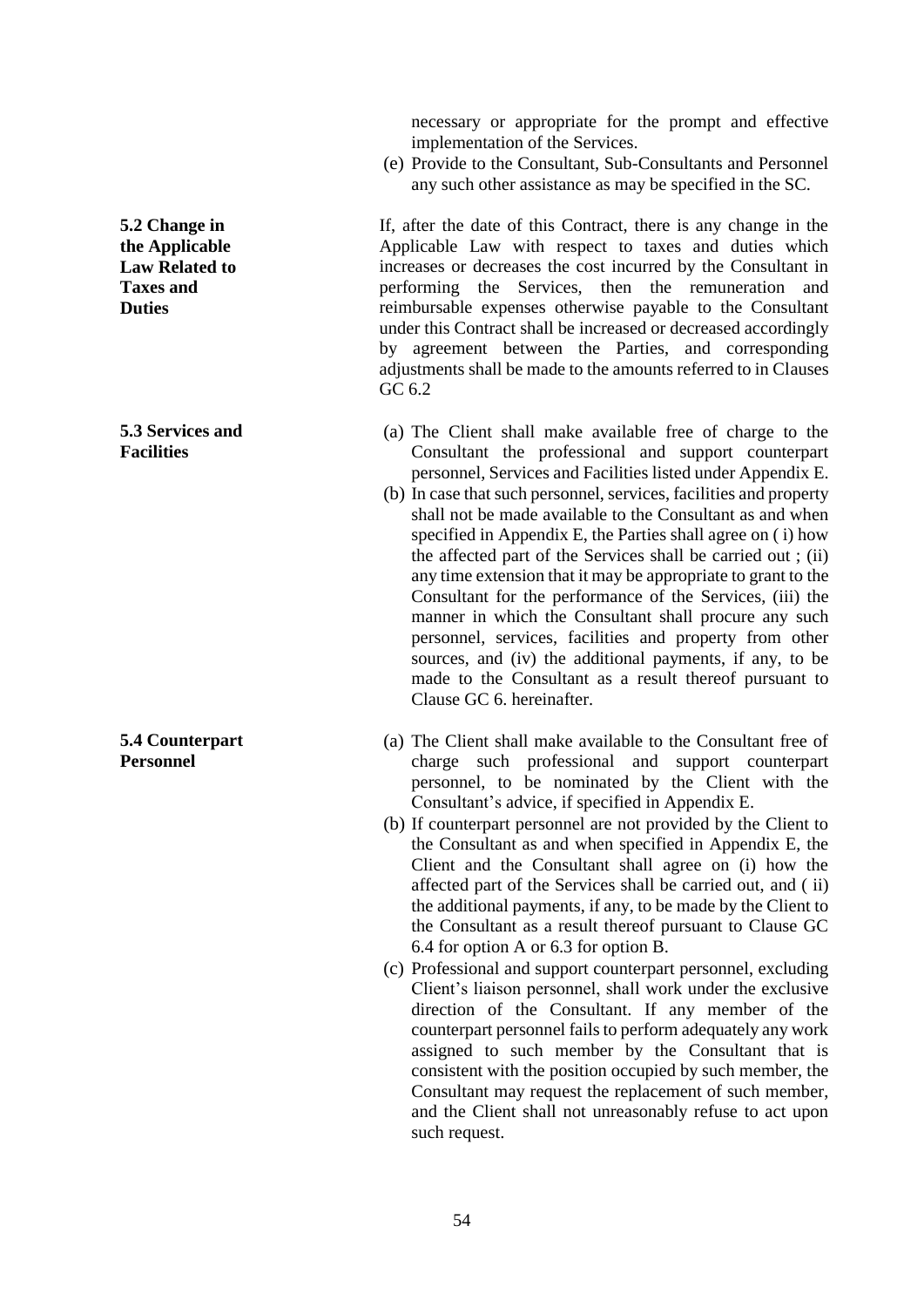## 6. PAYMENTS TO THE CONSULTANT

Option A is applicable.

**6.1 Option 'A' or Option 'B' is applicable**

OPTION A (Clause 6.2 to 6.6 below are applicable)

| 6.2 Lump-Sum<br><b>Payment</b>                                 | The total payment due to the Consultant shall not exceed the<br>Contract Price which is an all inclusive f ixed lump-sum<br>covering all costs required to carry out the Services described<br>in Appendix A. Except as provided in Clause 5.2, the Contract<br>Price may only be increased above the amounts stated in Clause<br>6.3 if the Parties have agreed to additional payments in<br>accordance with Clause 2.4 or clause 5.4.                                                                                                                                                                                                                                                                                                                                                                                                                                                                           |
|----------------------------------------------------------------|-------------------------------------------------------------------------------------------------------------------------------------------------------------------------------------------------------------------------------------------------------------------------------------------------------------------------------------------------------------------------------------------------------------------------------------------------------------------------------------------------------------------------------------------------------------------------------------------------------------------------------------------------------------------------------------------------------------------------------------------------------------------------------------------------------------------------------------------------------------------------------------------------------------------|
| <b>6.3 Contract</b><br><b>Price</b>                            | (a) The price payable in Sri Lankan Rupees is set forth in the<br>SC.<br>(b) The price payable in foreign currency/currencies is set<br>forth in the SC.                                                                                                                                                                                                                                                                                                                                                                                                                                                                                                                                                                                                                                                                                                                                                          |
| <b>6.4 Payment for</b><br><b>Additional</b><br><b>Services</b> | For the purpose of determining the remuneration due for<br>additional services as may be agreed under Clause 2.4, a<br>breakdown of the lumpsum price is provided in Appendices D.                                                                                                                                                                                                                                                                                                                                                                                                                                                                                                                                                                                                                                                                                                                                |
| <b>6.5 Terms and</b><br><b>Conditions of</b><br><b>Payment</b> | Payments will be made according to the payment schedule<br>stated in the SC. Unless otherwise stated in the SC, the first<br>payment shall be made against the provision by the Consultant<br>of an advance payment guarantee acceptable to the Client in an<br>amount (or amounts) and in a currency (or currencies) specified<br>in the SC. Such guarantee (i) to remain effective until the<br>advance payment has been fully set off, and (ii) to be in the form<br>set forth in Appendix G hereto, or in such other form as the<br>Client shall have approved in writing. The advance payments<br>will be set off by the Client in installments proportionate to the<br>payments made to the Consultant. Any other payment shall be<br>made after the conditions listed in the SC for such payment have<br>been met, and the Consultant has submitted an invoice to the<br>Client specifying the amount due. |
| <b>6.6 Interest on</b><br><b>Delayed</b><br><b>Payments</b>    | If the Client has delayed payments beyond thirty (30) days after<br>the due date stated in the Clause SC 6.5, interest shall be paid<br>to the Consultant for each day of delay at the rate stated in the<br>SC.                                                                                                                                                                                                                                                                                                                                                                                                                                                                                                                                                                                                                                                                                                  |
|                                                                | 7. GOOD FAITH                                                                                                                                                                                                                                                                                                                                                                                                                                                                                                                                                                                                                                                                                                                                                                                                                                                                                                     |
| 7.1 Good Faith                                                 | The Parties undertake to act in good faith with respect to each<br>other's rights under this Contract and to adopt all reasonable<br>measures to ensure the realization of the objectives of this<br>Contract.                                                                                                                                                                                                                                                                                                                                                                                                                                                                                                                                                                                                                                                                                                    |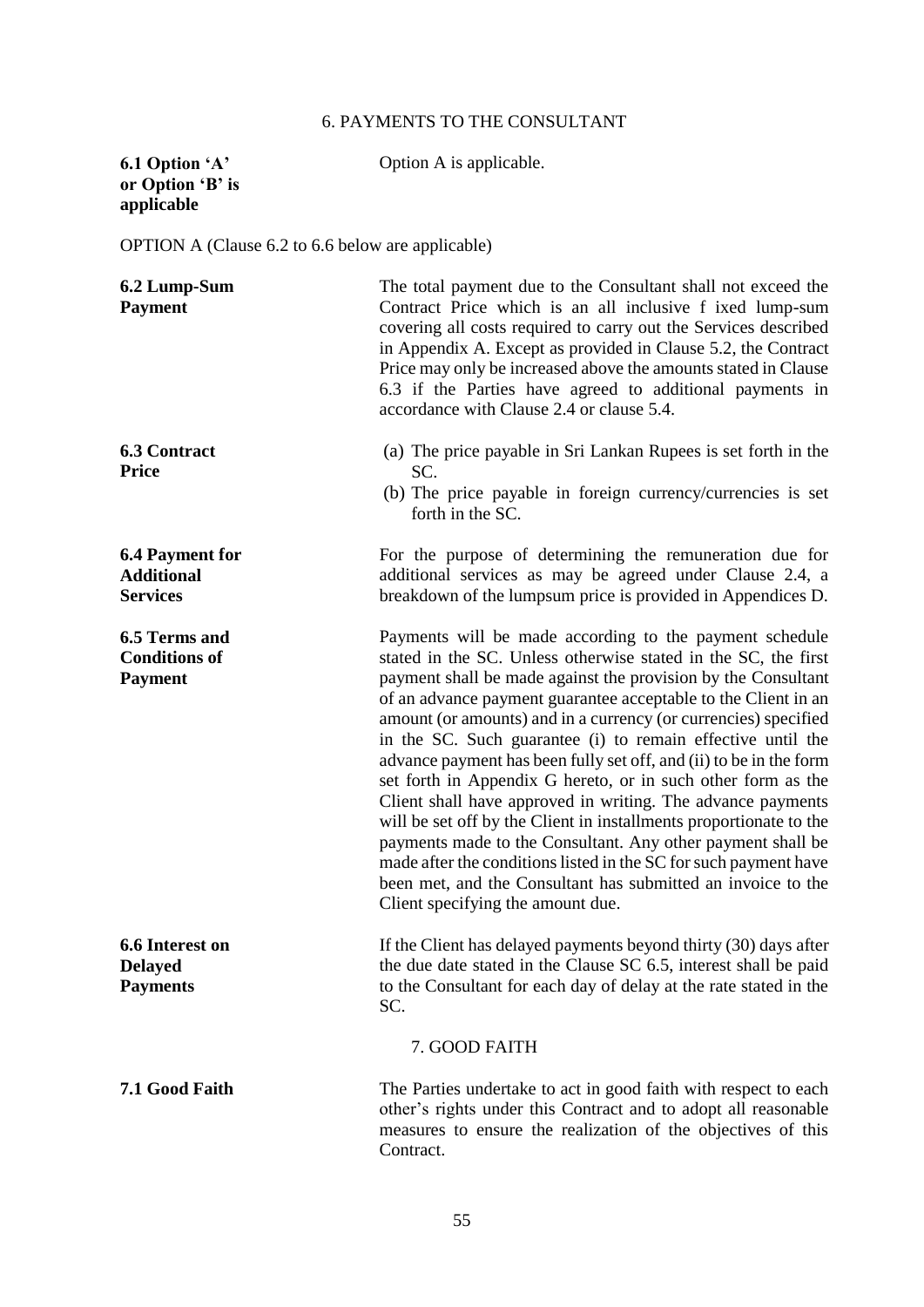#### 8. SETTLEMENT OF DISPUTES

**8.1 Amicable Settlement**

- (a) The Parties agree that the avoidance or ear ly resolution of disputes is crucial for a smooth execution of the Contract and the success of the assignment. The Parties shall use their best efforts to settle amicably all disputes arising out of or in connection with this Contract or its interpretation.
- (b) If either Party objects to any action or inaction of the other Party, the objecting Party may file a written Notice of Dispute to the other Party providing in detail the basis of the dispute. The Party receiving the Notice of Dispute will consider it and respond in writing within 30 Days after receipt. If that Party fails to respond within 30 Days, or the dispute cannot be amicably settled within 30 Days following the response of that Party, Clause GC 8.2 shall apply

Any dispute between the Parties as to matters arising pursuant to this Contract that cannot be settled amicably within thirty (30) Days after receipt by one Party of the other Party's request for such amicable settlement may be submitted by either Party for settlement in accordance with the provisions specified in the SC and in accordance with Sri Lanka Arbitration Act No. 11 of 1995.

**8.2 Dispute Resolution**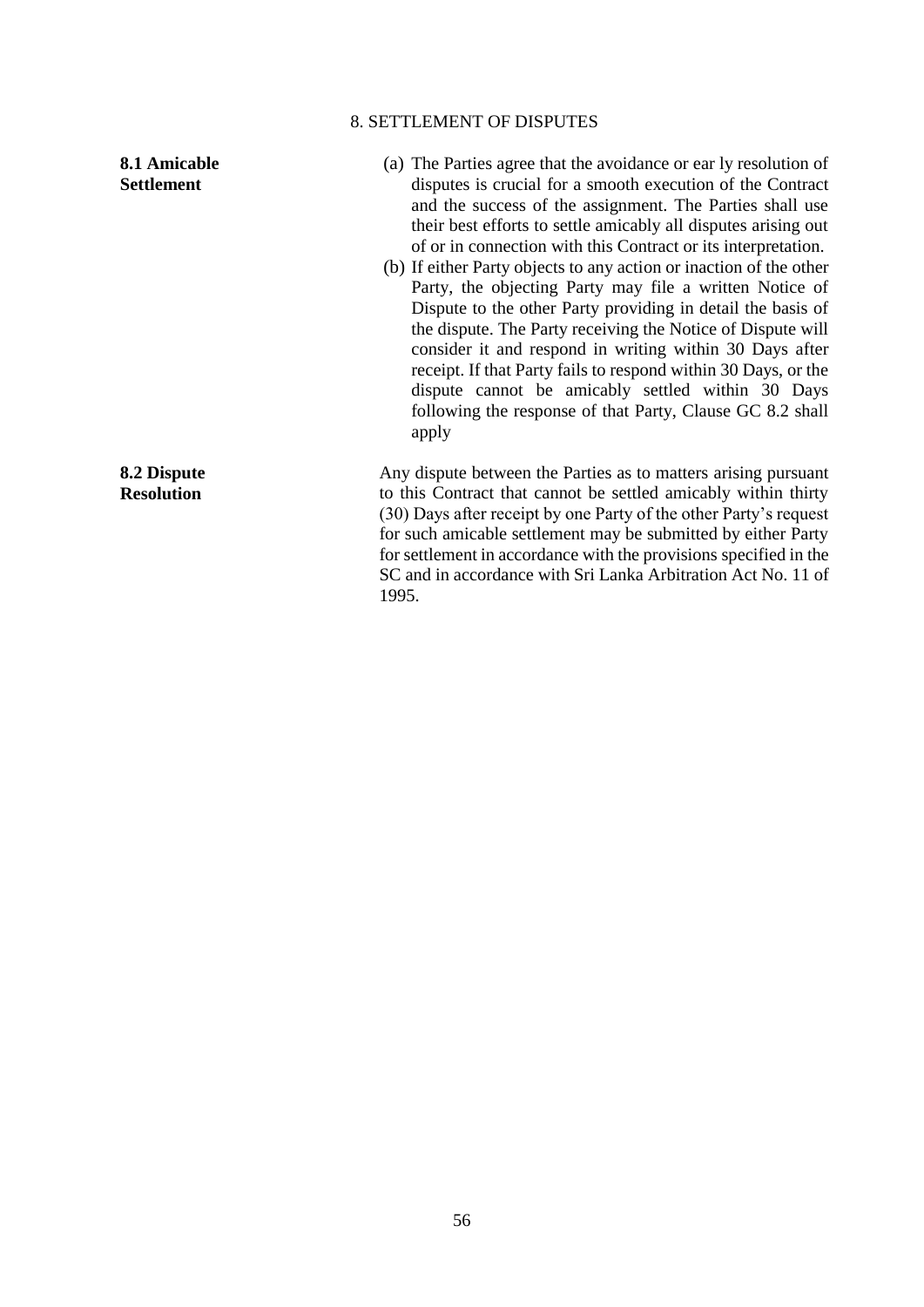<span id="page-57-0"></span>

| Number of        | Amendments of, and Supplements to, Clauses in the General Conditions of                                 |
|------------------|---------------------------------------------------------------------------------------------------------|
| <b>GC</b> Clause | Contract                                                                                                |
| 1.6              | The addresses are:                                                                                      |
|                  |                                                                                                         |
|                  | Client: Trinco Petroleum Terminal (Pvt) Ltd<br>Attention: Deputy General Manager (Business Development) |
|                  | Facsimile: +94 (0)11 5455103                                                                            |
|                  | E-mail: dgmbdtptl@gmail.com                                                                             |
|                  |                                                                                                         |
|                  | Consultant: To be amended later                                                                         |
|                  | Attention: To be amended later                                                                          |
|                  | Facsimile: To be amended later                                                                          |
|                  | E-mail: To be amended later                                                                             |
| ${1.8}$          | {The Member in Charge is [insert name of member]}                                                       |
|                  |                                                                                                         |
|                  | Note: If the Consultant consists of a joint venture/consortium/association of                           |
|                  | more than one entity, the name of the entity whose address is specified in                              |
|                  | Clause SC 1.8 should be inserted here. If the Consultant consists only of one                           |
|                  | entity, this Clause SC 1.8 should be deleted from the SC.                                               |
| 1.9              | The Authorized Representatives are:                                                                     |
|                  |                                                                                                         |
|                  | For the Client: Managing Director                                                                       |
|                  |                                                                                                         |
|                  | For the Consultant: To be informed by the Consultant                                                    |
|                  |                                                                                                         |
| 2.2              | The date for the commencement of Services is 14 Days from the effective date                            |
|                  |                                                                                                         |
| 2.3              | The time period shall be 2 months                                                                       |
| 2.5.1            | Insert following paragraph at the end of the paragraph sub-clause 2.5.1 (b)                             |
|                  |                                                                                                         |
|                  | (c) Force Majeure shall not include insufficiency of funds or failure to                                |
|                  | make any payment required hereunder or the pandemic situation of the                                    |
|                  | country due to COVID-19 outbreak.                                                                       |
|                  |                                                                                                         |
| 2.7.2            | Insert following paragraph at the end of the paragraph sub-clause 2.7.2 (c)                             |
|                  |                                                                                                         |
|                  | (d) The pandemic situation of the country due to COVID-19 outbreak will                                 |
|                  | not be considered as force majeure situation.                                                           |
| 3.4              | The risks and the coverage shall be as follows:                                                         |
|                  |                                                                                                         |
|                  | (a) professional liability insurance, with a minimum coverage of $110\%$ of                             |
| 5.1              | the consultancy service<br>Not Applicable                                                               |
|                  |                                                                                                         |
| 6.1              | The applicable option is Option A                                                                       |
|                  |                                                                                                         |
| 6.3(a)           | The amount in Sri Lankan Rupees is [insert amount].                                                     |
|                  |                                                                                                         |

## **III. Special Conditions of Contract**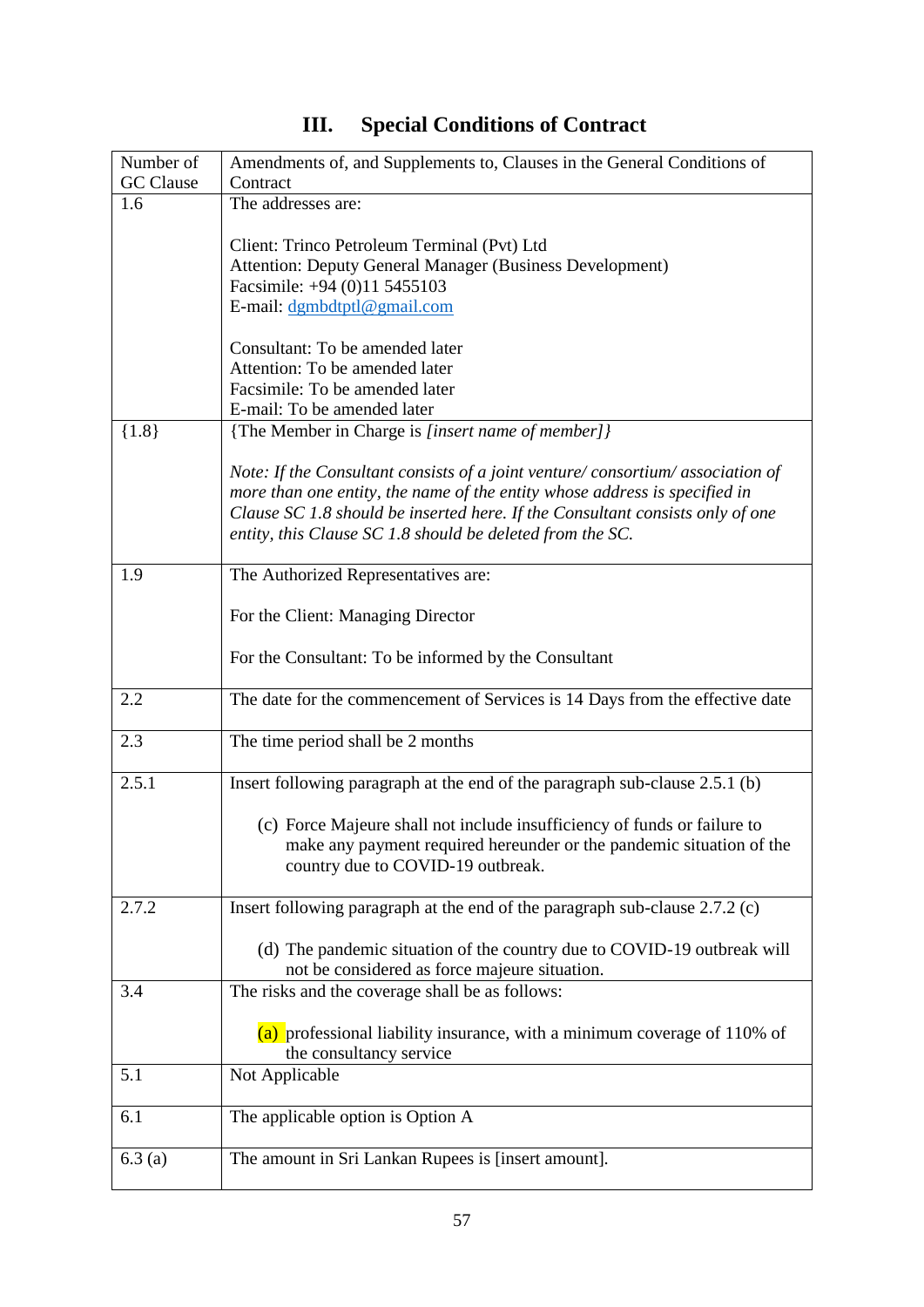<span id="page-58-0"></span>

| 6.3(b) | The amount in foreign currency or currencies is [insert amount].                                                                                                                                                                                                                                                                                                                                                                                                                                                                                                                                                                                                                                                                                                                                                                                                                                                                                                                                                                    |
|--------|-------------------------------------------------------------------------------------------------------------------------------------------------------------------------------------------------------------------------------------------------------------------------------------------------------------------------------------------------------------------------------------------------------------------------------------------------------------------------------------------------------------------------------------------------------------------------------------------------------------------------------------------------------------------------------------------------------------------------------------------------------------------------------------------------------------------------------------------------------------------------------------------------------------------------------------------------------------------------------------------------------------------------------------|
| 6.5    | Payments shall be made according to the following schedule:                                                                                                                                                                                                                                                                                                                                                                                                                                                                                                                                                                                                                                                                                                                                                                                                                                                                                                                                                                         |
|        | (a) An advance payment not exceeding Twenty (20) percent of the Local<br>Currency component shall be paid on the date of effectiveness, against the<br>submission of an on-demand Bank guarantee issued by a commercial bank<br>operating in Sri Lanka for the same amount. This advance payment will be<br>recovered by deducting at the rate of 50% from each interim payments                                                                                                                                                                                                                                                                                                                                                                                                                                                                                                                                                                                                                                                    |
|        | (b) Twenty (20) percent of the lump-sum amount shall be paid upon the<br>acceptance of the report consisting market research findings mentioned in<br>the section 5. Terms of Reference.                                                                                                                                                                                                                                                                                                                                                                                                                                                                                                                                                                                                                                                                                                                                                                                                                                            |
|        | (c) Twenty (20) percent of the lump-sum amount shall be paid upon the<br>acceptance of the report consisting other research works relevant to the<br>facility as mentioned in the section 5. Terms of reference.                                                                                                                                                                                                                                                                                                                                                                                                                                                                                                                                                                                                                                                                                                                                                                                                                    |
|        | (d) Forty (40) percent of the lump-sum amount shall be paid upon the<br>acceptance of the preliminary report of the feasibility study.                                                                                                                                                                                                                                                                                                                                                                                                                                                                                                                                                                                                                                                                                                                                                                                                                                                                                              |
|        | (e) Twenty (20) percent of the lump-sum amount shall be paid upon the<br>acceptance of final feasibility study report.                                                                                                                                                                                                                                                                                                                                                                                                                                                                                                                                                                                                                                                                                                                                                                                                                                                                                                              |
| 6.5(c) | The interest rate is: 1 percent                                                                                                                                                                                                                                                                                                                                                                                                                                                                                                                                                                                                                                                                                                                                                                                                                                                                                                                                                                                                     |
| 8.2    | Disputes shall be settled by arbitration in accordance with the following<br>provisions:                                                                                                                                                                                                                                                                                                                                                                                                                                                                                                                                                                                                                                                                                                                                                                                                                                                                                                                                            |
|        | 1. Selection of Arbitrators. Each dispute submitted by a Party to arbitration<br>shall be heard by a sole arbitrator:<br>(a) The Parties may agree to appoint a sole arbitrator or, failing agreement<br>on the identity of such sole arbitrator within thirty (30) Days after<br>receipt by the other Party of the proposal of a name for such an<br>appointment by the Party who initiated the proceedings, either Party<br>may apply to High Court of Sri Lanka to nominate the arbitrator for the<br>matter in dispute.<br>Substitute Arbitrators. If for any reason an arbitrator is unable to perform<br>2.<br>his function, a substitute shall be appointed in the same manner as the<br>original arbitrator.<br>The decision of the sole arbitrator shall be final and binding and shall be<br>3.<br>enforceable in any court of competent jurisdiction, and the Parties hereby<br>waive any objections to or claims of immunity in respect of such<br>enforcement.<br>The place of arbitration shall be in Sri Lanka<br>4. |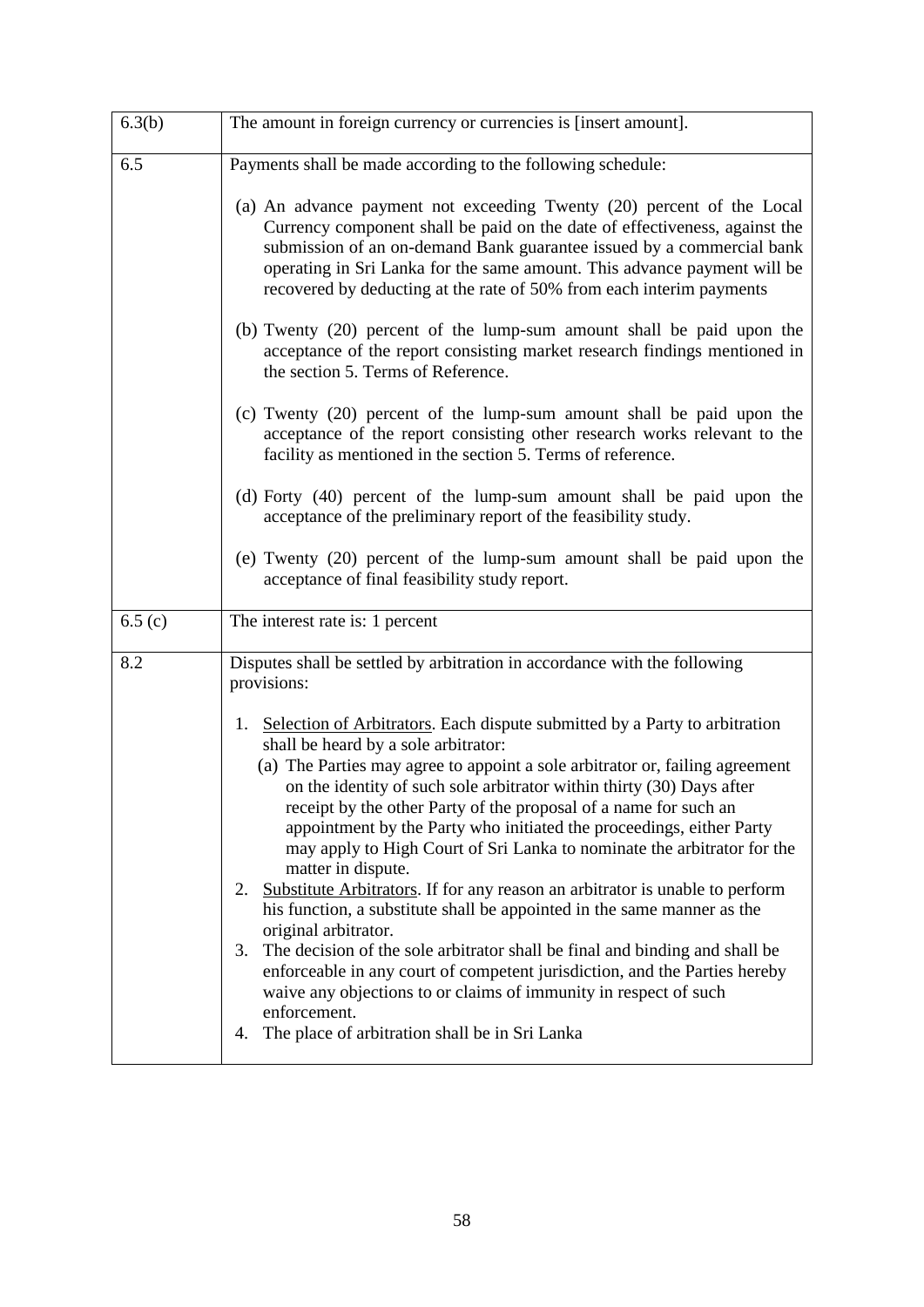## **IV. Appendices**

#### APPENDIX A – DESCRIPTION OF SERVICES

*Note: This Appendix will include the final Terms of Reference worked out by the Client and the Consultants during technical negotiations. Give detailed descriptions of the Services to be provided, dates for completion of various tasks, place of performance for different tasks, specific tasks to be approved by Client, etc.*

### APPENDIX B - REPORTING REQUIREMENTS

*Note: List format, frequency, and contents of reports; persons to receive them; dates of submission; etc. If no reports are to be submitted, state here "Not applicable."*

### APPENDIX C - KEY PERSONNEL AND SUB-CONSULTANTS

*Note: List under:*

- *C1 Titles [and names, if already available], detailed job descriptions and minimum qualifications of Key Personnel to be assigned to work, and estimated staffmonths for each*
- *C2 List of approved Sub-Consultants (if already available); same information with respect to their Personnel as in C-1.*

*In case where Consultant will be paid based on the time spend by any Personnel, list here the hours of work for Key Personnel; travel time to and from the country of the Government for Foreign Personnel (Clause GC 4.4(a)); entitlement, if any, to overtime pay, sick leave pay, vacation leave pay, etc.*

## APPENDIX D - BREAKDOWN OF CONTRACT PRICE

*Note: List here the elements of cost used to arrive at the breakdown of the lump-sum price foreign currency portion:*

- *1. Monthly rates for Personnel (Key Personnel and other Personnel).*
- *2. Reimbursable expenses (items that are not applicable should be deleted; others may be added):*
	- *(a) Per diem allowances for each of the Personnel for every day in which such Personnel shall be required to work outside the Location*
	- *(b) Air transport for Foreign Personnel the cost of international transportation of the foreign Personnel by the most appropriate means of transport and the most direct practicable route o and from the Consultants' home office;*
	- *(c) International communications: the cost of communications (other than those arising in the Client's country) reasonably required by the Consultant for the purposes of the Services.*